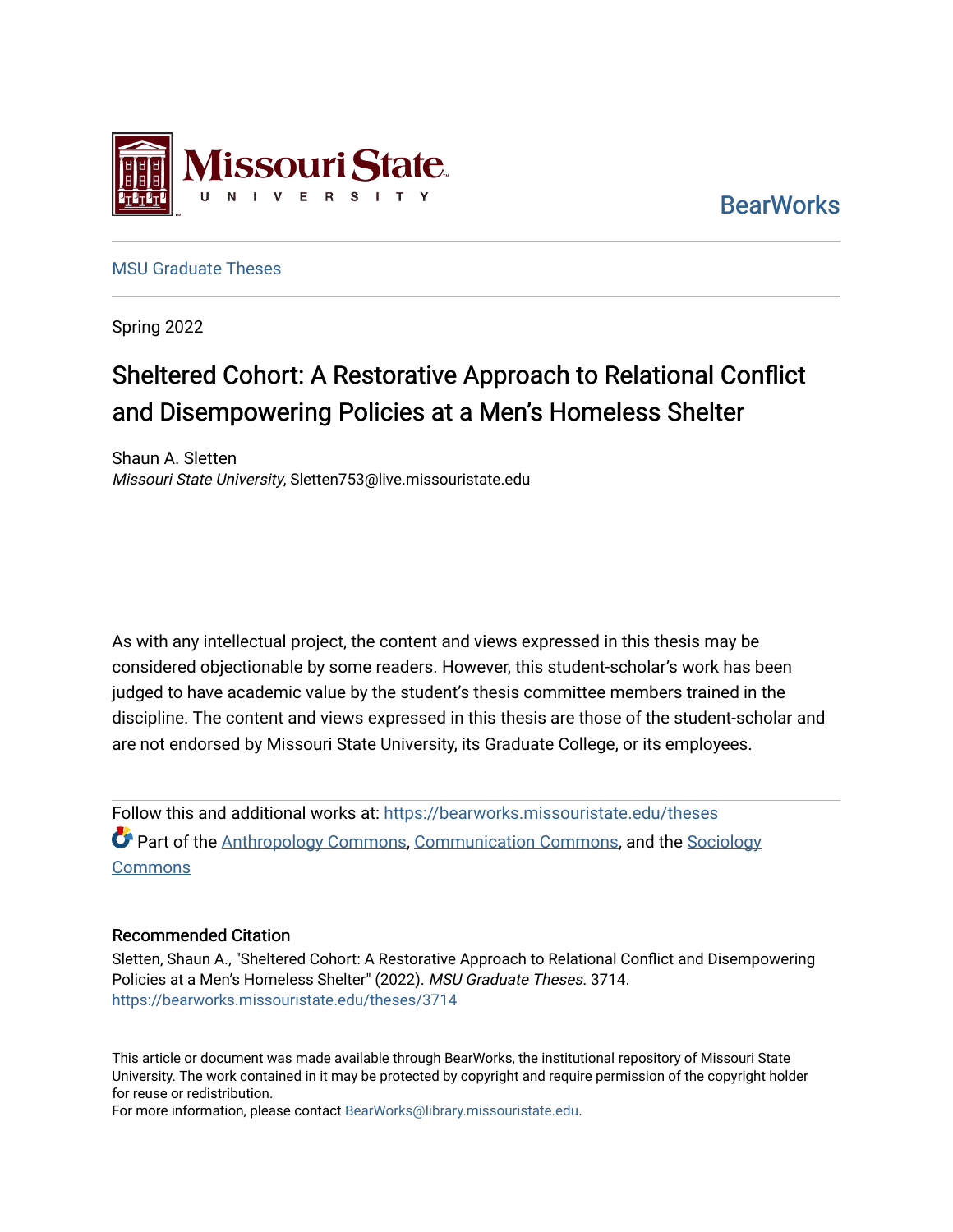# **SHELTERED COHORT: A RESTORATIVE APPROACH TO RELATIONAL CONFLICT AND DISEMPOWERING POLICIES AT A MEN'S HOMELESS SHELTER**

A Master's Thesis

Presented to

The Graduate College of

Missouri State University

In Partial Fulfillment

Of the Requirements for the Degree

Master of Arts, Communication

By

Shaun A Sletten

May 2022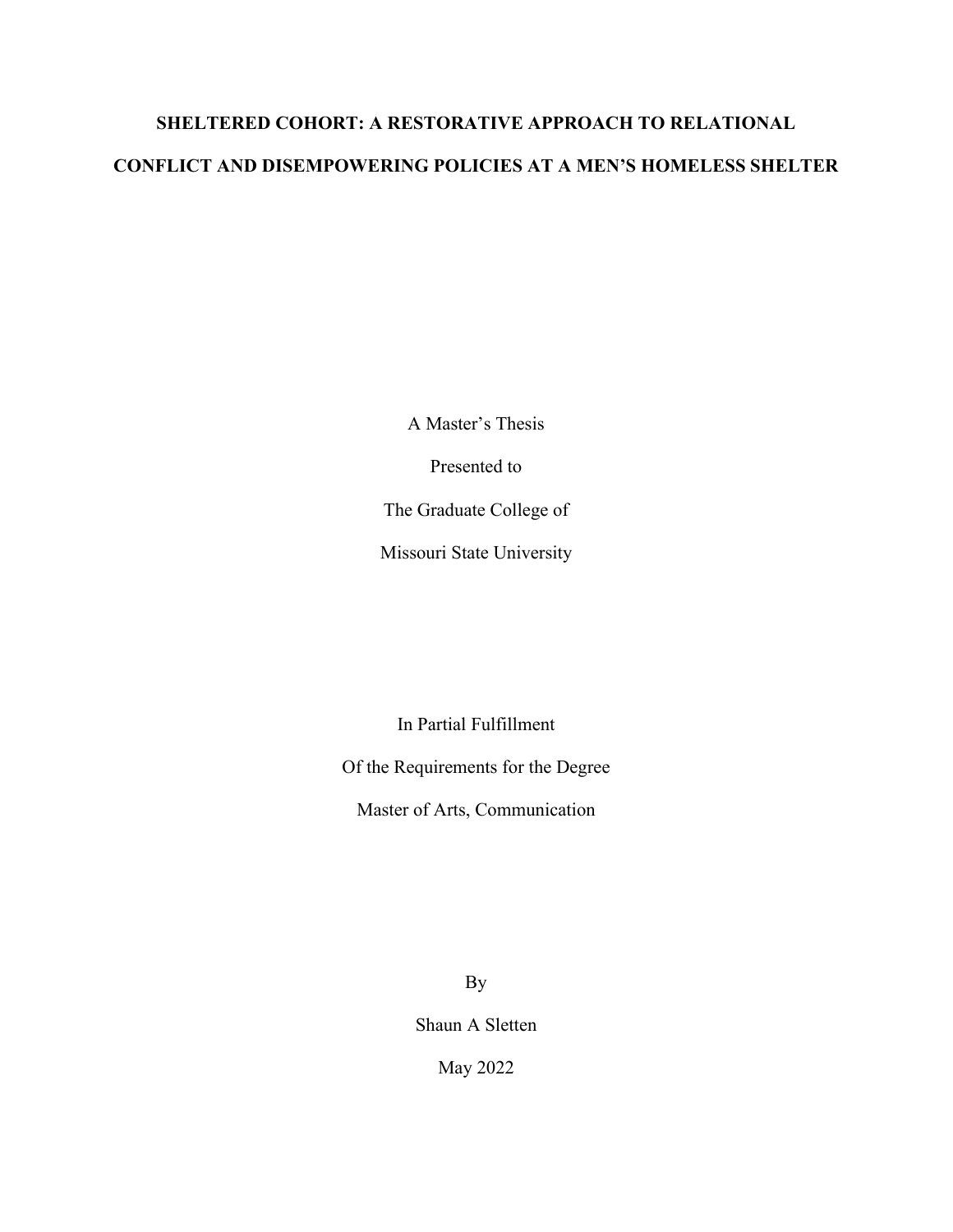Copyright 2022 by Shaun Alan Sletten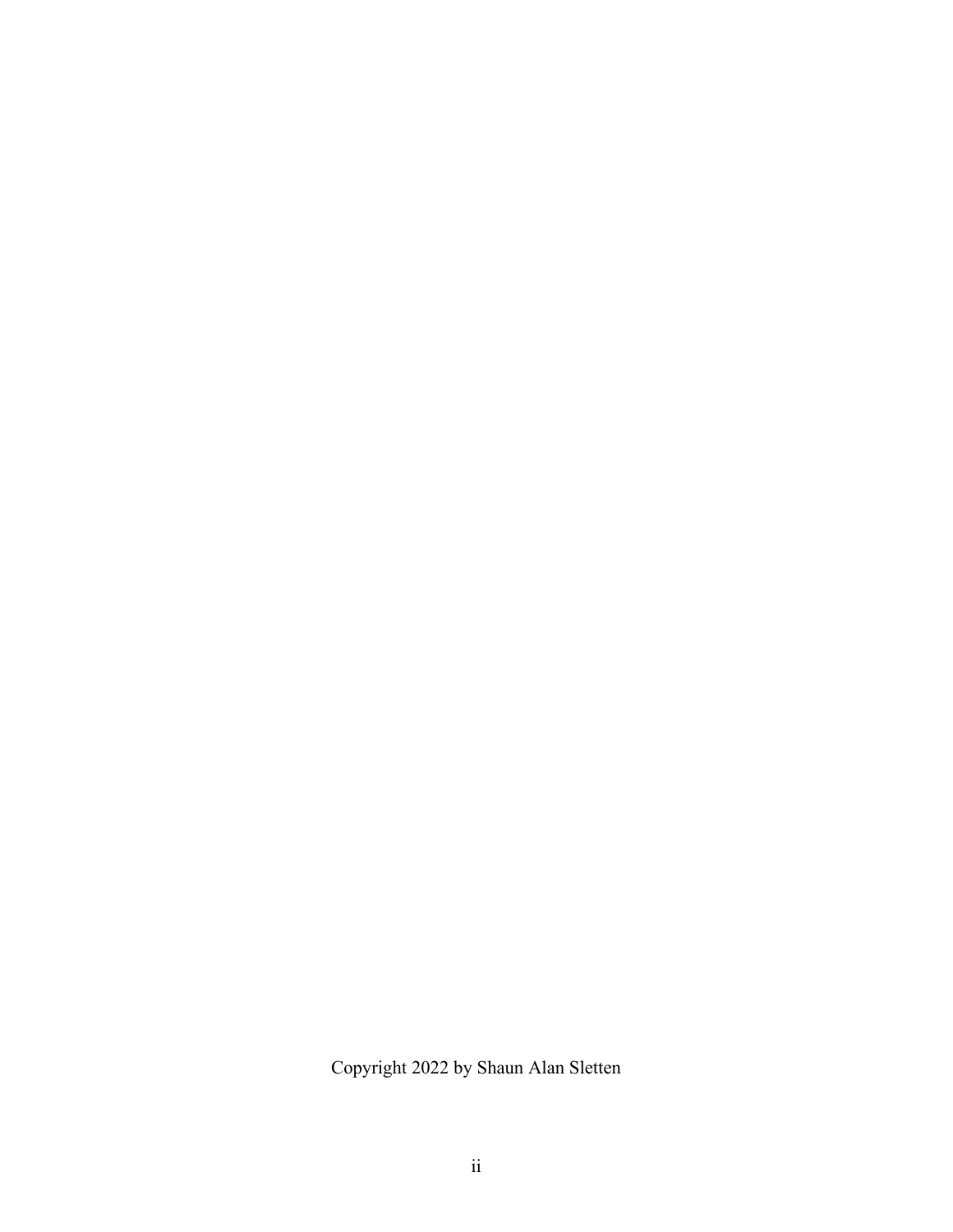### **SHELTERED COHORT: A RESTORATIVE APPROACH TO RELATIONAL**

## **CONFLICT AND DISEMPOWERING POLICIES AT A MEN'S HOMELESS SHELTER**

Communication

Missouri State University, May 2022

Master of Arts

Shaun A Sletten

### **ABSTRACT**

Although homeless shelters provide refuge, they also present several challenges that can negatively affect an individual's sense of internal and external control. A mix-method design was used to explore and address these challenges. Participants  $(N = 12)$  were recruited from a men's homeless shelter via the snowball method. To identify the challenges, in-person, semistructured interviews were conducted. Participants discussed barriers that included being around others who displayed abnormal and deviant behavior, and disparaging policies that censored and restricted basic decision-making processes. Once the challenges were identified, a restorative technique called *circles* was utilized to increase participants' self-efficacy and satisfaction while living in a homeless shelter. Chen et al.'s (2001) New general self-efficacy scale and a newly constructed satisfaction questionnaire was used to respectively measure participants' self-efficacy and satisfaction scores before and after a circle intervention. Although a paired sample t-test found no difference in participants' self-efficacy before and after the circle intervention (*t* (11) = -1.03,  $p > .05$ ), there was a significant change in overall satisfaction ( $t(11) = -2.80$ ,  $p < .05$ ,  $d = 0.87$ ). These results are important because it contributes to our understanding of homelessness and serves as a future vision for the application of restorative practices within a sheltered setting.

**KEYWORDS**: homeless shelters, homelessness, restorative justice, restorative circles, sheltered cohorts, self-efficacy, disempowered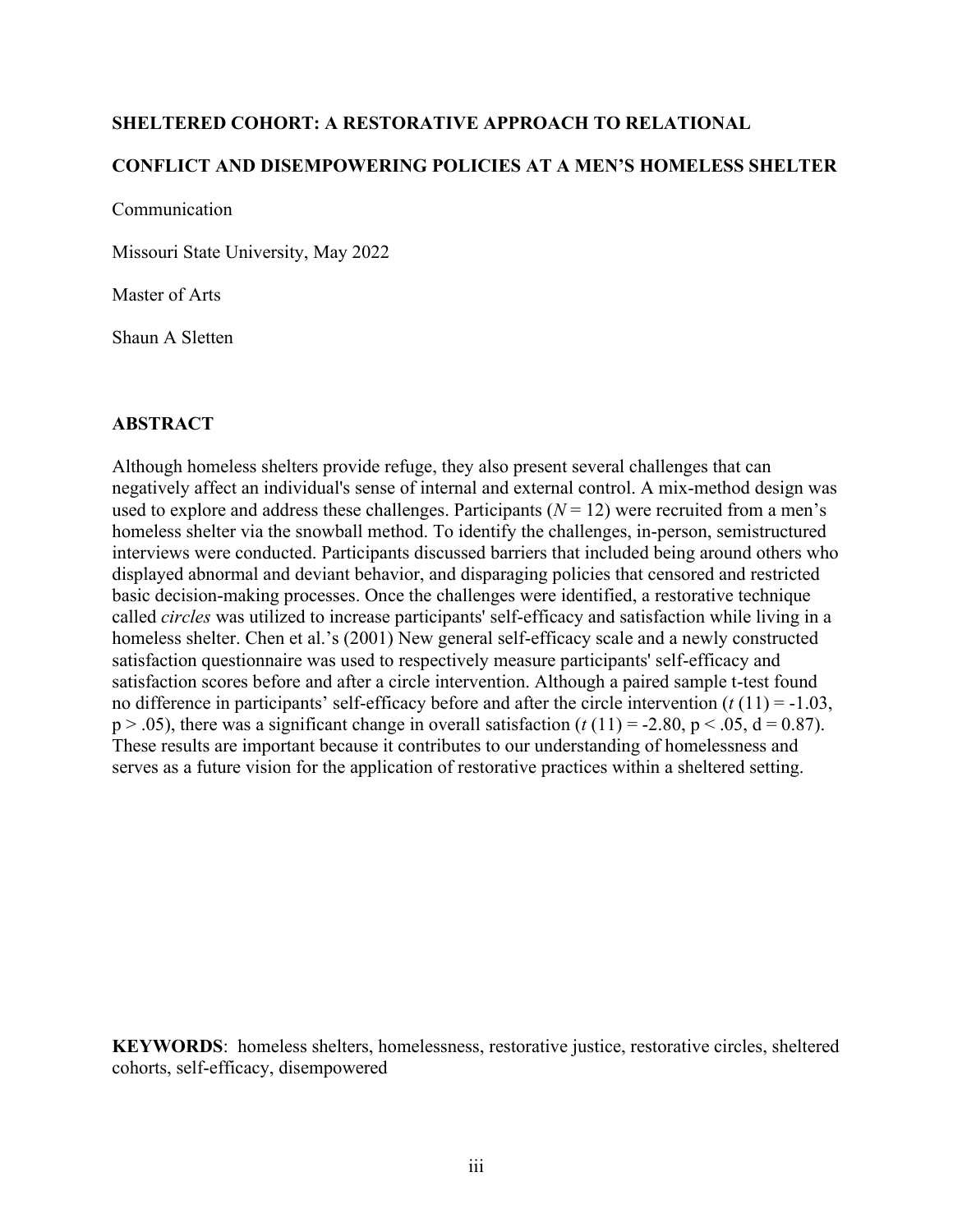## **SHELTERED COHORT: A RESTORATIVE APPROACH TO RELATIONAL CONFLICT AND DISEMPOWERING POLICIES AT A MEN'S HOMELESS SHELTER**

By

Shaun A Sletten

Master of Arts, Communication

A Master's Thesis Submitted to the Graduate College Of Missouri State University In Partial Fulfillment of the Requirements For the Degree of Master of Arts, Communication

May 2022

Approved:

Carrisa Hoelscher, Ph.D., Thesis Committee Co-Chair

Erin Wehrman, Ph.D., Thesis Committee Co-Chair

Isabelle Bauman, Ph. D., Committee Member

Julie Masterson, Ph.D., Dean of the Graduate College

In the interest of academic freedom and the principle of free speech, approval of this thesis indicates the format is acceptable and meets the academic criteria for the discipline as determined by the faculty that constitute the thesis committee. The content and views expressed in this thesis are those of the student-scholar and are not endorsed by Missouri State University, its Graduate College, or its employees.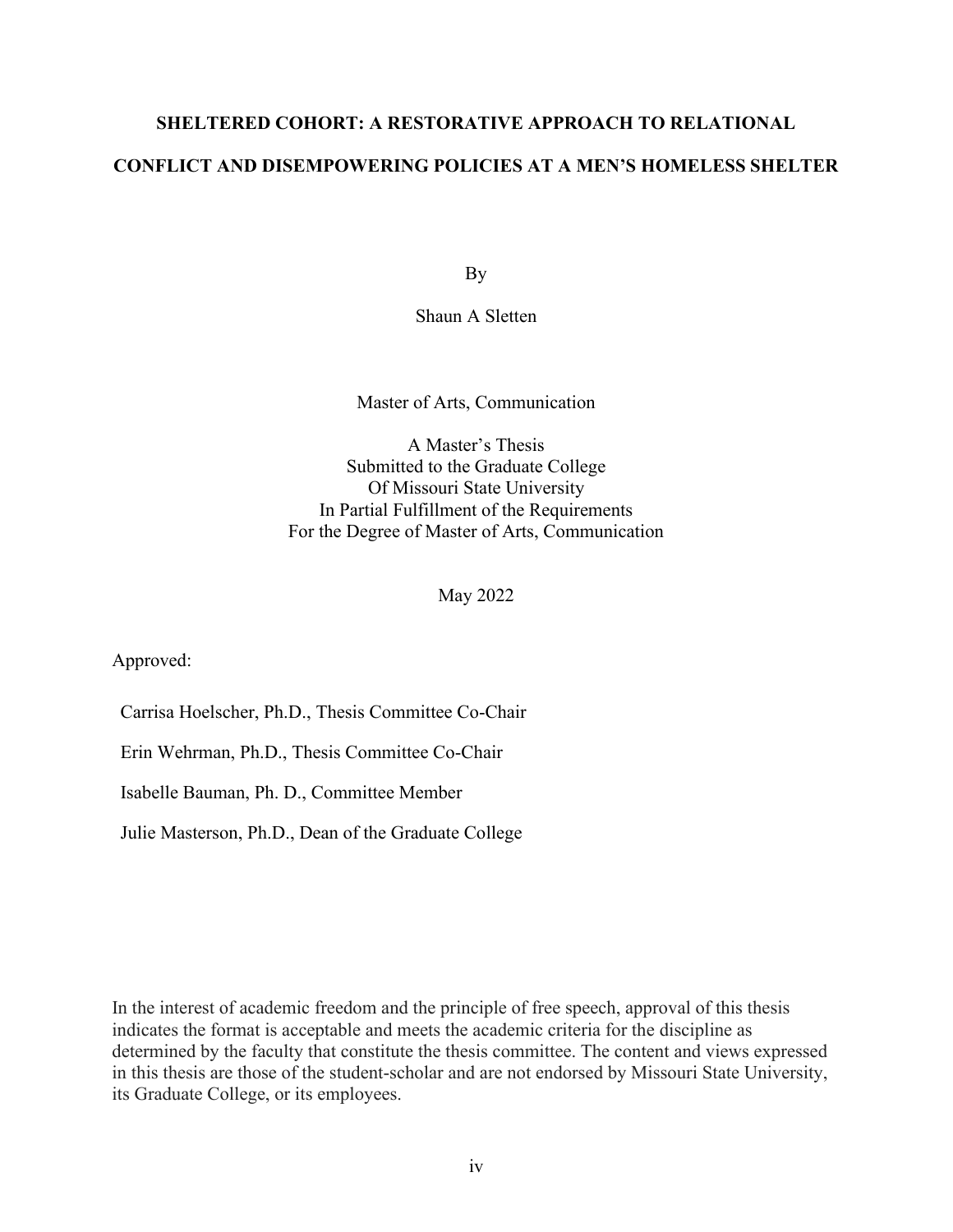#### **ACKNOWLEDGEMENTS**

First, and foremost, I want to thank God Almighty for giving me another chance at life. Secondly, there is not enough space on this page to thank everyone who has helped me along the way. From the instructor who took time out of his busy day to teach me basic algebra, to the stranger who assured me that life would get better—I thank every single angel that has stood by my side along this dusty road. Something that I have learned along the way is that we are all homeless. Our home is somewhere beyond the stars where light meets light. Through our journey home, we must conquer desire and radiate love to those who need it the most. May this thesis serve as a physical symbol of God's existence; that through Him, there is nothing that is impossible.

I dedicate this thesis to my late grandmother, Geraldine Burnes, who taught me the importance of staying positive, even when going down the road feeling bad. I can still see your smile and hear your laugh. You will always be my sunshine. You will always be remembered.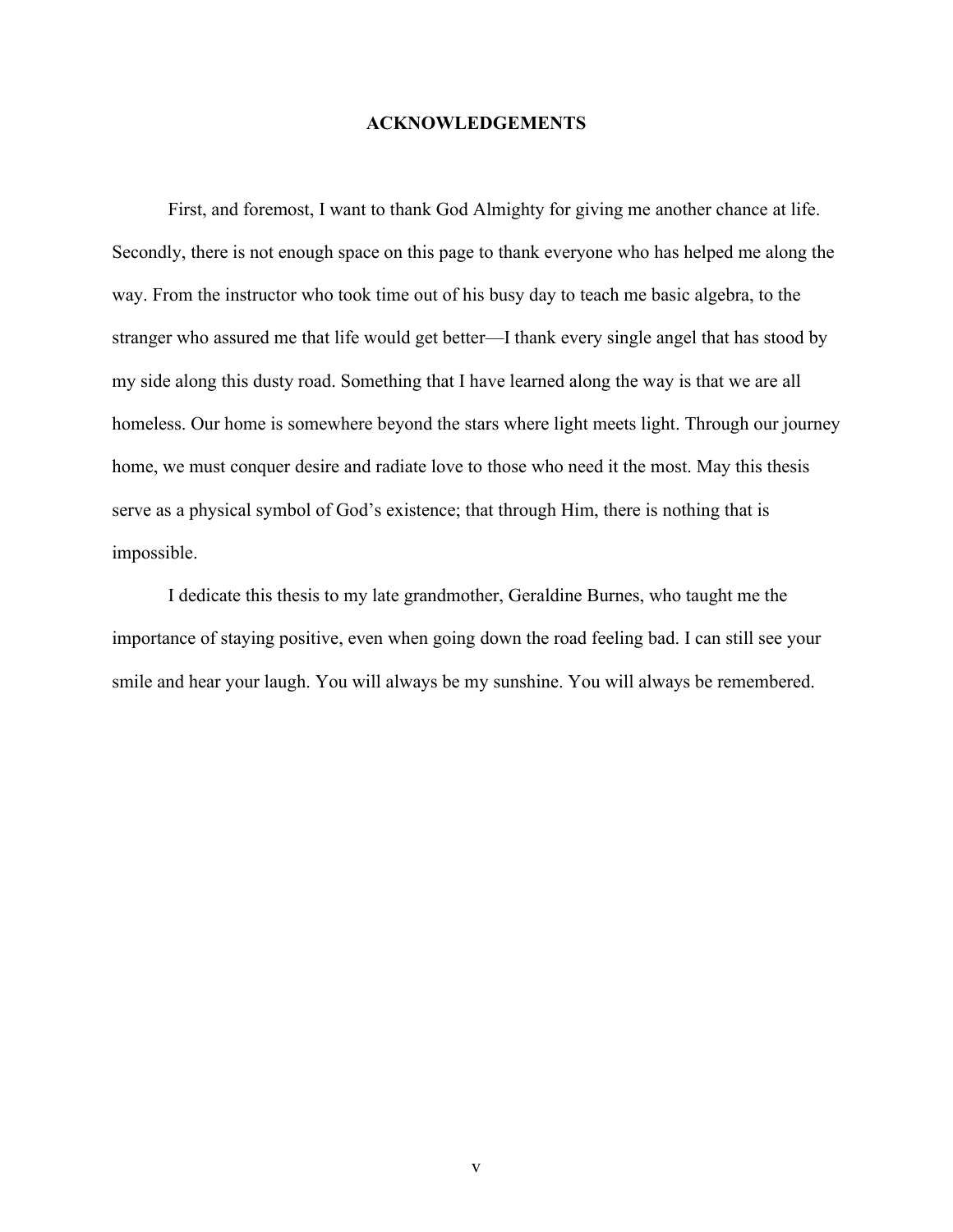## **TABLE OF CONTENTS**

| Introduction                                    | Page 1  |
|-------------------------------------------------|---------|
| Literature Review                               | Page 4  |
| Who are the Homeless?                           | Page 4  |
| What is a Shelter?                              | Page 7  |
| Challenges of Emergency Shelters                | Page 9  |
| <b>Sheltered Cohorts</b>                        | Page 11 |
| A Restorative Approach to Homeless Shelters     | Page 13 |
| <b>Research Questions</b>                       | Page 16 |
| Hypotheses                                      | Page 16 |
| Methods                                         | Page 18 |
| Participants                                    | Page 18 |
| Procedures                                      | Page 18 |
| Measures                                        | Page 21 |
| Results                                         | Page 23 |
| Qualitative Results                             | Page 23 |
| <b>Quantitative Results</b>                     | Page 41 |
| Discussion                                      | Page 43 |
| Conclusion                                      | Page 46 |
| Data Limitations                                | Page 47 |
| References                                      | Page 49 |
| Appendices                                      | Page 58 |
| Appendix A. Human Subjects IRB Approval         | Page 58 |
| Appendix B. The New General Self-Efficacy Scale | Page 59 |
| Appendix C. Satisfaction Questionnaire          | Page 61 |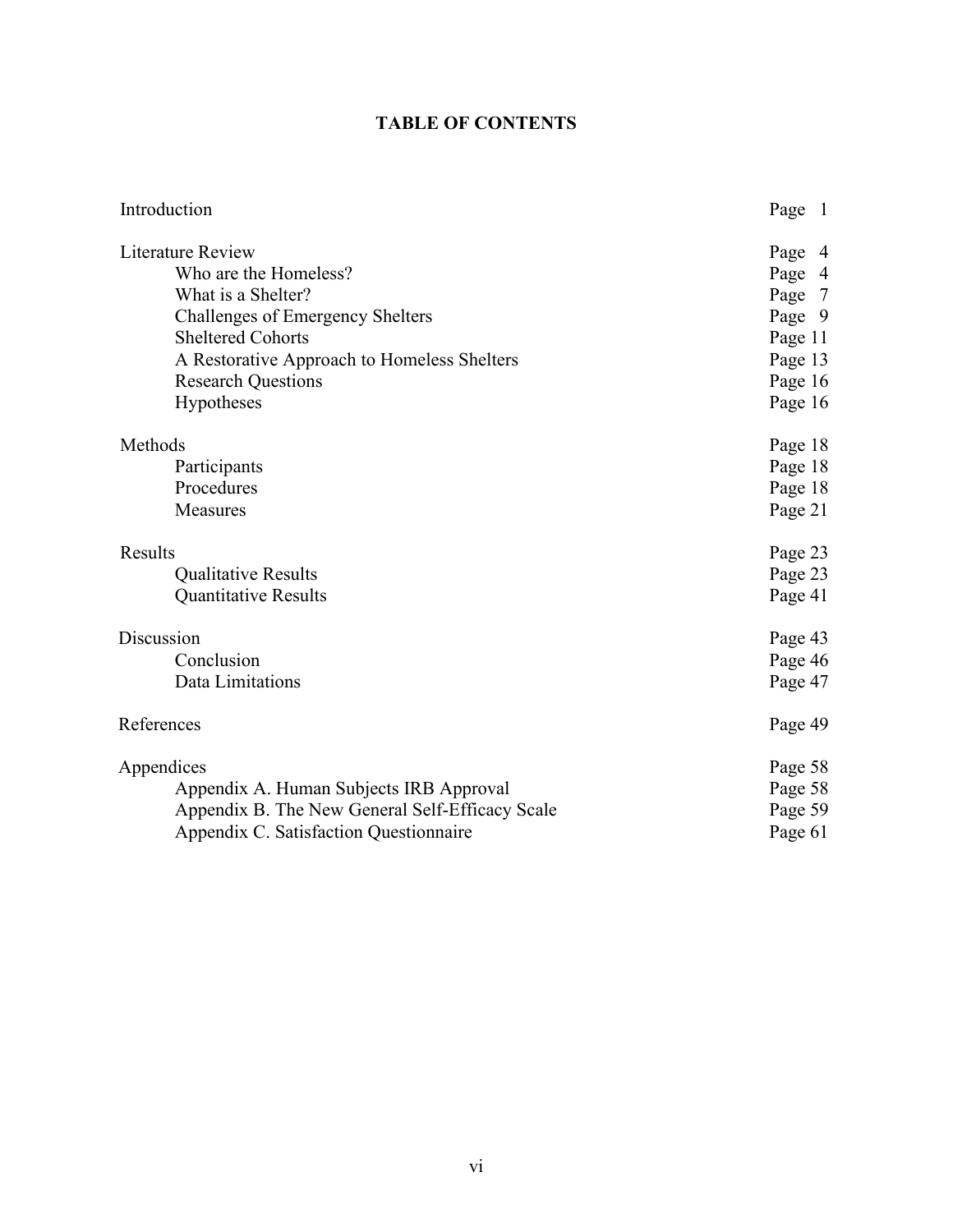#### **INTRODUCTION**

"While there were some evenings I spent on the street…I would have preferred the shelters, there were far more nights in the shelter I would have gladly preferred camping in the street" (Herring, 2019, p. 292). This quote came from a homeless man named Randol, who spent several years fluctuating between the streets and shelters. His comment, while brief, raises the question as to why someone would ever prefer to sleep on the streets as opposed to the warmth of a shelter.

Emergency shelters can serve as an excellent foundational starting point for homeless individuals to stabilize their circumstances and domesticate themselves back into safe and stable housing. Since their basic needs are met within a shelter setting (i.e., food, water, and lodging), homeless individuals are free to pursue higher-level needs, such as employment, medical care, and permanent housing opportunities. Although homeless shelters provide a safe haven of sorts, they nevertheless present a host of unique challenges that are difficult for anyone to navigate. Past research on the matter has shown that homeless shelters can be dangerous and violent due to a lack of safety and security (Agrawal et al., 2019; Daiski, 2007). If violence is not enough, poor hygiene, coupled with overcrowding and large turnover rates, makes homeless shelters the perfect environment for tuberculosis outbreaks (Cheng et al., 2015; Connors et al., 2017; Endo et al., 2019) and bed bug infestations (Kerman et al., 2019).

More troubling is the paradox that exists between a homeless shelter's mission statement and its institutional policies. For example, many shelters claim to provide an environment that supports empowerment and independence, while simultaneously enforcing policies that require obedience and conformity (DeWard & Moe, 2010). Gregory et al. (2017) discovered that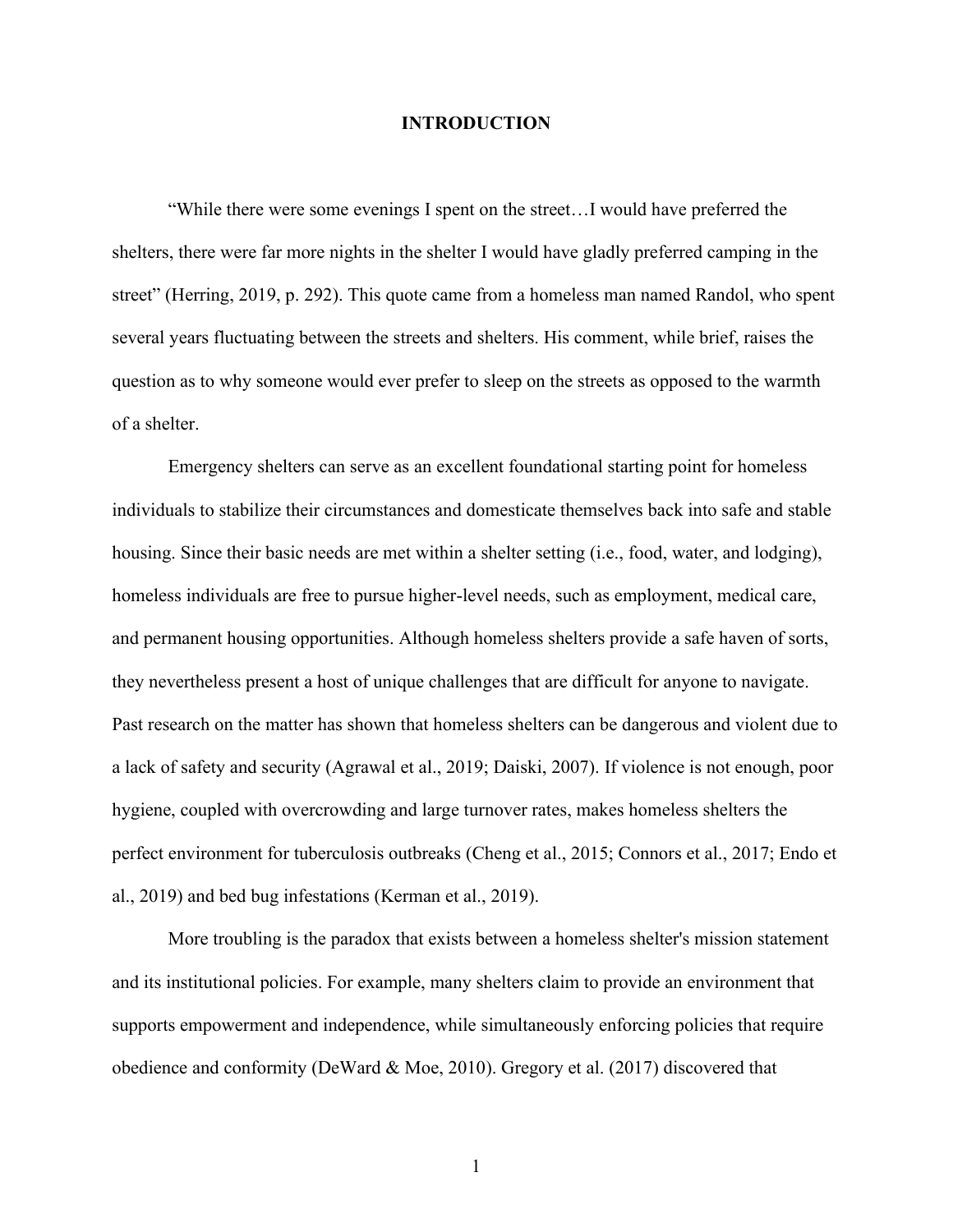excessive rules in homeless shelters, such as food restrictions, intensive monitoring, and strict curfews, hindered an individual's sense of autonomy and independence by reducing them to a childlike status where they constantly had to ask permission for day-to-day things.

Considering all the opportunities and challenges within a sheltered setting, it is important to understand that everyone must pass through this unorthodox environment under the direct influence of their fellow cohorts. Whether voluntary or not, each individual residing in a shelter not only has to interact with others but must unwittingly depend on them as well. Consequently, sheltered cohorts share a strong interdependency and thus play a vital role in each other's lives during their shelter stay. Past research on homeless peer interactions has shown both positive and negative results. One such study by Stablein (2011) concluded that while homeless participants bonded through commonalities, these interactions also placed them in problematic, and potentially dangerous, situations. Although this research is telling, the focus was on street peers, and not those residing in shelters.

Taken as a whole, the nature of homeless shelters, such as excessive rules, lack of privacy, and the close presence of "strangers," can adversely affect an individual's sense of empowerment, internal control, and self-worth (Miller & Keys, 2001; Pable, 2012). The outcome of this is problematic because even though basic human needs are being met, each person must still acquire a high level of self-efficacy (i.e., an individual's perceived ability to obtain the desired outcome) to overcome their current state of helplessness (Laan et al., 2016). Therefore, this study is an attempt to address the call for homeless shelters to intervene by adopting restorative practices within their facilities as a way of empowering residents by strengthening their sense of internal control. Restorative circles have been used to help build a more inclusive academic environment for students of color (Johnson, 2021), reduce gang-related violence in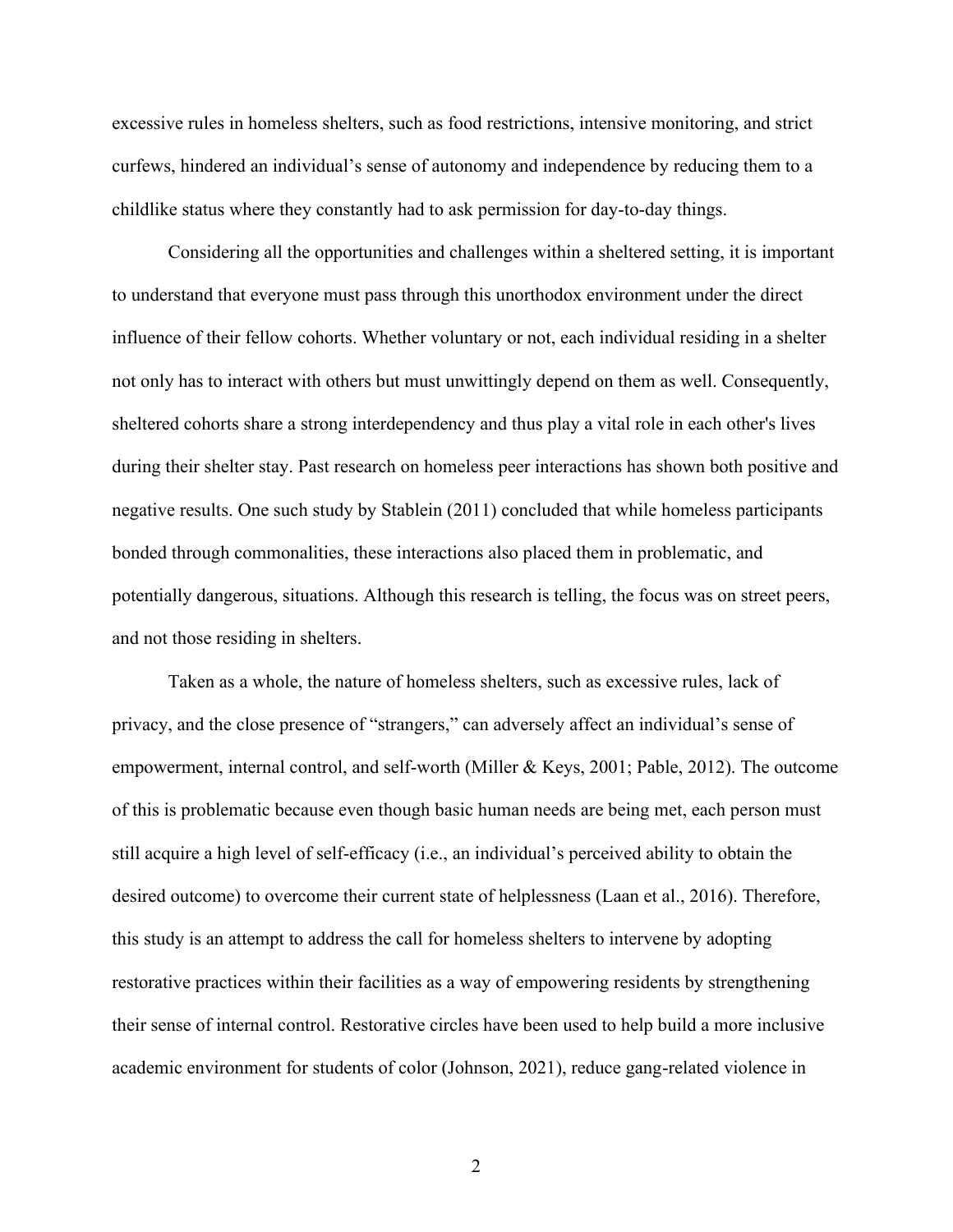prisons (Nowotny & Carrara, 2018), and assist recently homeless individuals in coping with their circumstances after a natural disaster (Tello & Garcia, 2020).

The purpose of this study is twofold. First, I will identify the challenges that sheltered homeless face during their time at a shelter by conducting one-on-one interviews. During these interviews, I will focus my examination on the influences that sheltered cohorts have on each other, as well as how the institutional rules affect their sense of empowerment and independence. Such research is important because the relational interactions that take place in a shelter are very impactful, and thus play a huge role in the success or failure of individuals exiting homelessness. Likewise, the examination into the policies of these institutions is crucial because shelter rules like societal laws—communicate a specific way for an individual to live; however, if the message being disseminated is filled with disempowering locutions, the denizens that inhabit these demoralizing facilities will eventually lose vital social and life skills (Graham & Brickell, 2019; Gray, 2017).

Once I have identified the challenges, the next step will be to utilize a restorative technique called *circles* as a way for participants to discuss each issue and work through a decision-making process. This method of communication will not only bring a sense of unity to the group but also allow for the opportunity to *restore* participants' relationships and self-worth. I chose a restorative approach because it is an excellent platform to give a voice to those who have been silenced and disempowered—the homeless. In the end, I will reveal how adopting restorative practices in homeless shelters can serve as a tool of empowerment for those who may feel disempowered by relational conflicts and disparaging policies. Overall, this research could contribute a lot to our understanding of homelessness and serve as a future vision for the application of restorative practices within a sheltered setting.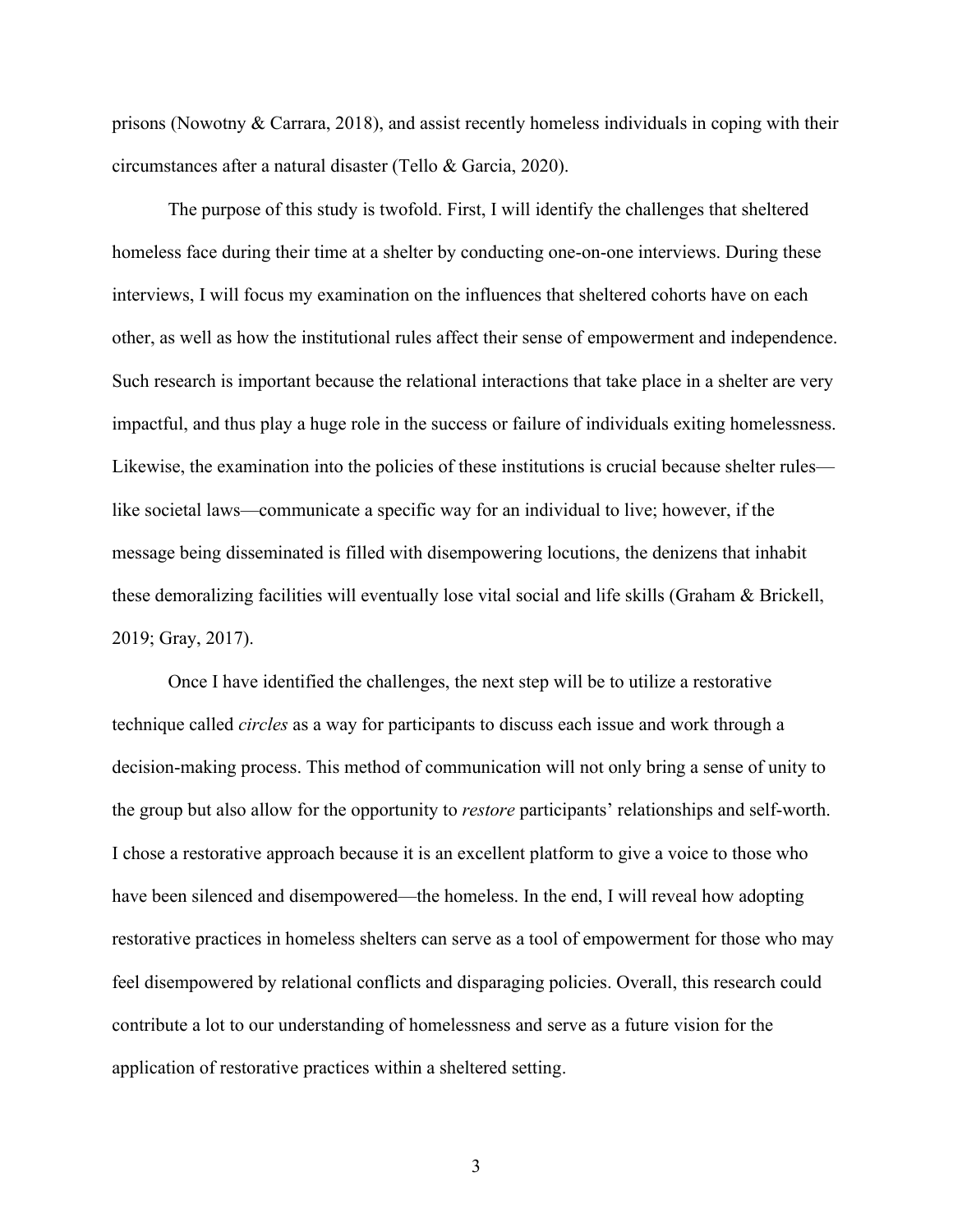#### **LITERATURE REVIEW**

#### **Who are the Homeless?**

Homelessness in the US has grown for the fourth consecutive year with a two percent increase between 2019 and 2020 alone (HUD, 2020). Every year, the U.S. Department of Housing and Urban Development (HUD) conducts a nationwide count (also known as a point-intime count) during the last ten days of January to estimate how many people experience homelessness on any given night. In a 2020 report, the point-in-time count for homelessness on a single night was approximately 580,000 people (HUD, 2020). According to the same report, out of the 580,000 experiencing homelessness, roughly 354,386 (61%) individuals were living in an emergency shelter or transitional housing, and 226,080 (39%) were unsheltered (i.e., living on the streets or abandoned buildings).

Before addressing the issue, it is extremely important to have a firm understanding of who the homeless are and the causes that lead to homelessness. The answer is not as simple as one would assume. In years past, homelessness was defined as purely the state of not having a stable residence (Robertson et al., 1984). This definition, however simplistic and straightforward it may be, does not adequately account for the complex nature of homelessness. As previously noted, there are currently well over 300,000 individuals residing in emergency shelters across the United States. While these individuals have a roof over their heads, they are technically still homeless; however, they would not be considered as such under the said definition. Moreover, since the homeless community is made up of a diverse group of people, it is very difficult to construct a definition of homelessness that would serve as a complete corpus for identifying its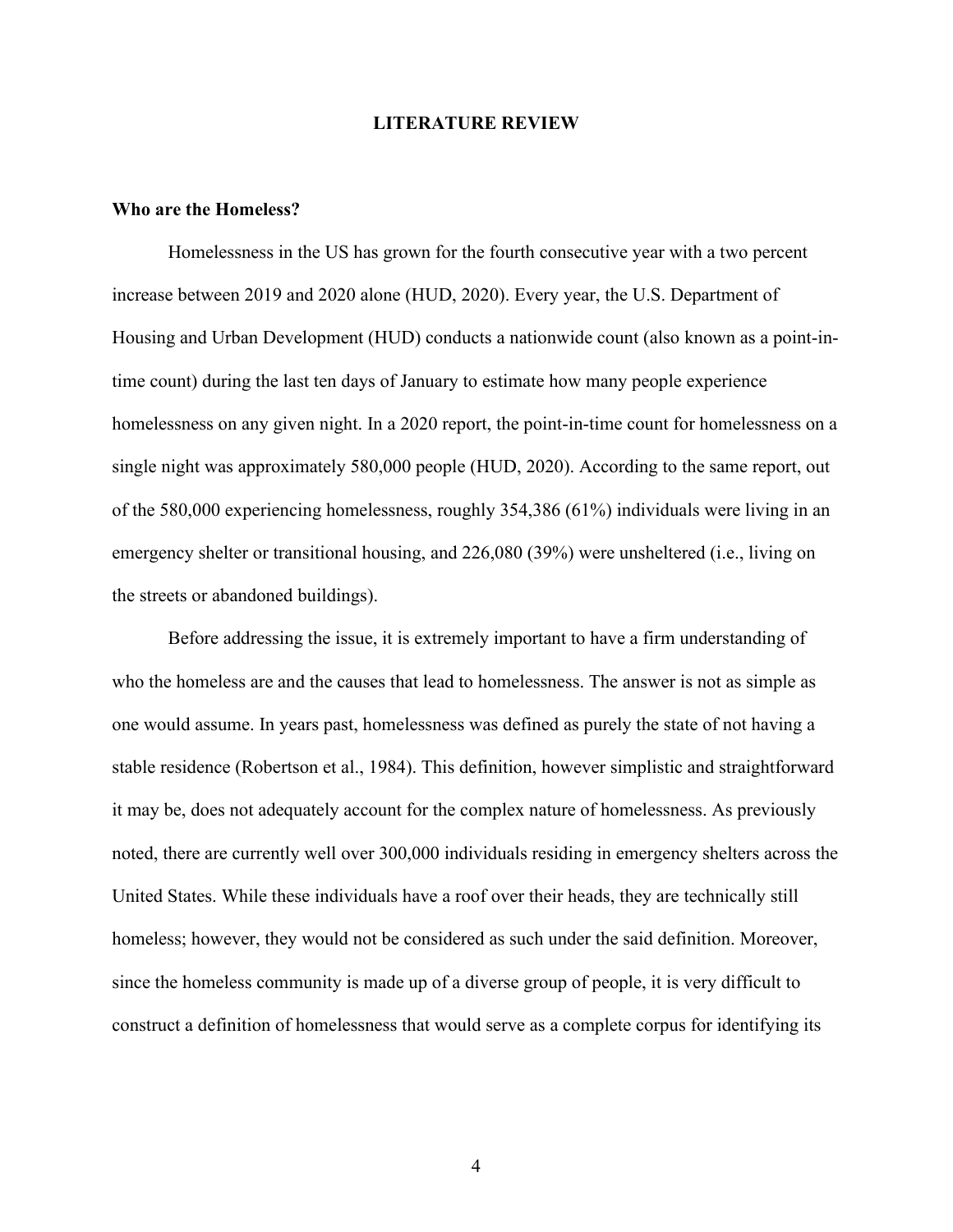varying characteristics. Nevertheless, many have attempted to define homelessness in a way that would provide a common language to address the problem more tactfully.

The Canadian Observatory in Homelessness (COH) is one such organization that has developed a definition—along with a typology—that has improved the understanding of homelessness. For the scope of this paper, I will use COH's definition to encompass the differing degrees of homelessness. The COH described homelessness as "the situation of an individual, family or community without stable, permanent, appropriate housing, or the immediate prospect, means and ability of acquiring it" (Gaetz et al., 2012, p. 1). There are four typologies under COH's definition of homelessness: (1) Unsheltered or absolute homeless (i.e., living on the streets), (2) emergency sheltered, (3) provisionally accommodated (e.g., staying with friends, institutional care, temporarily renting), and (4) at-risk homeless (i.e., precarious employment and/or housing).

When considering the causes that lead to homelessness, many people make inaccurate judgments that view homeless individuals as being lazy, dangerous, and drug-addicted; however, these claims are not linked to any empirical evidence and are filled with biases and negative stereotypes (Anderson, 2020; Buch & Harden, 2011; Palmer, 2018; Shier et al., 2010; Weng & Clark, 2018). Ironically, it is these same assumptions that oppress homeless individuals even further by creating a stigma around them that ultimately serves as a barrier to exiting homelessness (Girgis, 2019; Mejia-Lancheros et al., 2021). While a criminal record and substance abuse have been noted as factors leading to homelessness (Famutimi  $\&$  Thompson, 2018; Schneider, 2018), they are by far the only pathways to poverty. There have been numerous studies conducted on the causes of homelessness, all of which range from sexual abuse (Fraser et al., 2019), cognitive disability (Nishio et al, 2017), and even discrimination based on an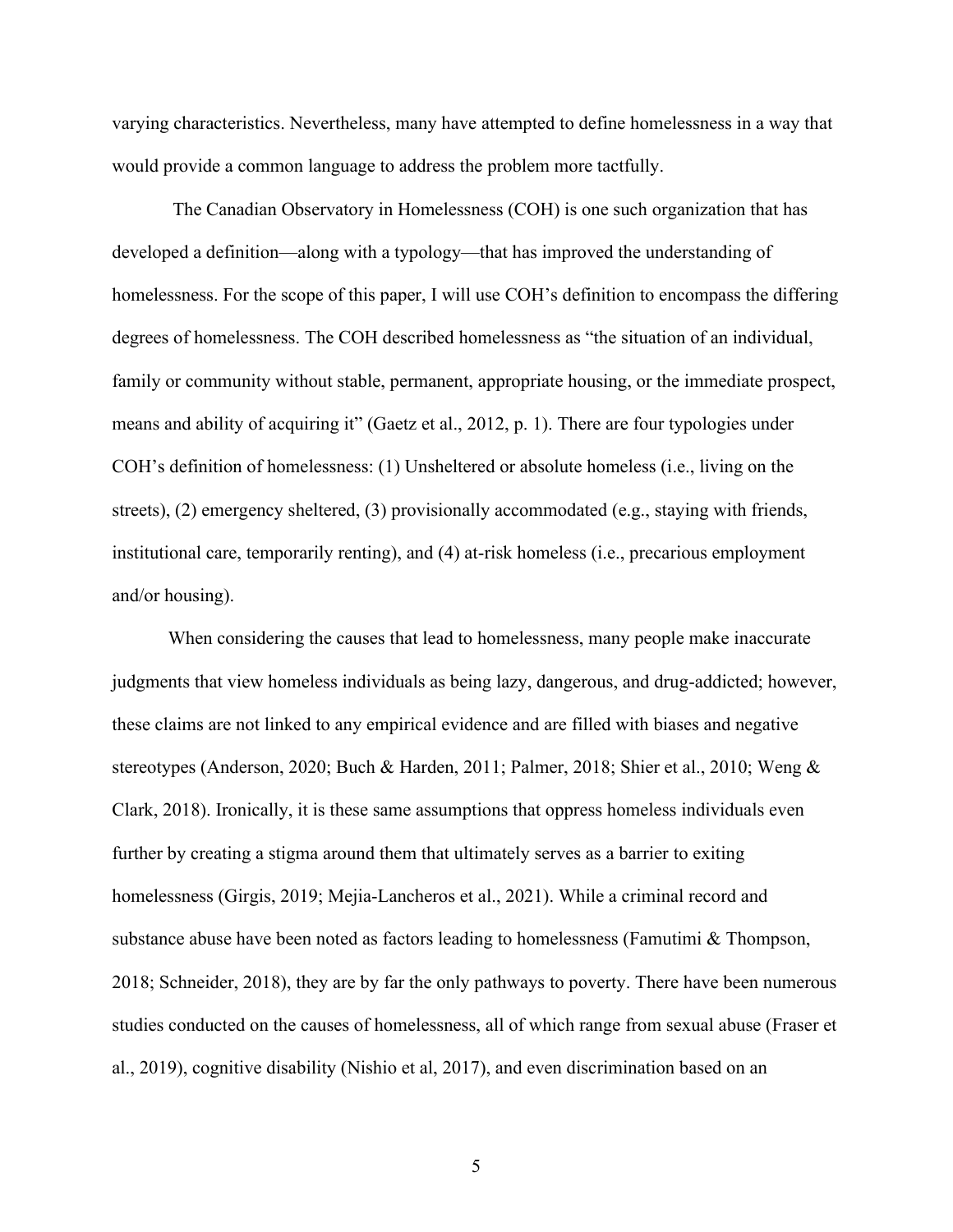individual's sexual and/or gender identity (Ecker et al, 2019). Not surprisingly, one of the most prevalent causes of homelessness is loss of employment (Barile et al., 2018). Still, there are too many variables in play that one cannot point to a single cause of homelessness.

Mabhala et al. (2017) set out to create a more theoretical explanation of homelessness. What the authors discovered was that homelessness does not happen overnight but is rather a process that typically starts with being raised in an abusive environment and ends with a complete collapse of relationships due to maladaptive behavior. Furthermore, there are several variables to consider when attempting to understand the causes of this complex social phenomenon. To delve further into these complexities, consider, for example, an individual who becomes homeless after losing a job. While job loss was certainly the catalyst that led to his being homeless, it was not the cause per se. In fact, each year in the US several people find themselves in the unemployment line yet make it through without ever experiencing the hardship of losing their homes. Why is this? Simply put, those who have a higher education, support system, healthy savings, and zero debt can circumvent most financial problems that surface. Whereas the person with limited education, major debt, and no support at all is more susceptible to homelessness after an unfortunate event occurs, which in this case is job loss.

Demographics in the homeless community are wide and varied. In a 2020 report by HUD, 48% of homeless individuals self-identified as White/Caucasian, 39% were Black/African American, 23% were Hispanic/Latino, and 1% were American Indian, Alaska Native, Pacific Islander, and Native Hawaiian. The shocking element rests on the overrepresentation of African Americans and Hispanics within the homeless community, with an overall U.S. population of 12% and 16%, respectively (HUD, 2020). Perhaps most alarming is the fact that 3,598 homeless individuals were children under the age of 18 without any parental supervision. Now that I have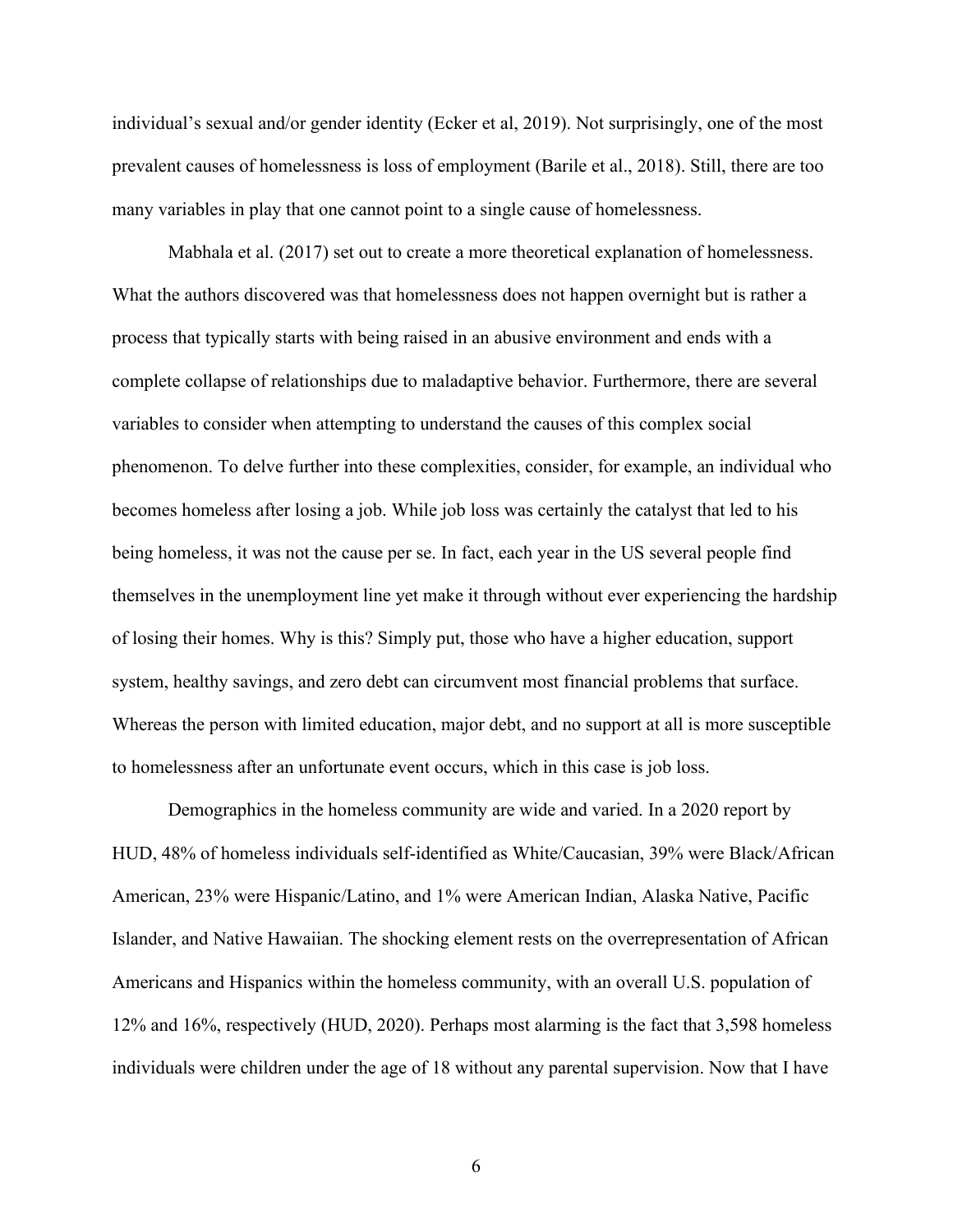examined the definition, causes, and demographics of the homeless population, I would like to turn to the shelters that are designed to help.

#### **What is a Shelter?**

To put it concisely, shelters are "a place where one goes to avoid danger, and inconvenience or a place where people have no place else to go or want to go can gather" (Hurtubise et al., 2007, p. 1). The origin of shelters in the US can be traced back to Jane Addams, a feminist and peace activist who founded the Hull House which helped poverty-stricken immigrants (Michals, 2017). However, it was not until after the Great Depression that the US started experiencing a "shelter boom" throughout the nation. During this time, several thousand businesses failed, and the national unemployment rate rose to 25%. Soon, many people faced an uncertain future and found themselves living in a community of makeshift shacks known as "Hooverville"<sup>1</sup> (Newsela, 2017).

It was not until Franklin D. Roosevelt took office and introduced the New Deal that the US finally saw a large-scale federal response to homelessness. One such agency that formed under the New Deal was the Federal Transient Service (FTS), whose purpose it was to provide the homeless community with shelter, meals, medical and dental, and job training (Invincible People, 2021). Only to be used as a temporary solution, FTS would be phased out just two years later. In fact, homelessness itself was seen by the federal government and many community members as being a short-lived problem that would eventually go away—they were wrong.

During the 1960s, with the advent of new psychological medications, coupled with a large public outcry over the poor conditions of state hospitals, deinstitutionalization policies changed, thereby allowing thousands of mental health patients to gain asylum in communities by

<sup>&</sup>lt;sup>1</sup> A derogatory term used to blame then President Herbert Clark Hoover for the Great Depression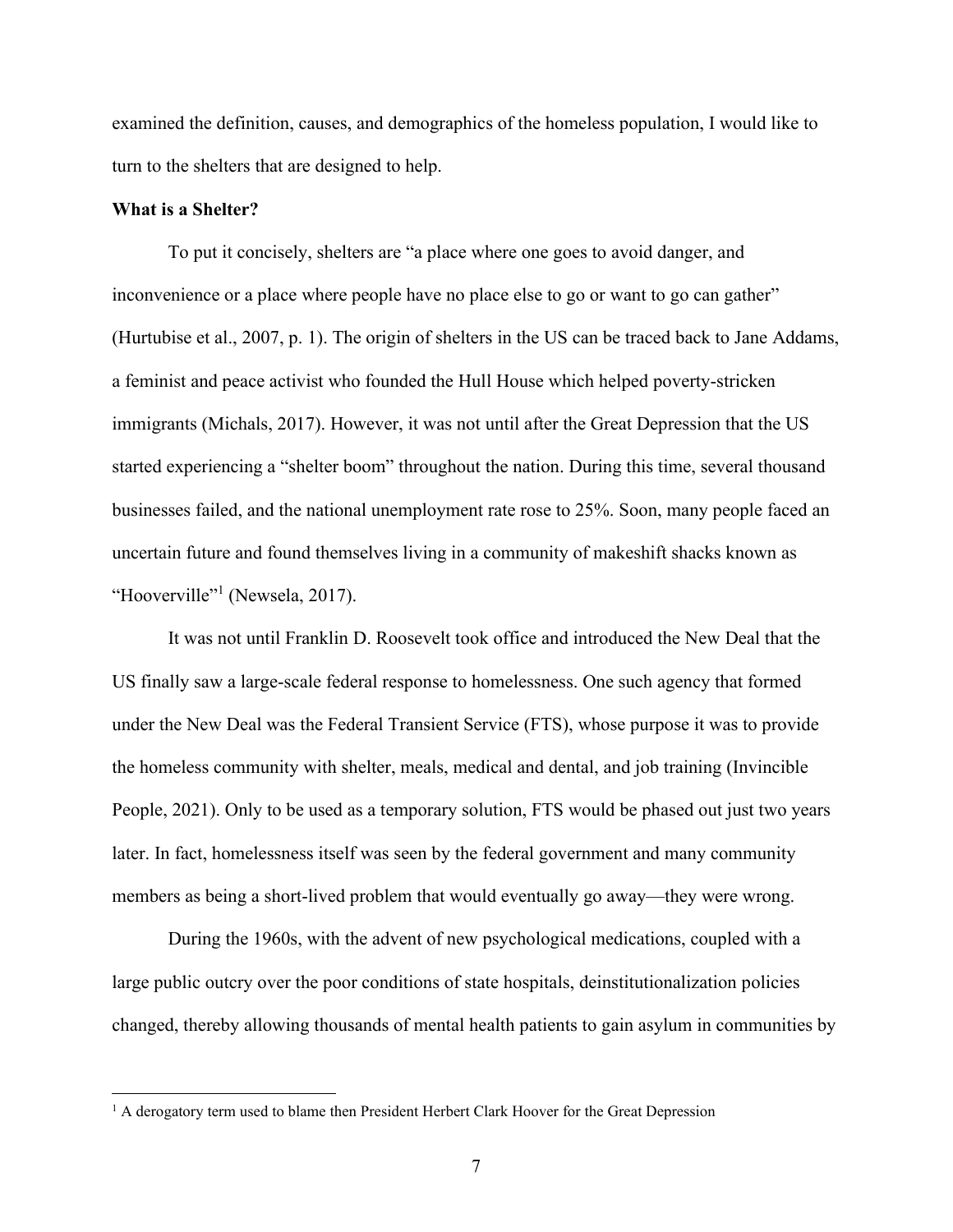being placed in boarding homes, single-room hotels, and emergency shelters (Lamb, 1984). Soon thereafter, the homeless population dramatically increased, and with it, shelters transformed from a temporary solution to a permanent fixture in American culture. Soon, emergency shelters would be appearing all over the nation, especially in major cities. However, the presence of homeless people flooding public spaces annoyed many in the community. To fight against such projects, several community members would go on to form an organization known as Not in my Backyard, or NIMBY for short. Members of this group did not necessarily oppose emergency shelters; they just wanted such developments to happen as far away as possible from where they lived (Franklin, 2018).

In order to appease the public, emergency shelters responded by "designing spaces so that they are less attractive to homeless people (architecture, streetscape), and controlling the behavior of homeless people through litigation" (Hurtubise et al., 2009, p. 3). However, this strategy was a failed attempt and would only make matters worse for those residing in shelters. For example, bureaucratization, domination, and punitive measures have become salient within several homeless shelters across the US, leading many to compare them to total institutions<sup>2</sup> (Bogard, 1997). Although most shelters provide food, water, and refuge from the outside, they also present many barriers that potentially strip an individual of all autonomy, independence, and self-efficacy (Gregory et al., 2017). Taken as a whole, emergency shelters provide a multitude of challenges that began with the admission process and continue through the duration of the shelter stay. Next, I will examine the many challenges that sheltered homeless face within a sheltering context.

<sup>&</sup>lt;sup>2</sup> A term coined by Erving Goffman to describe institutions that control every aspect of a person's life.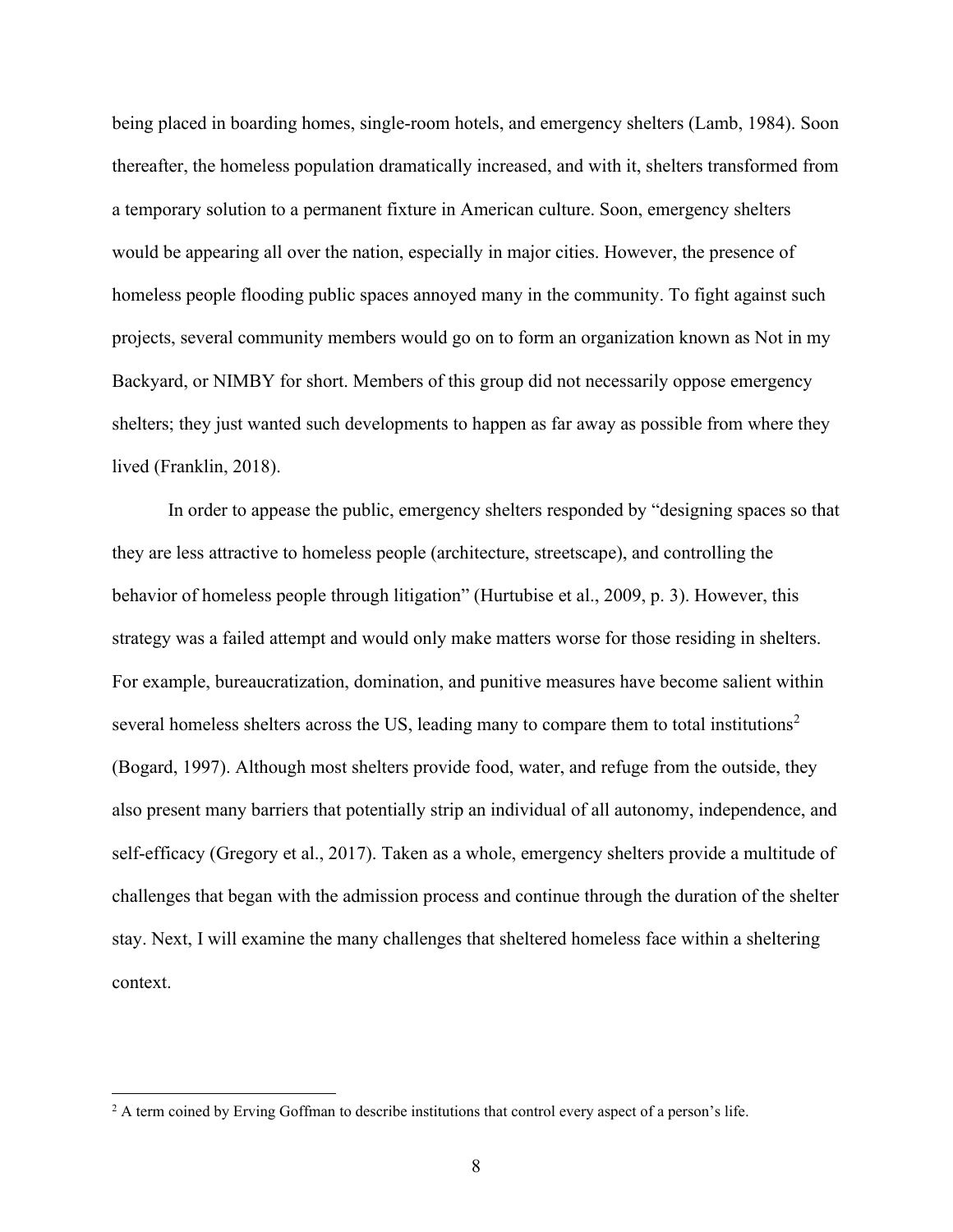#### **Challenges of Emergency Shelters**

Upon entry into a shelter, the potential resident must go through a verification process to evaluate if their circumstances meet the criteria for admission. Many argue, however, that shelters have restrictive admission policies that pick and choose who is a "perfect fit" for the program. For instance, Wong et al. (2006) surveyed over 300 homeless residential programs and discovered that rejected applicants consisted of those with mental health issues (43%) and physical challenges (32%). Perhaps most disturbing, there was a 61% rejection rate for individuals who suffered from drug and/or alcohol addiction. Backing this research even further, Quirouette (2016) discovered that the homeless shelter system is designed to help easy-to-serve clients while limiting resources to those with complex needs such as addiction, mental illness, and criminalization. These findings are alarming for two reasons. First, people suffering from any one of these conditions are those who need help the most. Secondly, mental health, physical disability, and drug abuse are prevalent within the homeless community and should not be a disqualifier for entering a shelter. The very exclusion of these groups echoes a need for reform when it comes to the admission process of shelters.

Mistry (2017) argued that the initial verification process was problematic because it forced shelter seekers to submit evidence showing that they have been excluded from society, thus creating shame, distrust, and negative stereotypes. In fact, the verification process can be perceived by homeless individuals as so problematic that some will avoid applying for benefits at all costs; that is, they would rather sleep on the streets than answer questions that will marginalize them even further (Ahajumobi & Anderson, 2020). Although the verification procedure is necessary when considering qualifications for shelter intake, Mistry (2017) calls for a reform that will promote a more inclusive process, thereby building a trusting relationship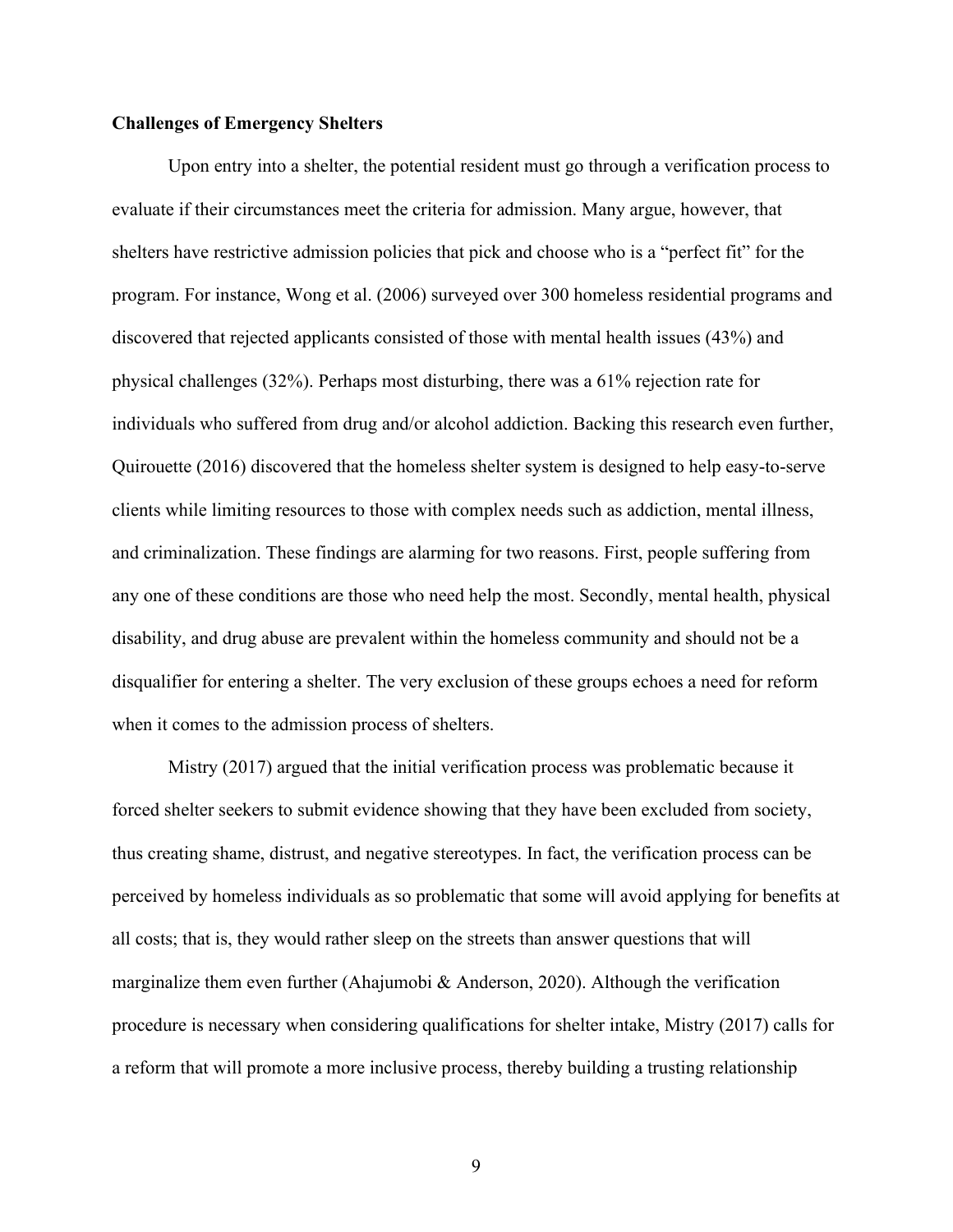between shelter seekers and staff by promoting a more reciprocal exchange as opposed to negotiated. Mistry makes an important point as the verification stage has the potential to be a starting point for relationship building among clients and agencies. Unfortunately, after the verification process is complete, more challenges await the shelter seeking hopeful.

In the event that a shelter applicant is accepted, their chances of getting a bed immediately are slim. In a study conducted by Brown et al. (2016) regarding waitlist procedures for homeless shelters, the authors discovered that some participants experienced a duration of a month until they finally gained access to shelter. As one participant in the study stated, "Perhaps we should sign up at birth" (p. 852). What is more troubling is that other participants in the same study gained rapid access, thus eliminating the idea of a 'first-come-first-served' philosophy by indicating that some individuals received favoritism over others—a form of discrimination.

The moment an individual gains access inside a shelter, they are typically screened and confronted with a barrage of policies and rules that they must follow or else be expelled from the program. Many of these rules are necessary, but others are so excessive that they ultimately oppress the already marginalized individual. A good example of this comes from a study by Abramovich (2017), who discovered that a faith-based shelter had a rule that went unchallenged for years that prohibited transgendered and gay individuals from being admitted into their facility. Moreover, shelter staff confessed that homophobic and hegemonic masculinity was not only alive and well within a shelter setting but also rampant and normalized.

Other policies are so extreme that they control where a person's body will be in time and space (Moloko-Phiri et al., 2017). Shelter surveillance can be so strict that it completely blurs the lines between protective measures and restrictive practices, into the realms of a more dominating ideology, whereby staff has autocratic power over sheltered residents (Pitts, 1996). In an attempt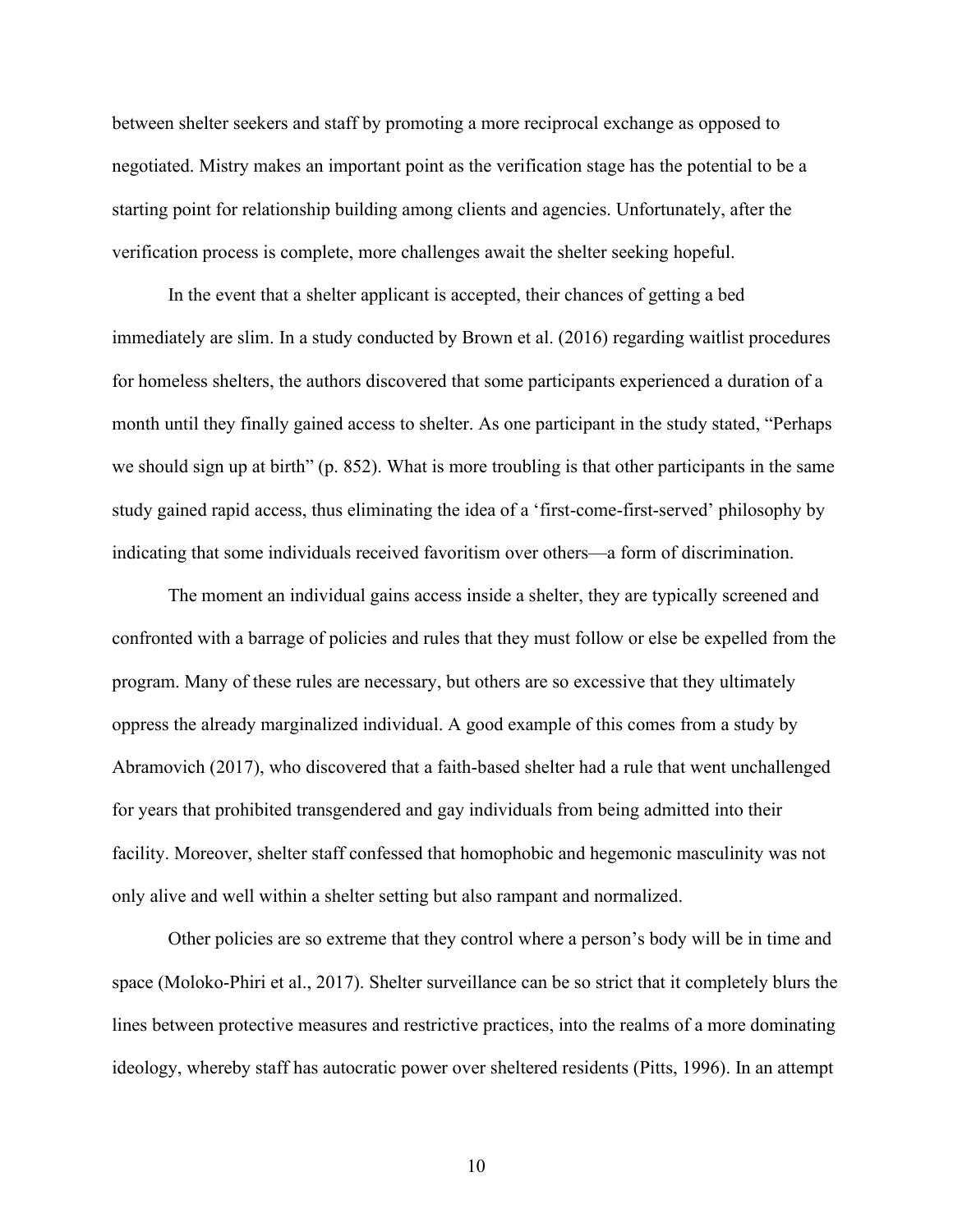to gain better insight into the perspectives of homeless mothers in U.S. shelters, Reppond and Bullock (2020) discovered that one emergency shelter controlled the daily activities of residents by making them take time each evening to write a letter to God, even though most were not religious. Participants perceived the shelter's demand as an oppressive tool used to gain more control over their lives. Furthermore, several participants described how this type of surveillance and control depleted all sense of autonomy and dignity. In a similar study, Gregory et al. (2017) documented how controlling a domestic violence shelter was by not allowing residents to bring in outside food and having to ask permission any time they wanted to visit family or friends, which in turn, "impeded survivors' ability to make their own decisions and limited access to their social support" (p. 9). Taylor and Walsh (2018) would go on to note that many homeless individuals had such a strong dislike for shelters that they deliberately avoided utilizing them due to the emaciated privacy conditions which they create. With such discriminatory policies and restrictive rules, it raises the question to what extent do these organizations truly provide services that best meet the needs of those experiencing homelessness.

#### **Sheltered Cohorts**

If excessive rules and oppressive policies are not enough, sheltered homeless must go further yet and adapt to the presence of their peers. Upon entering a homeless shelter, new residents soon find themselves living in close proximity to several other people. Typically, the new arrival discovers an overcrowded shelter (Gilderbloom et al., 2013) with an insufficient amount of living space (Ahajumobi & Andrerson, 2020; Thompson et al., 2020). As a result, sheltered residents are frequently in the presence of other cohorts. In other words, sheltered residents eat, sleep, bathe, and do other daily activities in the company of their fellow cohort, whether voluntarily or not. What is bound to happen next is an individual who loses all sense of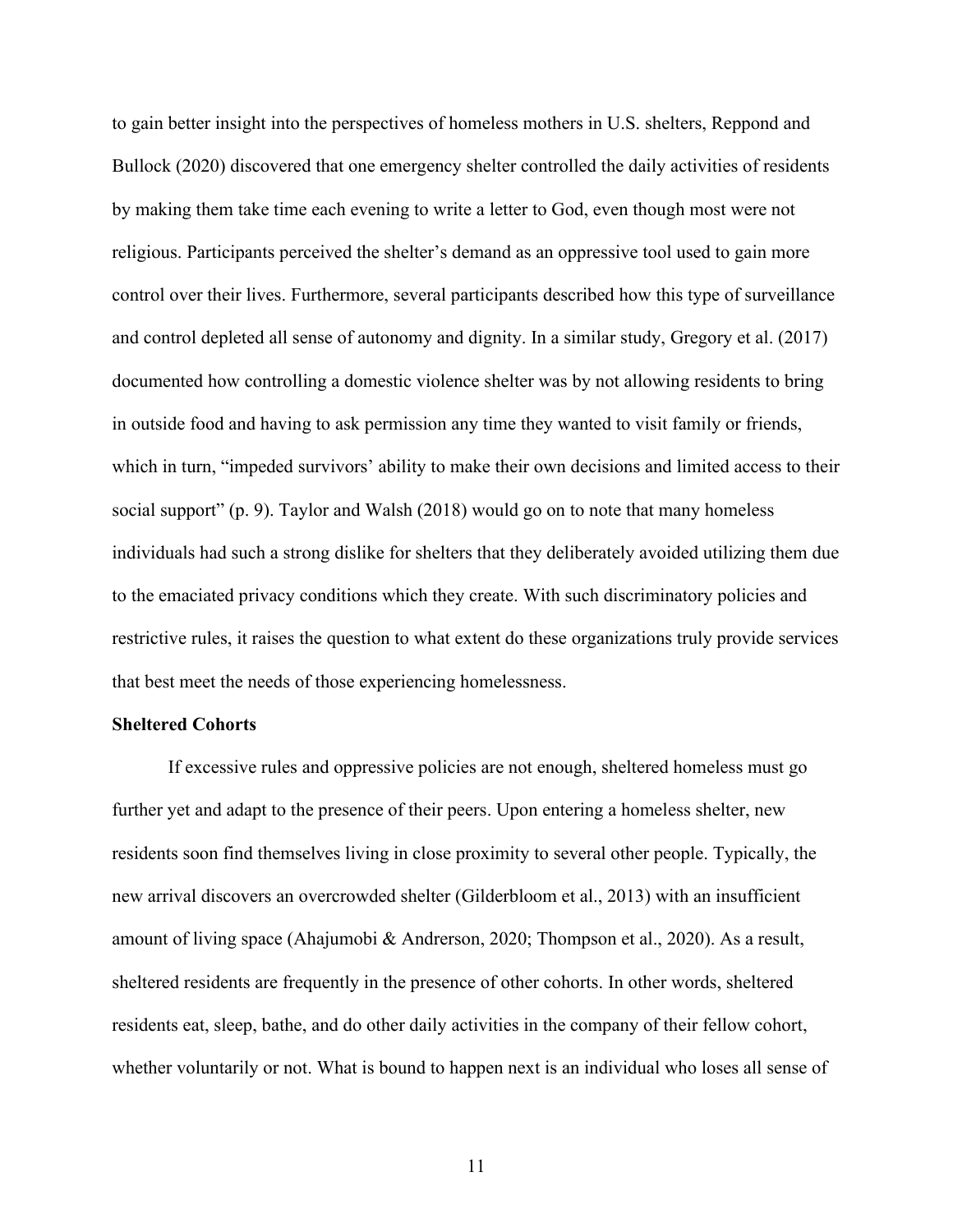control over their environment, harming their psychological well-being in the process (Burn, 1992). Shelter arrivals must accept that their power to choose who surrounds them has been dismantled and replaced with an admission process that is completely controlled by staff. Moreover, sheltered cohorts depend on each other to maintain a clean environment.

Emergency shelters have been known to pose hygienic challenges for both residents and staff due to overcrowding, unhygienic bedding, and poor ventilation (Moffa et al., 2019). Research on the matter also has shown that homeless individuals tend to neglect self-care (Leibler et al., 2017). It is estimated that an average of 43,613movements are made each month between the shelter and the community (Jadidzadeh & Kneebone, 2020), thus sheltered cohorts depend on each other to exercise good hygiene practices to prevent the spread of diseases such as tuberculosis (Tibbetts et al., 2020). This interdependency that sheltered cohorts share was well documented during the onslaught of COVID-19.

During the time of COVID-19, perhaps no group was more at risk than the homeless community, especially those residing in shelters. As previously mentioned, there are well over 300,000 homeless individuals in U.S. shelters; all of whom live in close proximity to each other, thus making social distancing practices extremely difficult, if not impossible. Consequently, emergency shelters were at a heightened risk for COVID-19 outbreaks. In fact, 2020 saw three major COVID-19 outbreaks in homeless shelters in Boston, Seattle, and San Francisco (Baggett et al., 2020; Imbert et al., 2020; Tobolowsky et al., 2020).

Those residing in emergency shelters at the time of COVID-19 depended upon their fellow sheltered cohorts to follow the prevention procedures set forth by the Centers for Disease Control and Prevention (CDC) to help combat the spread of the deadly virus. However, research conducted by Sletten and Grover (2021) revealed a group of sheltered homeless who completely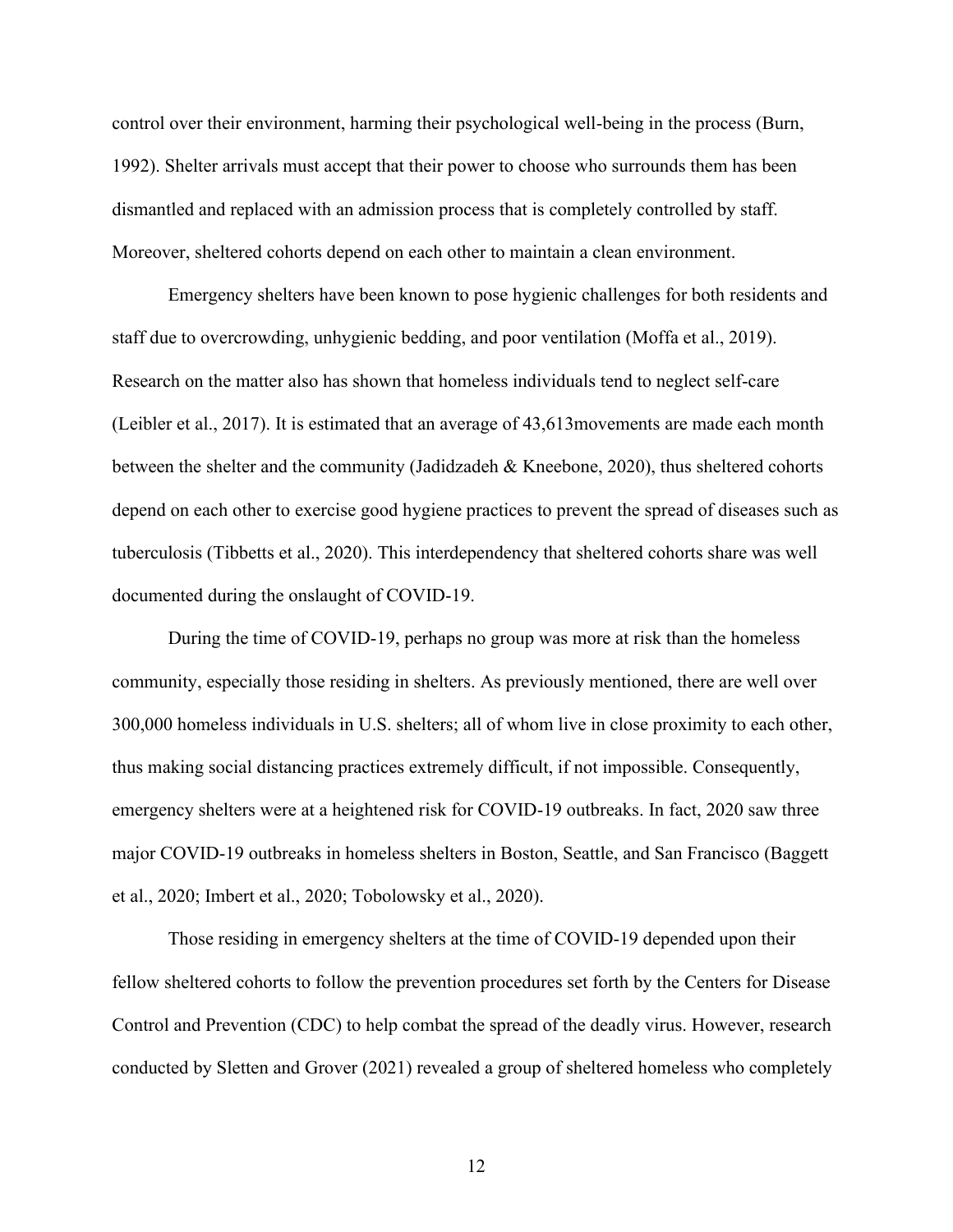disregarded health mandates, thereby negatively affecting other residents' health, relationships, and even employment. In short, although shelters provide basic needs to homeless individuals, they are simultaneously placed in a low-controlled environment that creates a type of learned helplessness (Dolwick, 2019).

#### **A Restorative Approach to Homeless Shelters**

Although emergency shelters need certain procedural policies set in place to have a structured environment that is suitable enough to meet the demands of the homeless population, it is, nevertheless, when these rules become so excessive that they ultimately disempower the very people that they set out to help. Further exacerbating the situation is the lack of overall privacy that homeless residents experience being constantly surrounded by both staff and peers; however, to think that this problem can be prevented or avoided is a long stretch from reality. In fact, my intentions are not to change shelter policies or its environment, but rather my focus here is on giving the power back to those residing in shelters through effective communication using restorative practices.

Restorative practices "is the science of building social capital and achieving social discipline through participatory learning and decision-making" (O'Connell & McCold, 2004, p. 2). Restorative practices are rooted in ancient communication structures. Healing and peacemaking circles were used by indigenous tribes to allow others to speak honestly while those around them listened empathetically (Umbreit, 2003). In the 1970s, Canadian authorities arranged for a victim and the offender to meet and share an open dialog in the hope of repairing the harm that was caused by the crime (Wachtel, 2013). The positive outcome of this meeting would lead to the victim-offender reconciliation program whose goal was to put the decisionmaking outcome of a crime into the hands of those affected (Zehr, 2002). Although restorative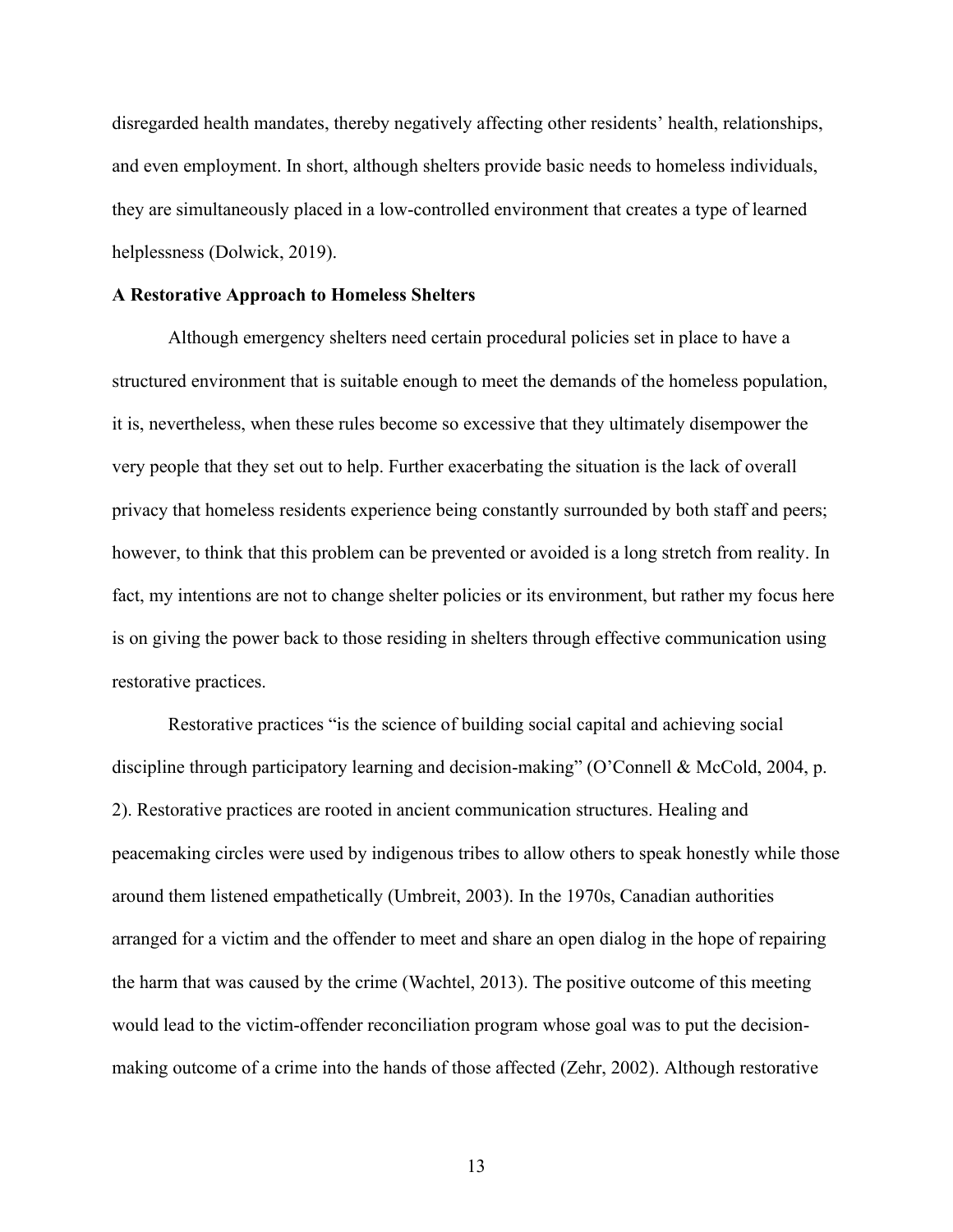practices were initially adopted to address crime, this method is not limited to the justice system and can be applied to a wide range of settings.

Many professionals have found a variety of ways to implement restorative practices in human relationships. Currently, restorative practices have been used for family services (Williams & Segrott, 2018), community building (Beck, 2012), and workplace conflict (Duncan, 2011), as well as in other contexts. The main goal of these practices is to build relationships through a collaboration of free expression. Circles are an excellent tool to accomplish such a task. According to Wachtel (2013), circles build community by giving "people an opportunity to speak and listen to one another in an atmosphere of safety, decorum, and equality" (p. 7). In other words, circles are designed to explore the possibility of a shared vision through the use of storytelling and personal narratives.

Usually, circles are useful when individuals "wish to engage in conflict resolution, healing, support, decision making or other activities in which honest communications, relationship development, and community building are core desired outcomes" (Circles Keepers Manual, 2004, p. 4). According to Pranis (2005), an internationally recognized trainer in circles, the process starts with participants sitting in a circle of chairs which "symbolizes shared leadership, equality, connection, and inclusion" (p. 11). Dialog is regulated by a 'talking piece' which is circulated from person to person. The talking piece only allows the person who holds it to speak. Typically, a trained facilitator, also known as a Keeper, helps guide and monitor the conversations to ensure a safe space for everyone. Circles usually, but not always, end with a resolution wherein all participants accept a specific decision or course of action.

Although circles take a different approach than traditional restorative practices, it still identifies and applies the same philosophy and ethos that makes the method so unique, such as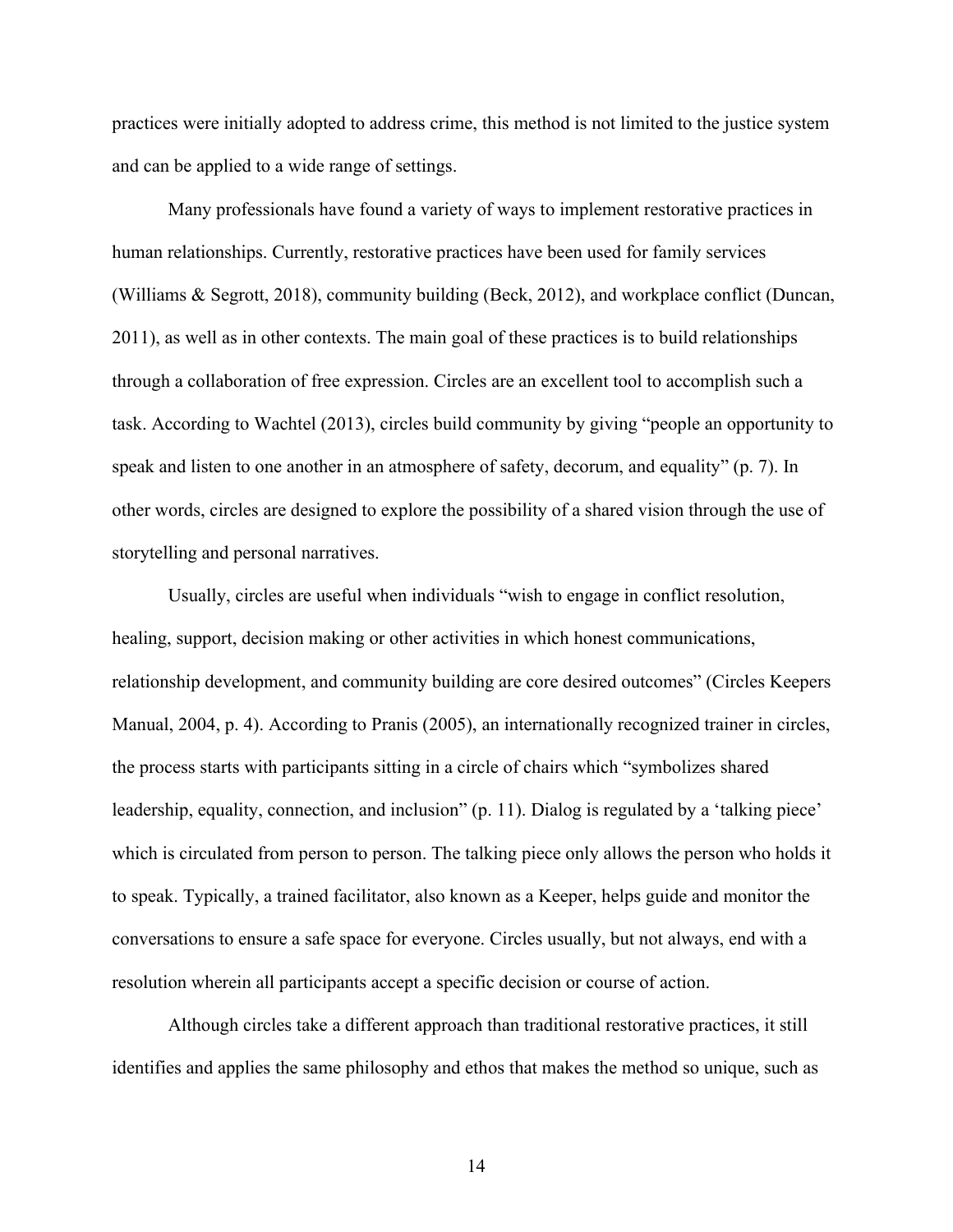equality, inclusion, and respect for all, which, in turn, act in a restorative way (Hopkins, 2015). Likewise, the circle process goes beyond what a typical focus group accomplishes. Whereas circles and focus groups are similar in the fact that they are both designed to maximize understanding of the experiences of others, circles value the belief that all humans are interdependent and interconnected, and therefore, go further by connecting each perspective into a unified whole (Greenwood, 2005).

By implementing restorative circles as a standard mode of treatment, emergency shelters can provide homeless individuals with the support that is tailored to their specific needs. Through collaboration and relationship building, shelter professionals can effectively evaluate the needs of each individual by developing a partnership with residents by creating a safe space for them to communicate and be heard. This vision of "power for" instead of "power over" is a key ingredient of restorative practices and an important element of collective empowerment.

Using a restorative approach to homelessness will encourage many professionals in the field to serve others in a way that is more empowering by viewing homeless individuals as equals, thus restoring their dignity. Currently, homeless services try to help or solve the problem of homelessness (U.S. Interagency Council on Homelessness, 2014). The drawback to this approach is that it views the homeless community as being powerless and defeated. However, when one serves, they "adopt a humble stance, one where they are accompanying the process rather than being protagonist" (Tello & Garcia, 2020, p. 16). In the words of Remen (1999, p. 1), "When you help, you see life as weak. When you fix, you see life as broken. When you serve, you see life as whole." Serving others is a relationship between equals on the premise of interconnectedness and the sacredness of life. Using restorative interventions promotes this type of service and will lead to more empowering models of provisions in homeless shelters.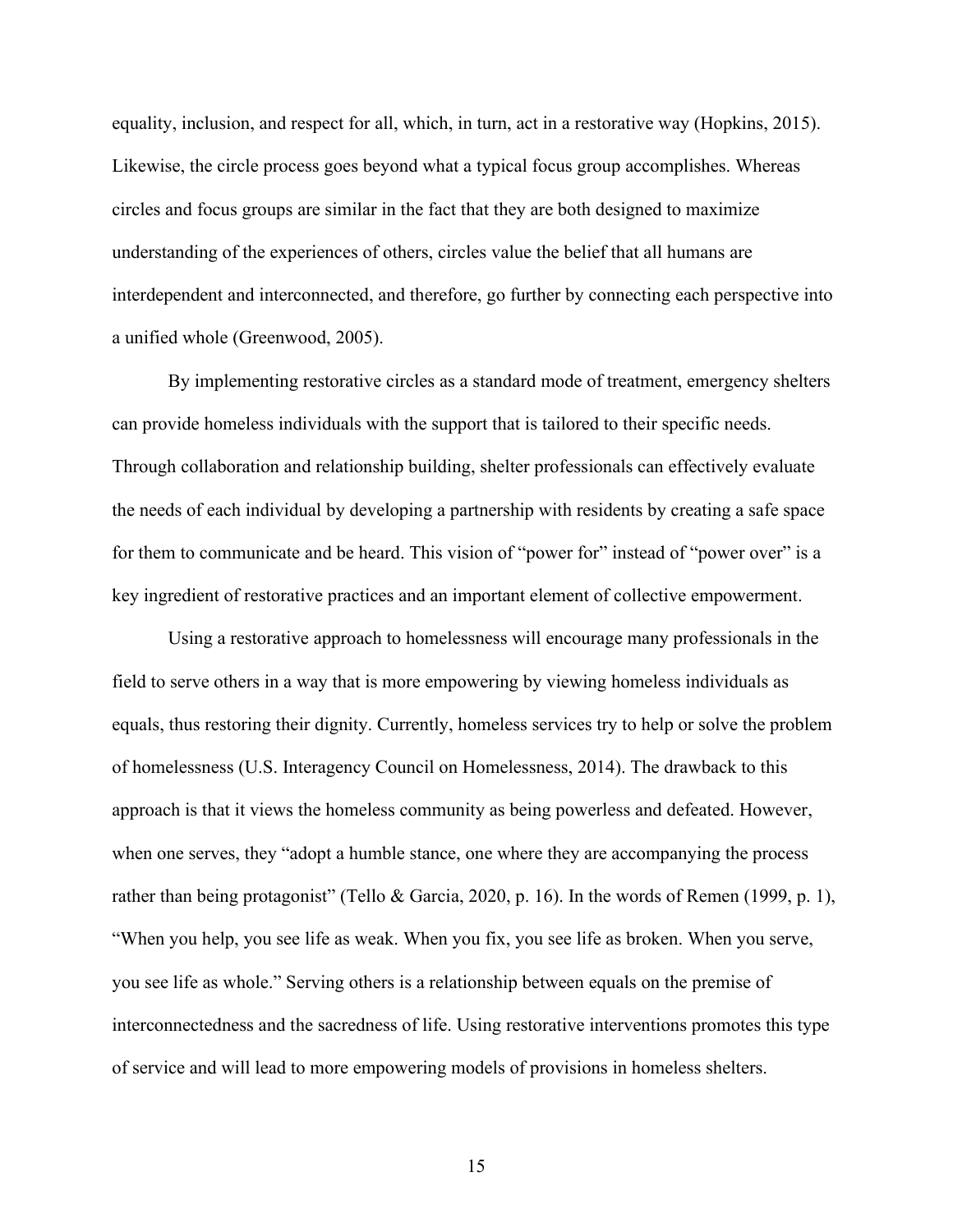Overall, circles provide a platform that promotes unity and gives a voice to the voiceless. Moreover, restorative circles are a great intervention to help resolve conflicts. With the disparaging policies and almost unavoidable conflict that occurs within a shelter, the application of such practices would, at the very least, help residents process their emotions effectively by allowing them to communicate in a way that is safe and healing.

#### **Research Questions**

The first aim of this study is to identify the issues that occur from the interactions that residents have with each other, and how the shelter policies affect them. To ascertain this information, one-on-one, in-depth interviews were conducted. As previously noted, sheltered homeless face many challenges within a shelter setting (Ahajumobi & Andreson, 2020; Gilderbloom et al., 2013: Gregory et al., 2017; Moloko-Phiri et al., 2017). Therefore, to add to the body of knowledge, the following research questions are presented:

RQ<sub>1</sub>: What challenges do homeless residents experience with their cohorts?

RQ<sup>2</sup>: What challenges do homeless residents experience with the shelter's policies/rules?

## **Hypotheses**

Once the problems are ascertained, I will facilitate a restorative circle to address the challenges that individuals face within a shelter setting. Restorative circles not only promote an environment that supports growth and creativity (Kligman, 2021), but research has revealed that it also teaches emotional intelligence, self-awareness, and decision-making processes (Flowers, 2020). Interestingly, emotional intelligence, self-awareness, and decision-making have all been shown to be positively correlated with self-efficacy (Hatami et al., 2016; Hepler, 2016; Wu et at., 2019). Based on this information, one would assume in theory that by implementing a restorative circle, an individual's sense of self-efficacy would increase; however, past research on the matter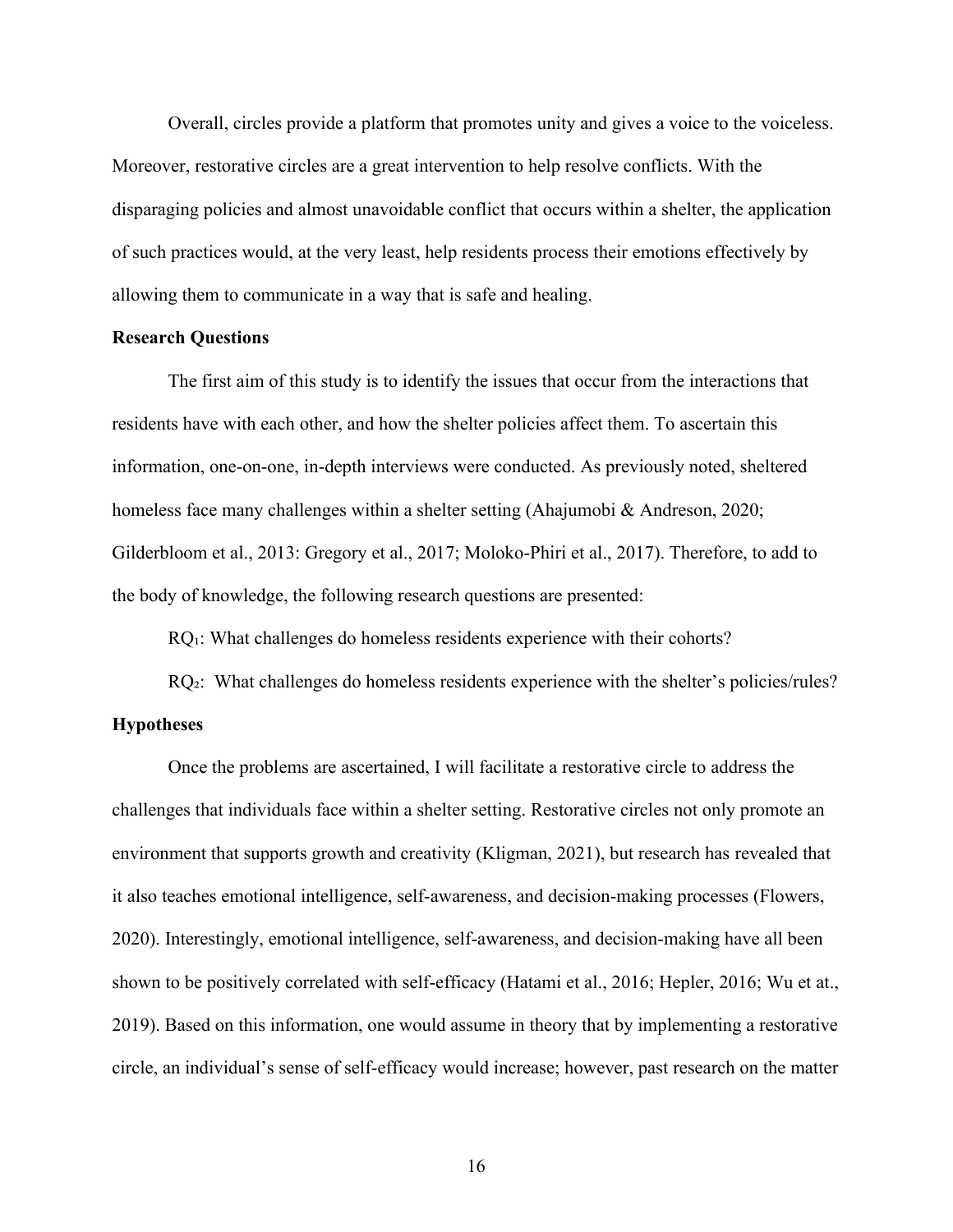has yielded no significant findings (Johnson, 2019; Johnson, 2020). Still, this research was conducted in an academic setting, not a homeless shelter. All things considered; my first hypothesis is as follows:

H<sub>1</sub>: Participants' self-efficacy at time two (following the circle intervention) will be significantly higher than participants' self-efficacy at time one (prior to the circle intervention).

Although past research on the relationship between restorative circles and self-efficacy has produced nonsignificant results, the same cannot be said for participant satisfaction. Several studies have shown a positive relationship between restorative circles and participants' overall satisfaction with the process (Maxie, 2019; Umbreit et al., 2002; Walsh et al., 2018). Based on this research, I predict high levels of satisfaction within the shelter after the circle intervention. Therefore, my second hypothesis is as stated:

H<sub>2</sub>: Participants' satisfaction with the shelter at time two (following the circle intervention) will be significantly higher than participants' satisfaction at time one (prior to the circle intervention).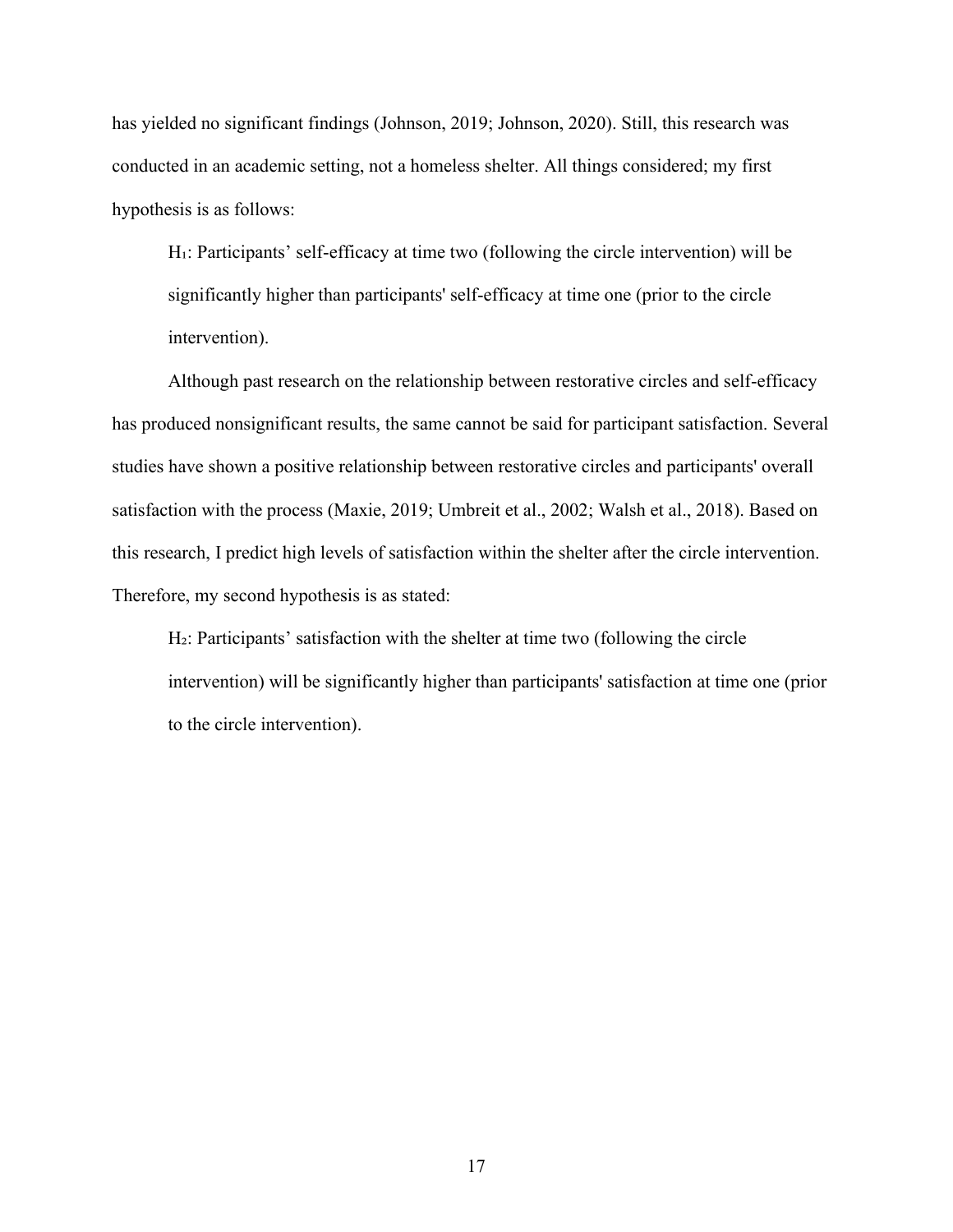#### **METHODS**

#### **Participants**

Upon Institutional Review Board (IRB) approval (see Appendix A), participants were recruited via snowball method through referrals at a local men's shelter in a large, mid-western city. Originally, there were thirteen participants in this study; however, one participant was excluded from the data because he walked out after the first round of the intervention. Therefore, the total number of participants ended up being twelve males. Participants' ages ranged from 19 to 58 years old ( *M* = 41.75). The majority of participants (67%) identified as White/Caucasian, 8% were Hispanic/Latino, another 8% were Native American, and 17% endorsed multiracial. Participants varied in the amount of time spent at the current shelter, with a range of 2 to 16 weeks (*M* = 6.83). Participants shared a living space with 30 other residents in a faith-based, nonprofit organization that offered emergency shelter to homeless individuals for up to six months. All participants received a \$20 Walmart gift card for their participation in the study, with an additional chance to win a \$40 Visa gift card.

#### **Procedures**

This study is a mixed-methods design that was conducted in two phases. The first phase of the study was a qualitative analysis where the researcher conducted in-person, semi-structured interviews to answer the first two research questions. Before the interviews began, each participant was read a consent form that described the voluntary and confidential nature of the study. Interviews ranged in length from 11-45 minutes (*M* = 36.75). After the interview ended, each participant was asked to make a list of the days and times that would work best for them for the circle intervention.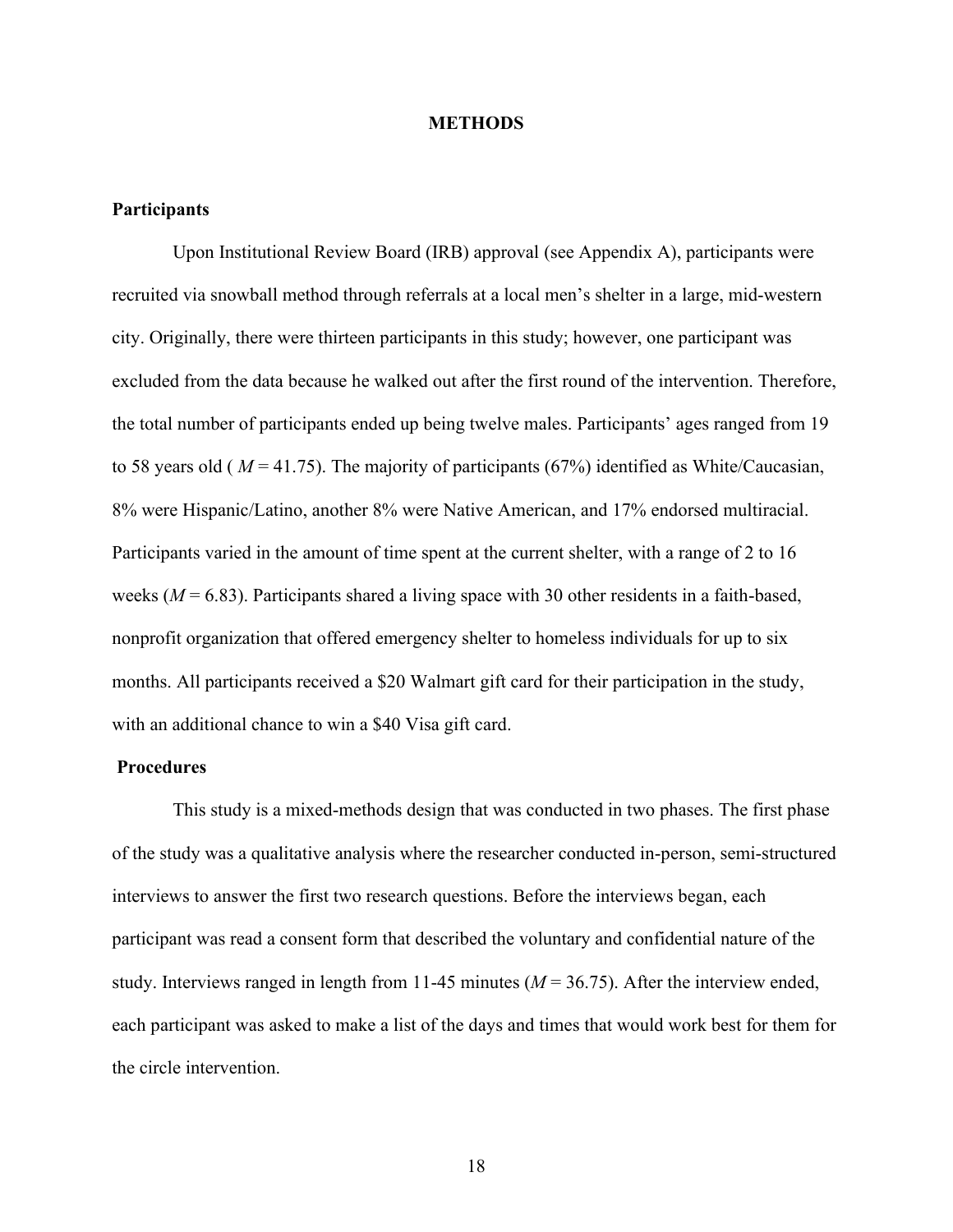Before the circle intervention took place, all audio recordings were converted verbatim to text through Otter.ai's transcribing software and subsequently checked for accuracy, with edits completed as necessary. The dataset contained 100 pages of single-spaced transcriptions. In order to gain an accurate description of the data, a thematic analysis was the preferred method. According to Braun and Clarke (2006), "Thematic analysis is a method for identifying, analyzing and reporting patterns (themes) within data" (p.79). In the initial stage of coding, I identified distinct concepts by reading and re-reading the interview transcripts line-by-line. After a close inspection of the data, I organized similar acts and behaviors by categorizing them in a codebook based on the meaning that was represented by one or more codes. The result was a codebook that contained a structured list of categories along with definitions and examples of each one. Next, to refine and structure more comprehensive categories, I used a constant-comparative method to determine any similarities between each category (Glaser, 1965). Finally, I selected the main themes that emerged within the data. In total, four themes emerged within the data that described the lived experiences of individuals living in a homeless shelter.

To evaluate the quality and validity of the results, I ensured that the data were aligned with Tracy's (2010) Eight Big-Tent criteria for excellent qualitative research, which included: (1) worthy topic, (2) rich rigor, (3) sincerity, (4) credibility, (5) resonance, (6) significant contribution, (7) ethics, and (8) meaningful coherence. This study satisfied a worthy topic and significant contribution because it is relevant to the current political climate, and holds practical application concerning modern problems. With well over 500,000 individuals making up the homeless population, it is imperative to have a deep understanding of this vulnerable group and the organizations that are set in place to help. Sincerity and credibility were met by ensuring that the research was authentic as possible. I have worked with the homeless population for well over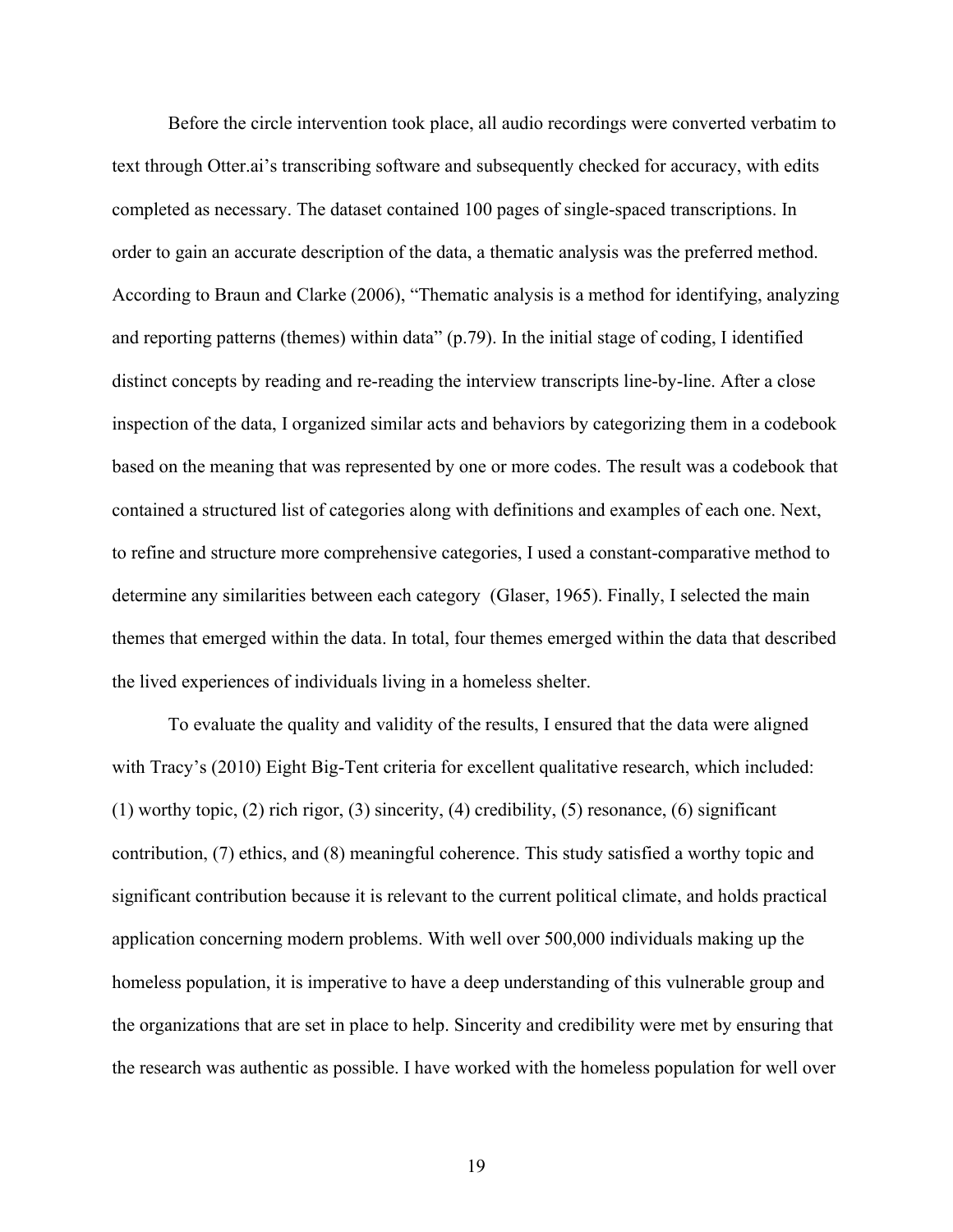three years and understood that I could bring some biases to the research. Through selfreflection, I was able to recognize any shortcomings and put them to the side so I could present honest and credible research. Resonance and meaningful coherence were achieved through vivid language that promoted an empathetic look into the lives of sheltered homeless and was designed to hold the attention of the reader. I made sure the study was ethical by going over the procedures with the participants and ensuring confidentiality. Furthermore, I wanted to leave a positive impact on participants by explaining to them that their participation would help improve homeless shelters by better understanding their perspectives regarding the resources aimed at helping them. Finally, I established rich rigor by exercising effort and thoroughness when constructing the procedures and analyzing the data. Before the interviews, I carefully considered questions that would optimize the chances of collecting enough data to produce rich qualitative research. The length of the interviews was adequate to achieve the goals of the study. I also ensured that each transcript was accurate as possible by using the latest transcription software and reading each line several times.

In the second phase, I implemented a restorative intervention for participants to discuss each issue that emerged within the qualitative analysis. The goal was for each participant to work through a decision-making process related to their shelter experiences. Before the circle intervention began, each participant was administered a pre-intervention test of the New General Self-Efficacy Scale (see Appendix B) and satisfaction questionnaire (see Appendix C) in order to measure their current level of self-efficacy and satisfaction, respectively. The circle intervention took place at a men's shelter where participants gathered in a private room away from the general population. I then revealed the center and talking piece of the restorative circle, and explained its meaning to the participants. A beam scale or scales of justice, as it is known, was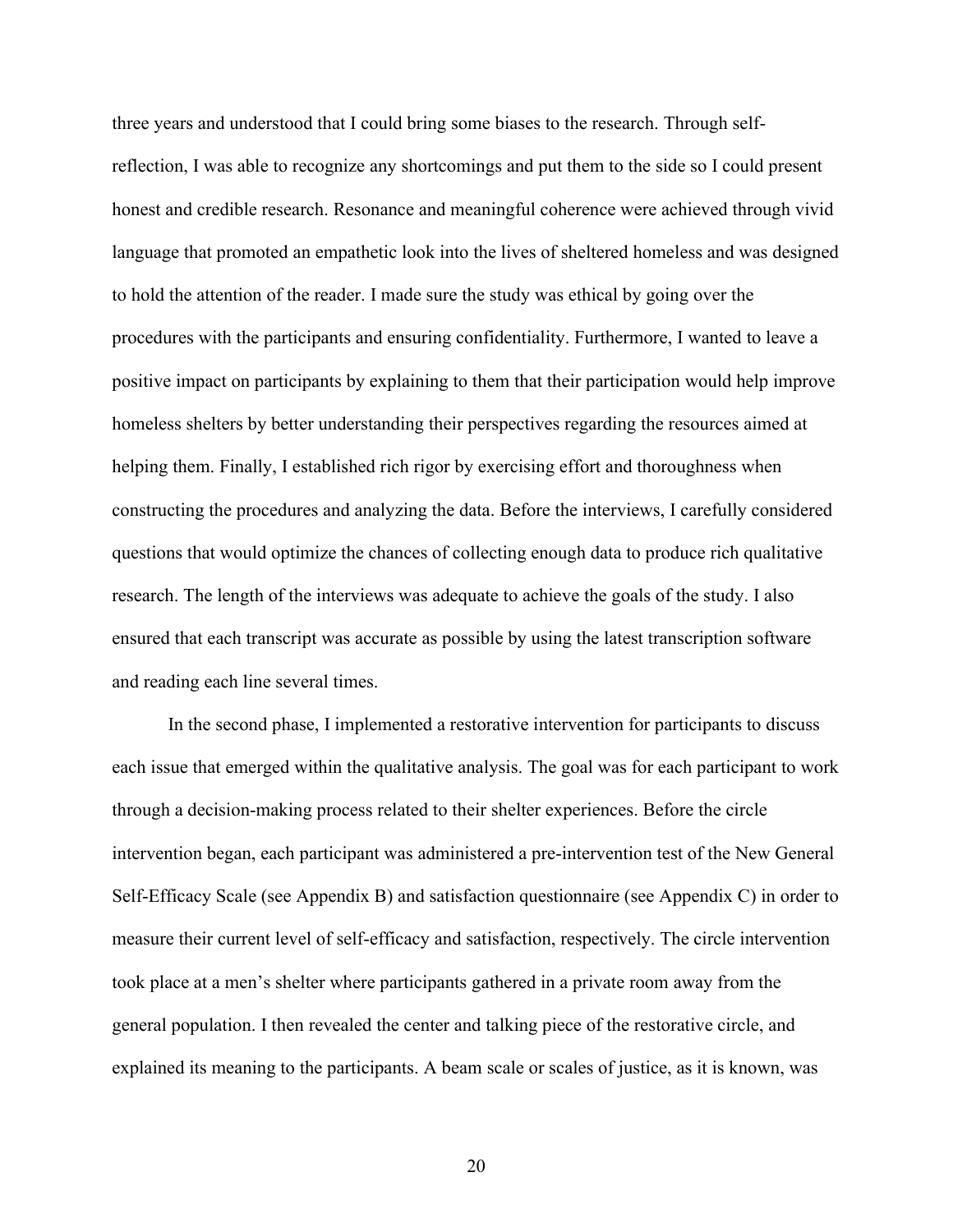used as the centerpiece to remind participants that their circumstances are a collective issue that demands solidarity against social injustice. As for the talking piece, a gavel was chosen because it represents authority and judgment; therefore, by handing participants the gavel, it signified that they were in control of their lives and that no one should ever judge them.

The circle began with the facilitator establishing the ground rules that are expected for everyone to follow (e.g., "Respect the talking piece," "Listen from the heart"). Once the ground rules were established, dialog over the issues began and the talking piece circulated throughout the group. In total, the circle process lasted 1 hour and 20 minutes and contained four rounds that involved introductions, safety needs, impact statements, and conflict resolution. To answer my hypotheses, participants filled out a post-test of the NGSE and satisfaction questionnaire once the circle concluded to see if the implementation of the restorative circle increased participants' sense of self-efficacy and satisfaction, respectively.

#### **Measures**

The New General Self-Efficacy Scale (NGSE) was created by Chen et al. (2001) to measure an individual's level of self-efficacy. The revised version of the NGSE that is utilized in this study consists of an eight-item questionnaire that is scored on a 5-point Likert-type scale from "*Strongly Disagree*" (1) to "*Strongly Agree*" (5). Participants were asked a series of questions regarding their belief in their ability to achieve a desired outcome or goal (e.g., "While at this shelter, I will be able to achieve most of the goals that I set for myself"). The alpha reliability found for the NGSE in Chen's study was ( $\alpha$  = .86 and .90) with test-retest stability of (*r* = .67), indicating excellent internal consistency. Additionally, I ran a Cronbach's alpha in the current study and found strong reliability for the NGSE pre- ( $\alpha$  = .82) and post-test ( $\alpha$  = .91).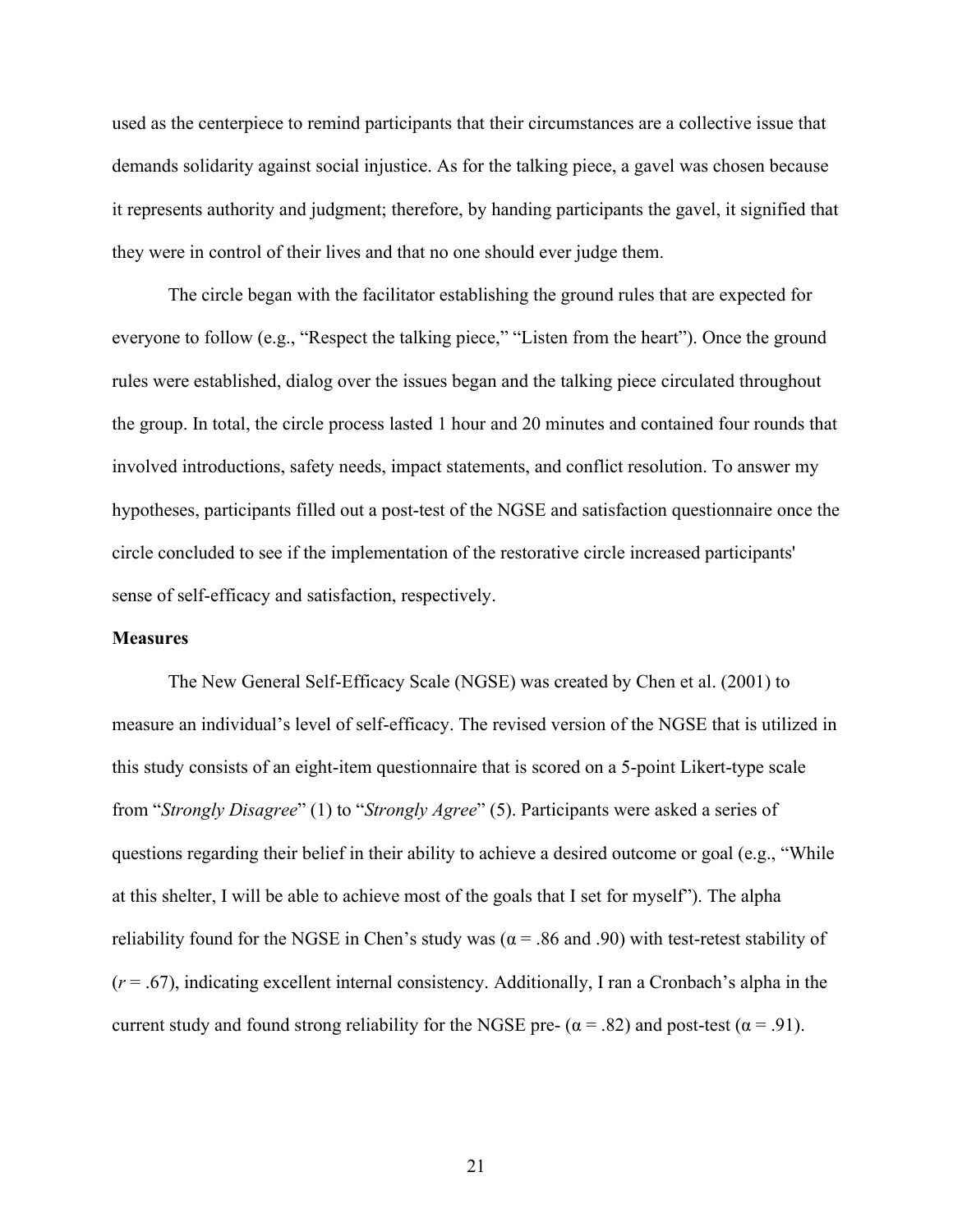Participants also completed a satisfaction questionnaire to determine their overall satisfaction while in a homeless shelter. The satisfaction questionnaire is measured using a 7 item, 5-point Likert-type scale that ranged from "*Highly Dissatisfied*" (1) to "*Highly Satisfied*" (5). Each question was designed to assess how satisfied participants are with the homeless shelter (e.g., "Since coming to this shelter, how satisfied are you with the shelter's ability to resolve issues that arise within the shelter?"). To test the questionnaire's reliability, the Cronbach's alpha reliability test was run and found that all seven items on the satisfaction questionnaire had excellent internal consistency for both the pre- ( $\alpha$  = .94) and post-test ( $\alpha$  = .90).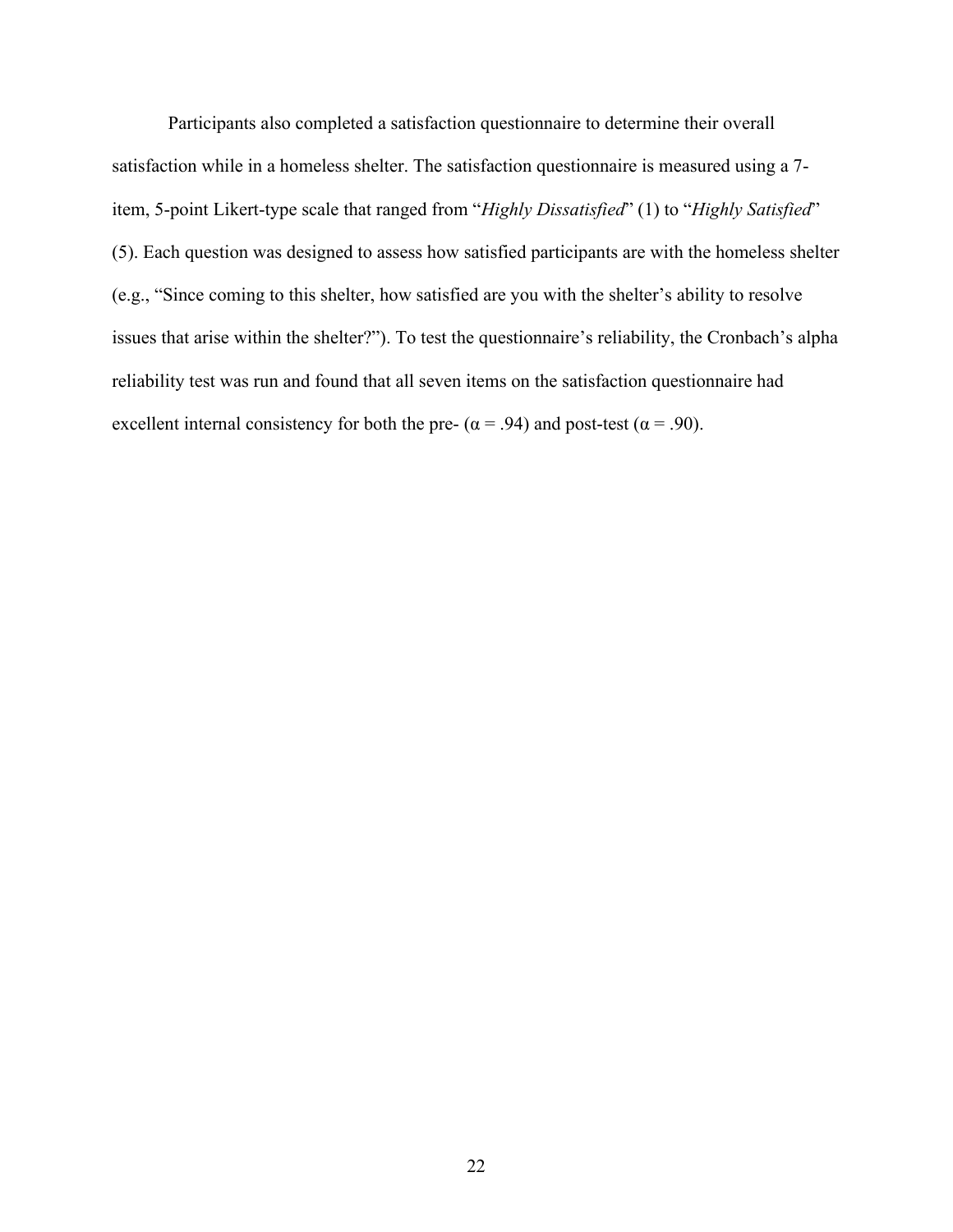#### **RESULTS**

#### **Qualitative Results**

 The first aim of this study was to identify the challenges that homeless people face during their stay at a shelter. More specifically, the study examined the influences that sheltered cohorts have on each other, as well as how the institutional rules affected their sense of empowerment and independence. Beginning with the challenges that homeless residents experience with their cohorts, the data analysis revealed two major themes: (1) abnormal and (2) deviant behavior. The former is a more extreme version of deviation that can be regarded as a form of mental illness, while the latter refers to behavior that simply *deviates* away from what is considered normal. *Abnormal Behavior* 

 The study will begin by focusing on abnormal behavior. During interviews, many participants expressed concern and frustration regarding the abnormal behavior that other residents displayed. As mentioned in the literature review, due to deinstitutionalization policies changing in the 1960s, thousands of mental health patients were discharged from state hospitals and sent to boarding homes, hotels, and emergency shelters. Currently, it is not uncommon for individuals suffering from mental illness to gain asylum in a homeless shelter. As one participant, Philip (age 37), put it, "There's a group of guys here that have departed from the mothership years ago and have not come back." Bartholomew (age 68) agreed with Philip and even gave a warning to the newcomers of the shelter: "You don't know where somebody's mind is when they come into a place like this. They might any minute just flip completely out…There's a number of people here that are really really psychosomatic." Unfortunately, it is other residents who must experience, and try to adjust to, the abnormal behavior that is being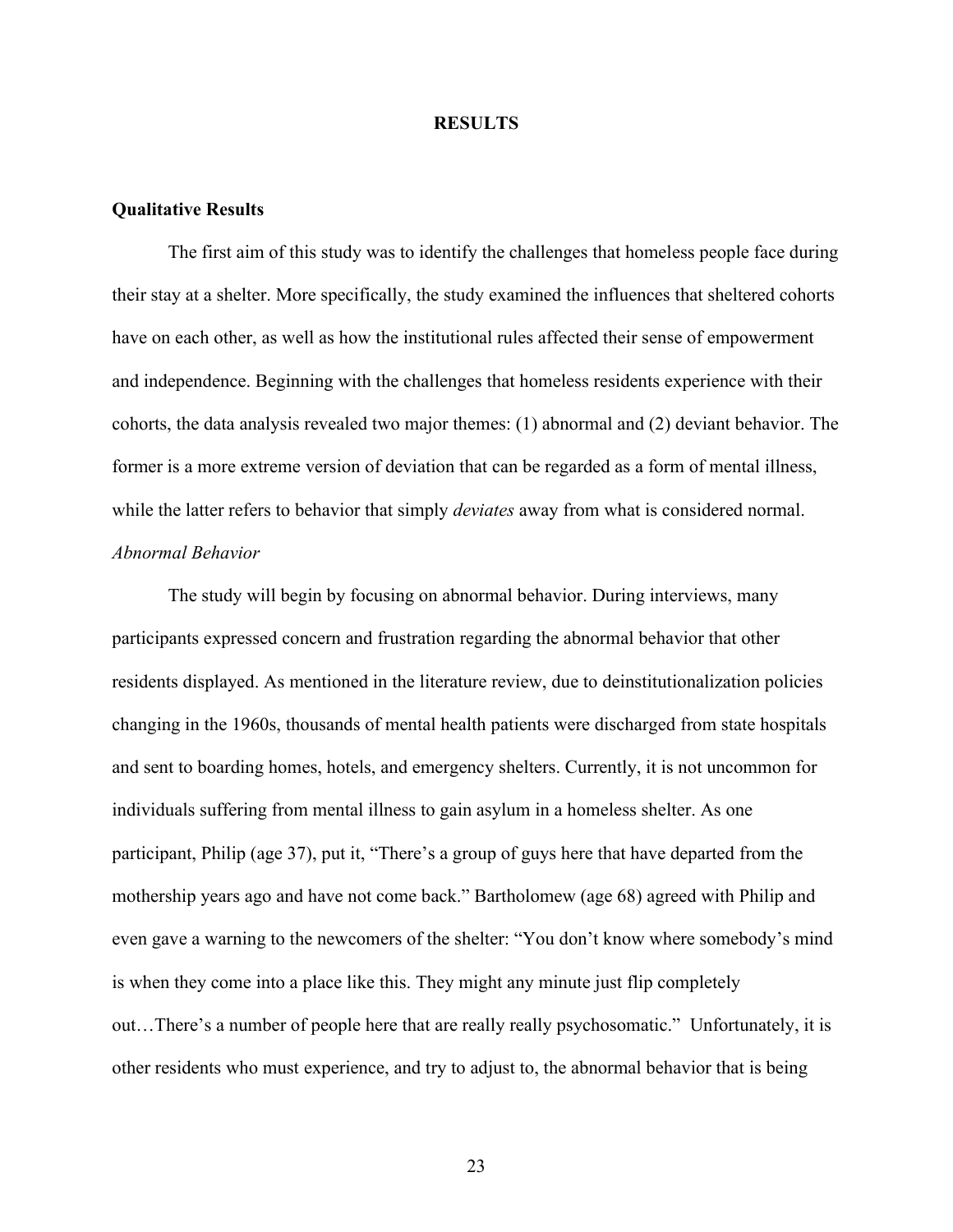exhibited within their living spaces. In the current study, abnormal behavior included those who defecated and urinated in open areas, those who talked to themselves, and those who masturbated in front of others.

 A few nights before the interviews, many participants claimed to have witnessed another resident get up in the early hours and urinate in the dorm. Paul (age 32) described the situation and attempted to formulate a plausible explanation as to why the incident occurred: "One resident went and he pissed on another resident's wheelchair. I don't know if it was mental illness. I don't know if he was sleepwalking. I don't know if it was on purpose." Philip described in detail how he became aware of the incident: "What woke me up was another resident slipping and falling in it and saying, 'What is this wet stuff all over the floor?'…My nose instantly smelled piss, and I was like, that's piss." It is not difficult to imagine how irritating it must have been for this individual to fall into a puddle of someone else's urine in the middle of the night.

Being exposed to a sheltered environment for the first time, Paul assumed that the situation from the previous night was a rare occurrence—he was wrong:

I'm thinking to myself, this is a one-time thing, this can't happen twice. And a couple days later, another individual…ended up knocking over a bunch of lockers and he took a piss in the dorm…And then a couple hours later, he pissed again.

Since Paul considered this individual a friend, he cleaned up the mess and tried to cover for him by telling the others that he had spilled a Coke. After defusing the situation, Paul thought the worst was behind him—again, he was wrong:

Finally, to cap it all off, at 3:30 in the morning, a resident was woken up by the resident who was having body function issues, butt naked on his bed, squatting. He asked him to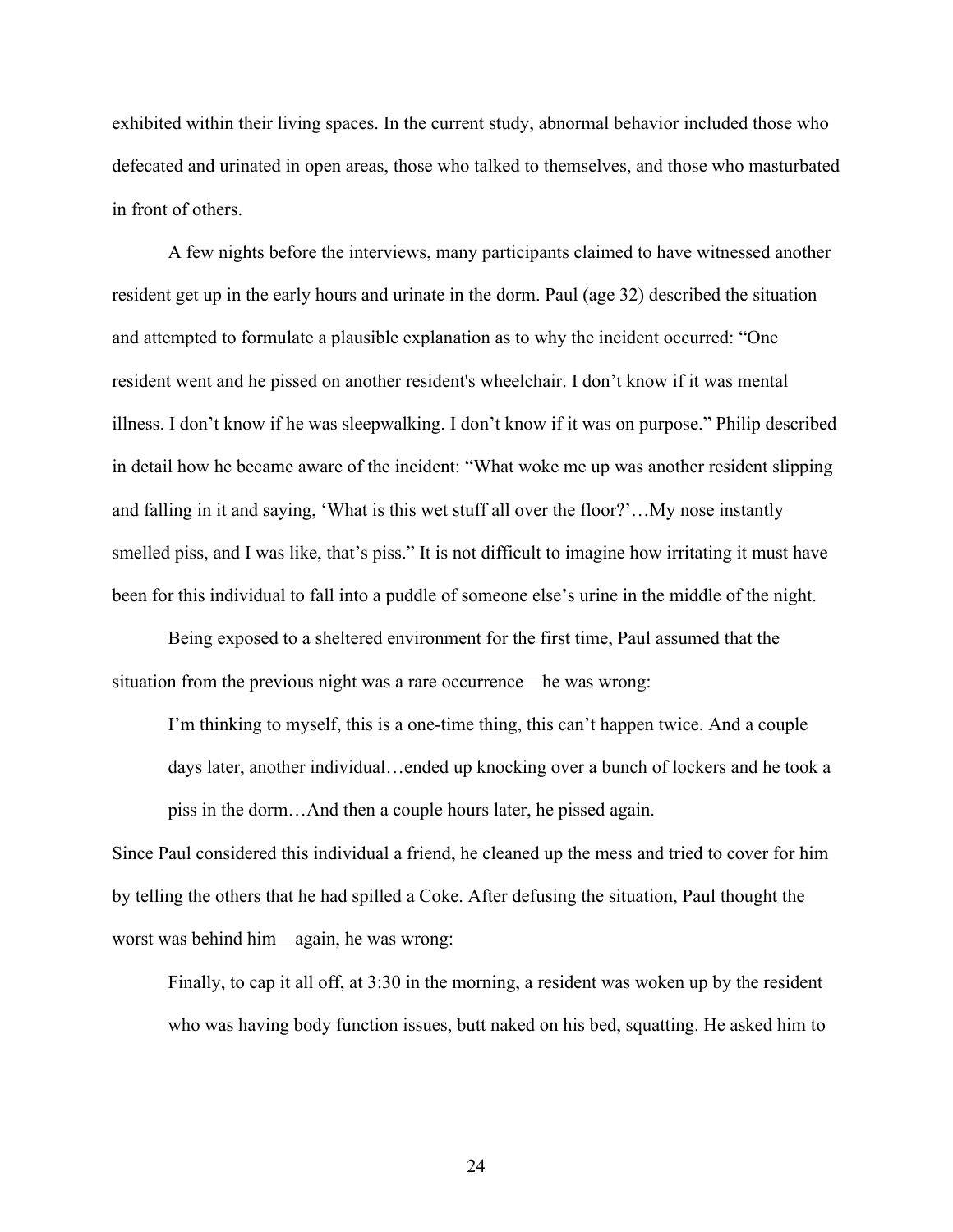get off [his bed], and the dude who's butt naked, and already peed twice in the dorm, takes a squat right there and shits on the floor.

What happened next is unthinkable. James (age 40) helped explain the unfolding of a very unusual night: "Then [he] came over to my bed. At the end of my bed was a white towel. He turned around, wiped his ass with it, and then took the towel and put it over the shit." Philip described what ensued:

I wake up to another individual saying, "Hey, man, you're naked in my bed, please get off." And then he said, "Well I shit all over my bed, what am I supposed to do?" Then the guy tells him to really get off his bed. And when he gets off his bed, he just squats down and takes another number two.

It was never revealed what possessed the resident to urinate and defecate everywhere, but what became obvious was that he was in a confused state of mind.

 Perhaps most troubling, besides the incident itself, was that the staff on duty did nothing about the situation. At a time when staff could have stepped in and called for medical assistance, they did absolutely nothing. Philip described his frustration: "I felt that staff missed some key points to protect us from him…It was chaos with this individual…And for [staff] to let him go back to sleep with everybody else was a huge red flag for me." Philip had every right to be concerned. Clearly, this individual needed to be evaluated by a certified psychiatrist or mental health clinician, but instead, the issue was ignored.

 There is no doubt that the presence of abnormal behavior in the shelter had negative consequences on residents by placing them in a situation where they were surrounded by chaos. Paul put it bluntly when he stated: "You should ask yourself, would you live in an environment where you're literally risking stepping in shit and piss just for a bed and place to sleep?"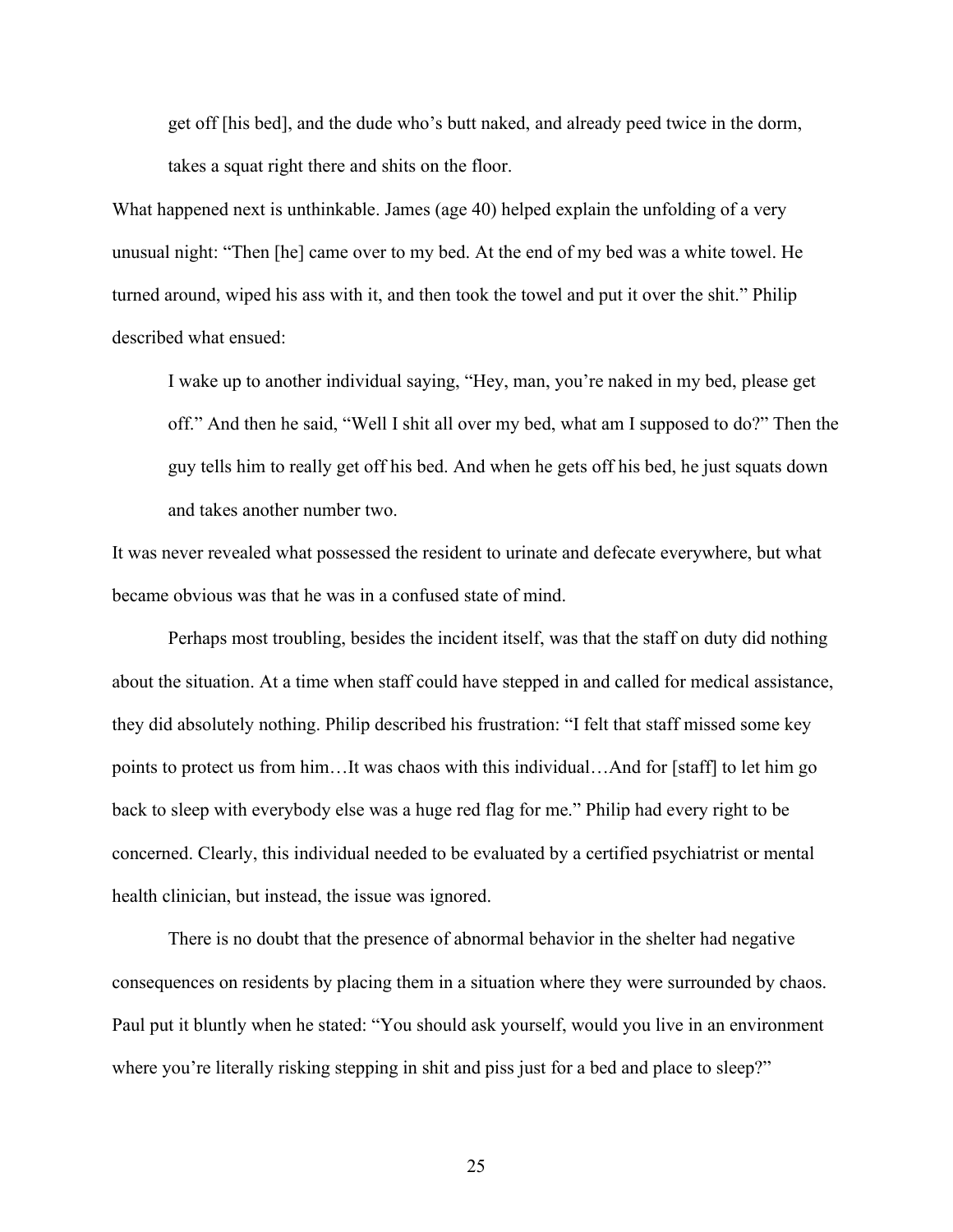Exacerbating this dilemma even further is when staff completely ignored the situation, leaving residents to be caregivers to the offender.

 Another challenge that participants mentioned was when individuals talked to themselves. Although some people naturally engage in this type of behavior, the self-talk I am referring to goes beyond the scope of what is considered internal dialog and into the realm of a mental health condition. This type of abnormal behavior is typical of people suffering from schizophrenia and can be quite shocking to those who witness it take place. Bartholomew described the challenge thus: "[It's] kind of hard to be around. A lot of people talk to themselves day in and day out. You don't know whether they're talking to you or who they're talking to." Another participant, Judas (age 48), gave a personal testimony about the amount of fear he experienced while encountering this type of behavior one morning at the shelter:

I walked in the dining room area for breakfast. Another resident behind me scream[ed] at the top of his lungs and just flip out. I truly thought he was going to hurt me, but [another resident] informed me that he was schizo or something... I still find it hard to be around, personally.

Judas was justified in being fearful, as this erratic behavior can be quite scary to witness, especially if the message contains violent content. It can be a very uncomfortable situation for anyone who finds themselves in the presence of another individual who is being verbally loud and expressive with their intrusive thoughts.

 I had the privilege to sit down with another participant, Thomas (age 18), who experienced delusions and hallucinations two weeks before the interview. Thomas gave a firsthand account of his experience: "I started seeing angels. I started seeing different aspects of my feet. The world was on my feet." He then went on to describe how the other residents, along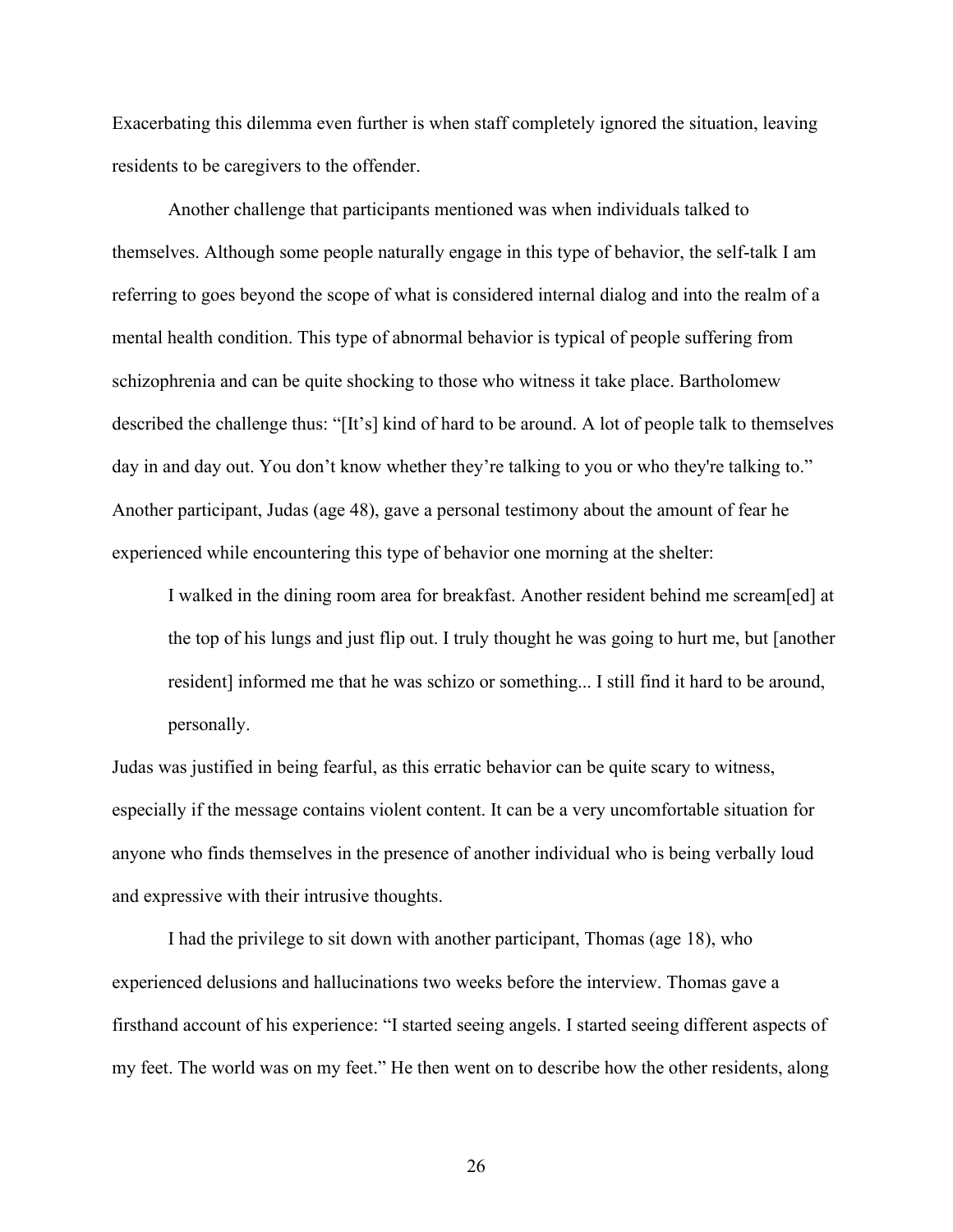with the case manager, were living on his feet. In Thomas's own words: "If I were to move, they would move with me. If I put my shoes on, the world went dark. If I stepped the wrong way, they're falling off my feet." Thomas was experiencing severe psychosis, which must have been scary for both himself and the other residents who were living around him at the time.

Though Thomas was eventually sent to the psychiatric hospital for evaluation, it took staff two days to respond to his condition. In fact, it got to the point where Thomas lost all ability of facial recognition before staff finally acted: "And the second day came and that's when I started calling other people different people's names. And then [staff] finally called the paramedics." It was determined by healthcare professionals that Thomas's psychosis stemmed from the wrong combination of antipsychotic medications. Still, it was puzzling why staff would allow a resident under their care to continue experiencing hallucinations. Peter, who had been in and out of shelters for years, gave his insight as to why staff chooses to ignore this type of behavior:

[Staff] let it be until it gets to the point where somebody would start to hurt somebody else. They don't really interact with it too much at all because they're so used to having people come in and out that's like that, that does talk to themselves.

While this explanation points to the desensitization that staff experiences, it does not warrant the action of intervening only when, as Peter stated, "somebody would start to hurt somebody else." Either way, residents agreed that this type of behavior was very difficult to be around.

 Finally, participants mentioned being subjected to other residents compulsively masturbating in front of them. While masturbation is a normal part of sexual development, it turns into a serious problem when it becomes compulsive and acted out in the presence of others.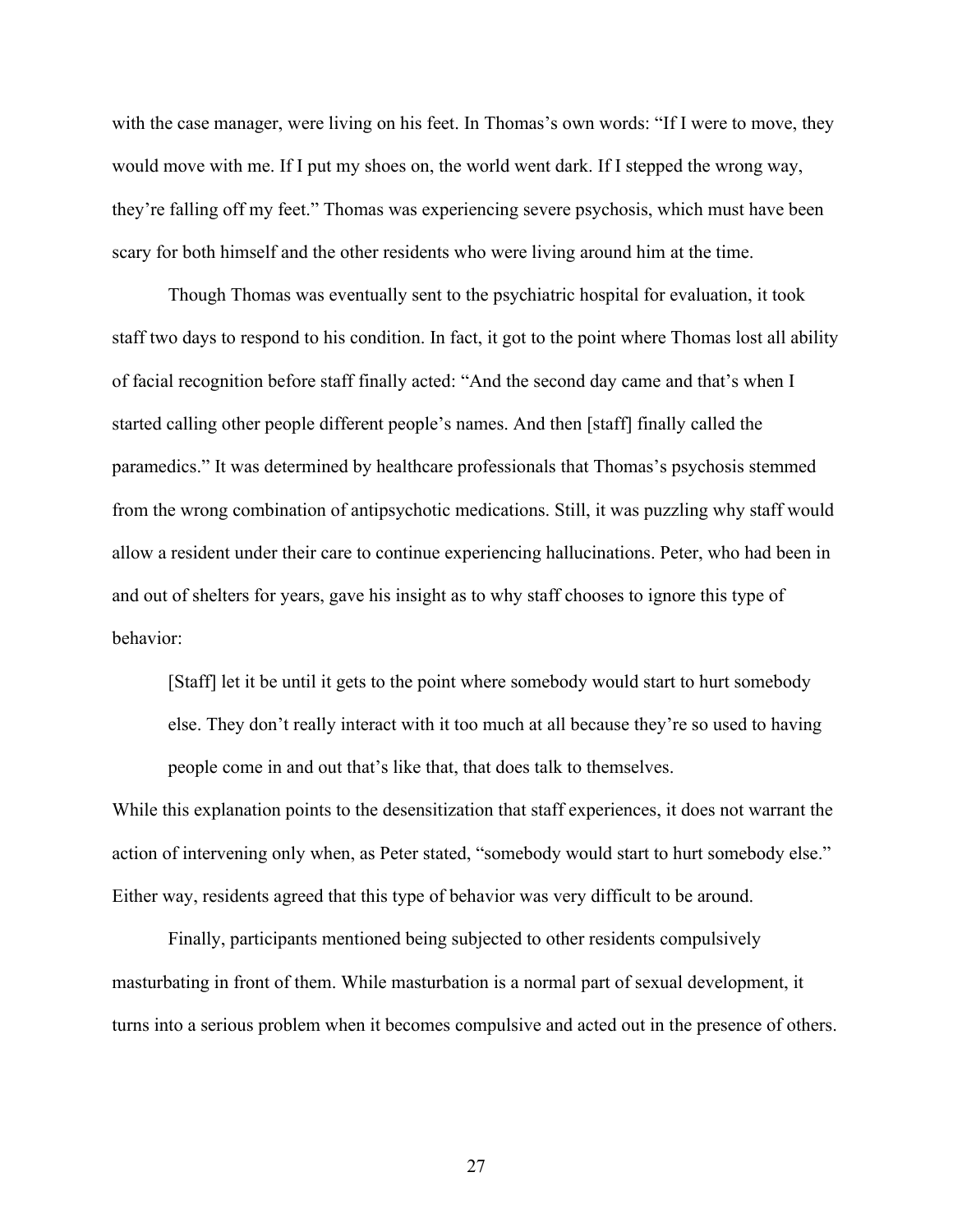It can be extremely uncomfortable for those who are exposed to this type of abnormal behavior. Peter gave his account:

When you're living with a bunch of guys, there are some guys that will watch porn.

There is one guy that was trying to take ED medicine to help with that…And when you can hear bedsprings, you know what is going on. I mean, being a guy yourself, you know what's going on. And they stare at you while they [masturbate].

As Peter continued, he is reminded of an incident that took place at another shelter: "Not here, but at another mission, there was a guy that pulled his pants down and was asking me if I wanted to partake. I was like, no. That hasn't happened here yet and I'm thankful for that." This statement highlights a real problem. When entering a shelter, residents should not have to worry about sexual advancements from other residents. However, according to Peter, this type of abnormal behavior is the reality of homeless shelters.

 Overall, many participants voiced their frustrations in dealing with the abnormal behavior of others. Moreover, participants found difficulty in adjusting to being around people with mental illness. Based on participants' responses, there is no doubt that the abnormal behavior they experienced within the shelter brought a great amount of stress and discomfort to them. Next, the research will look at another type of behavior that was equally as stressful.

#### *Deviant Behavior*

 Another major challenge that participants faced was being around those who displayed deviant behavior (i.e., behavior that deviates away from what is considered the norm). Although this type of behavior is not as extreme as what is seen with mental illness, it is, nevertheless, just as impactful. Additionally, deviant behavior was determined to be more prevalent within the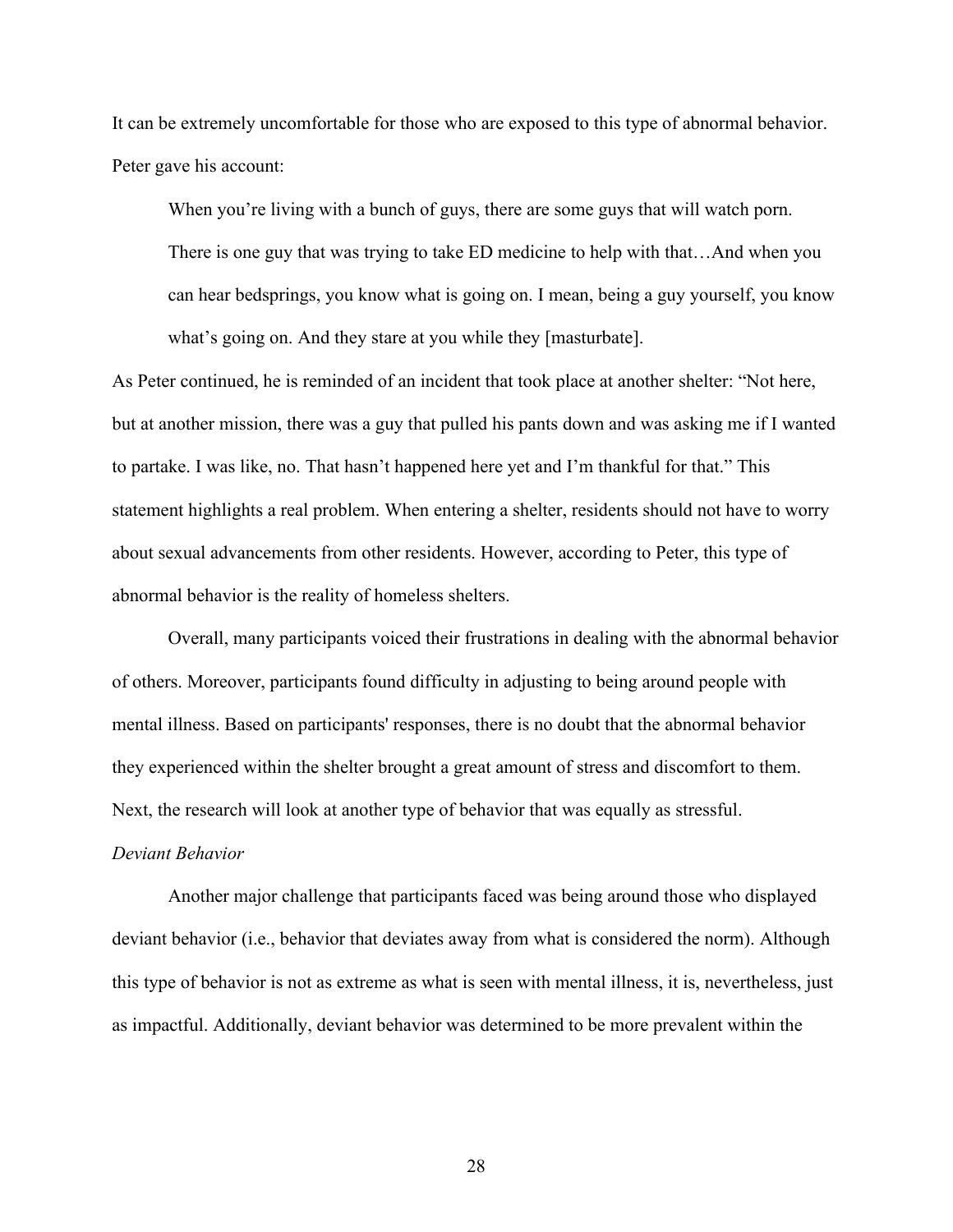shelter and thus affected residents to a greater extent. The three main characteristics that made up this behavior included theft, hygiene challenges, and conversations about past drug use.

 At the time of the interviews, theft was a huge problem within the shelter. Several participants expressed anger and frustration towards those responsible for stealing their personal property. It turned out that theft was so bad that Simon (age 48) developed his own rule on how to avoid being victimized: "If I think that it's very valuable, then I keep it on me. Even when I sleep, I keep my wallet in my pocket." Another resident, Matthew (age 35), could have used Simon's advice when he had this to say: "Somebody like went through my wallet. Like went through my personal wallet." Simply put, if a resident left something unattended—even for a second—it would quickly vanish. Matthew put it plainly when he stated: "People will steal your stuff. If they see it, it's up for grabs, they'll just take it." Simon couldn't have agreed more: "When people leave things out, they disappear." Unfortunately for Matthew and Simon, they had to carry the extra burden of being victimized by other residents. If this time in their life was not hard enough, residents inherited the fear and uncertainty of being around others who were waiting at any moment to take what was not theirs. There are enough concerns while living in a shelter but having to constantly worry about theft would bring a lot of nervous discomfort to anyone who found themselves living amongst thieves.

 Andrew (age 41) was another participant who not only experienced theft but also caught the offender in the act. Andrew gave a witness account of the situation:

We all have our little food boxes here that we can put our own personal goodies in. And there's been a few times where I've seen people get into mine and other people…I was standing in front of my box and I was thinking, well maybe I didn't put it in there because it was gone. While I was standing there contemplating what I possibly could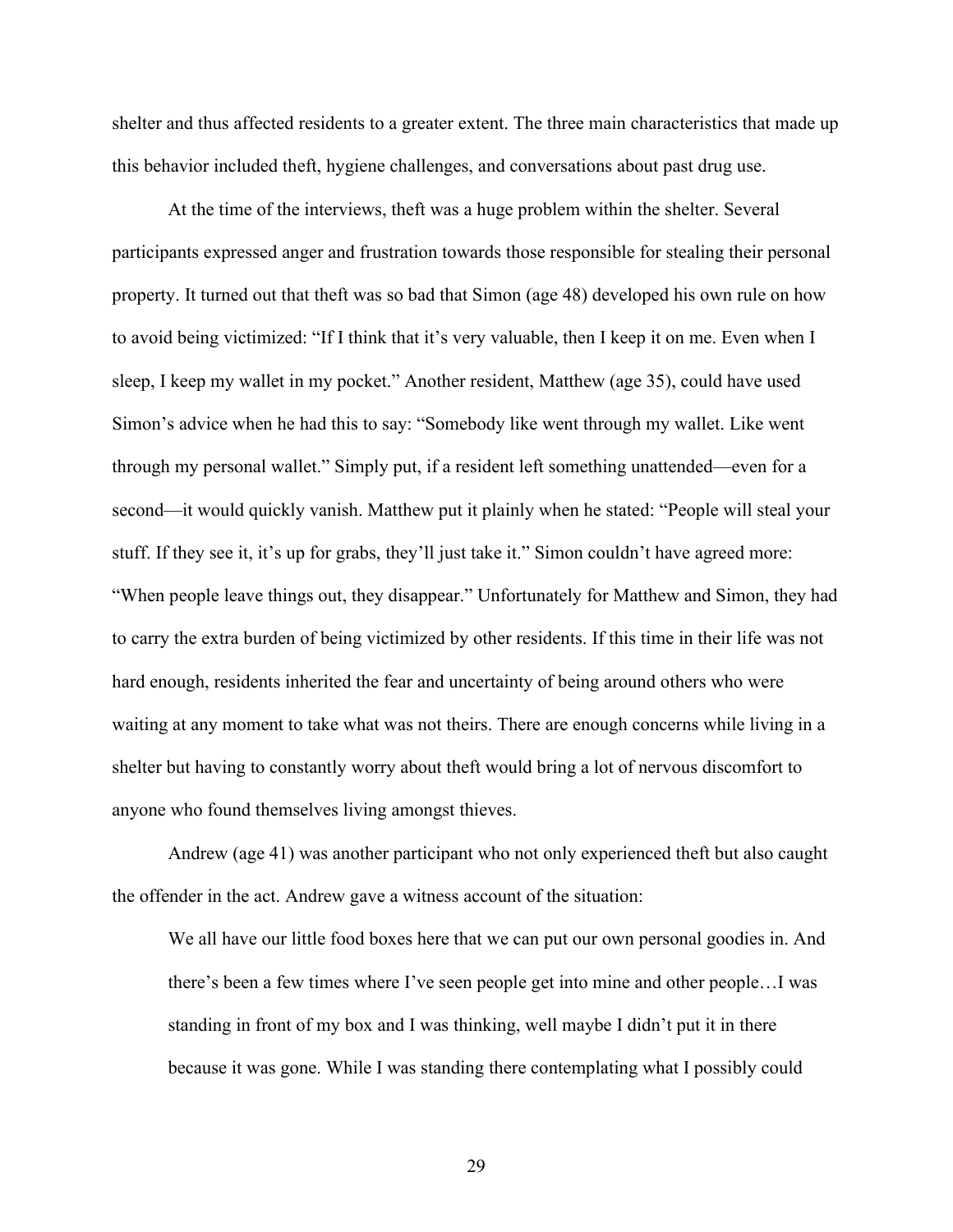have done with this thing, one of the other residents comes up right behind me and puts back what was left of said item.

Instead of engaging in a confrontation, Andrew simply decided to ignore the transgression and even gave the offender advice: "I wasn't really that upset about it. I was just like, you know there's cameras everywhere, right?'" In Andrew's mind, he viewed theft as inevitable within a shelter setting: "That's one of those minor things that just happens when you live with other people. I mean, it's going to happen." To normalize this type of behavior could be Andrew's way of coping with the different challenges that residents like himself face daily. However, if Andrew is right, and theft is fated to serve as a permanent backdrop in homeless shelters, does this mean that other residents should, like himself, accept this as a normal occurrence? In any event, being a victim of theft can be difficult for anyone, especially those residing in a shelter who have very little to start.

 Another problem that participants voiced was being around individuals who did not exercise good hygiene practices. When a person does not follow basic hygiene habits, they run a real risk of infections and the spread of diseases. Philip was one such participant who was well aware of the risk associated with unhygienic conditions. He even attempted to advise other residents who demonstrated unsanitary behavior about the possible dangers:

There's a group that goes out there and picks all the cigarettes up out of the [ashtray]. I'm not a part of that group. If I don't have a cigarette to smoke, I'm not smoking. If I see someone doing it, I'd like to give them a heads-up that hey, there's another resident here that has something on their lips that you don't want to catch, so let's be mindful of that. The resident Philip was referring to was an individual with an active MRSA infection who had been placed there by the hospital. Philip was justified in his concern. When an individual has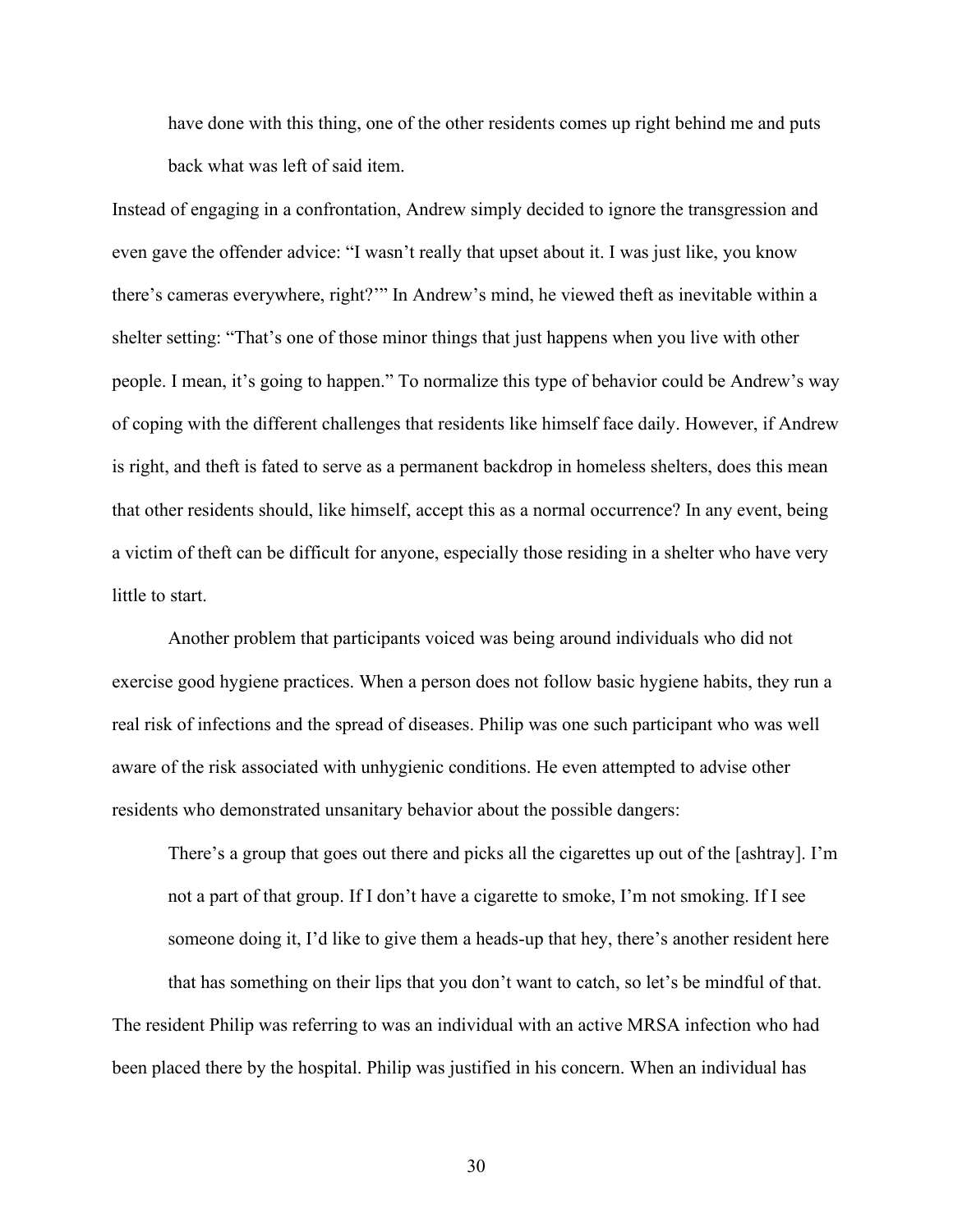active MRSA, it can be very contagious and easily spread from person to person by either direct or indirect contact. Once a person is infected, MRSA can lead to serious infection on the skin, as well as in the blood.

 While diseases like MRSA were a real concern for some, the majority of participants complained about residents who simply did not keep up with basic hygiene practices, such as showering and cleaning up after themselves. During the time of the interviews, there was one resident who habitually neglected to shower. His foul odor got so bad that staff threatened to exit him from the program if he did not start showering. Usually, when a resident enters a shelter, they are asked to sign an agreement to practice good hygiene. However, some residents simply fail to abide by this rule. Backing this claim further, Simon stated, "There's a lot of people here that don't clean up after themselves. Cleanliness is an issue." When people fail to keep up with proper hygiene, it can cause many problems for those around them.

 Judas briefly described how unhygienic people affected him: "There's a few people that don't really shower frequently and it stinks up the whole area back [in the dorm]." Participants agreed that the odors that constantly permeated the air were hard to handle. Matthew explained his experience: "Guys have body odors and feet smells, and just don't use toilet tissues or just don't wash their hands. It affects me because [of] germs; just thinking about it affects me." While germs were of concern, adding to the severity of the situation was the Omicron coronavirus variant, which had spiked during the time of the interviews. It turned out that several residents were either currently in the hospital or quarantined in a private room at the shelter. Without a doubt, unhygienic practices negatively affected participants.

 Finally, participants admitted to the difficulty of being around other residents who talked about past drug use. Many residents had a history of drug use. In fact, eight out of twelve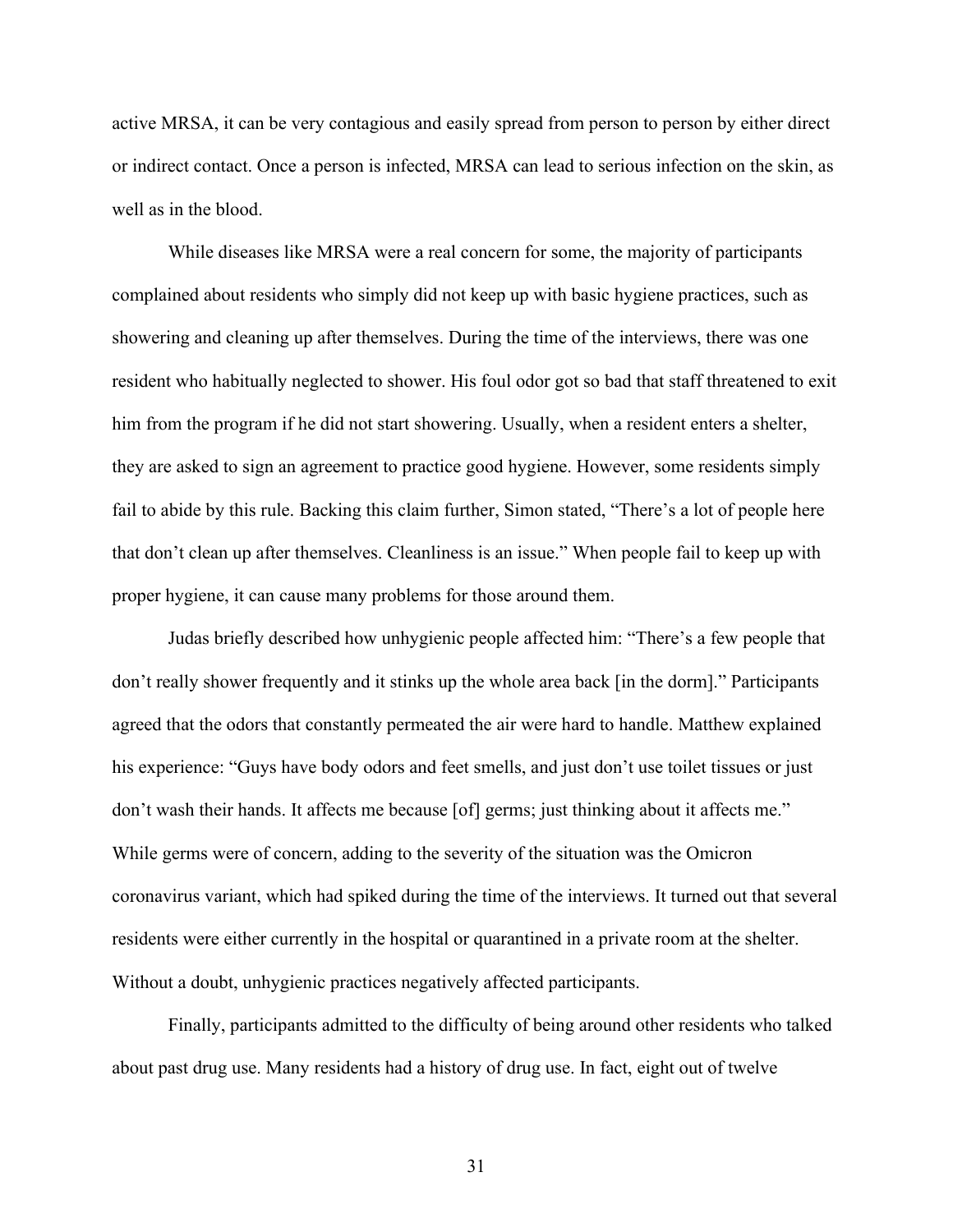participants for this study (67%) confessed that the cause of their homelessness stemmed from alcohol and/or drug-related issues. While most residents were working towards sobriety, others were still active in their addiction. Even though the shelter conducts random drug tests, Philip surprisingly admitted to how he circumvents the risk of being caught: "To be honest, it's not that hard to get around if you know how to present yourself and act accordingly…There's still a thing called Delta 8 that you can buy at pretty much any gas station." The Delta 8 that Philip was referring to is a psychoactive cannabinoid that contains delta-8-Tetrahydrocannabinol (a form of THC) that produces an intoxicating effect. Interestingly, Delta 8 can be bought at convenience stores, tobacco shops, and cannabis dispensaries without a medical card. Ironically, Philip was kicked out of the shelter just two weeks following our interview after testing positive for marijuana.

 The challenge comes to residents who are truly trying to do better with their lives and recover from their addiction. For a recovering addict, hearing talk about drug use can have severe consequences by jeopardizing their sobriety. Andrew, who had been struggling with substance abuse for years, gave his opinion: "There are people, like myself, who are struggling with addiction and don't want to hear your drug story. For me, personally, I don't really care, but can definitely see how that would affect somebody else's sobriety." While Andrew claimed to be secure with his sobriety, Judas acknowledged his struggle: "[Residents] talk about their drug use in the past, and that really kind of makes me want to use sometimes whenever I hear that kind of talk. There's a lot of people that don't take this seriously." By interacting with residents who did not take sobriety seriously, Judas was put at a higher risk for relapsing. Sadly, both Andrew and Judas relapsed a few weeks after the interviews.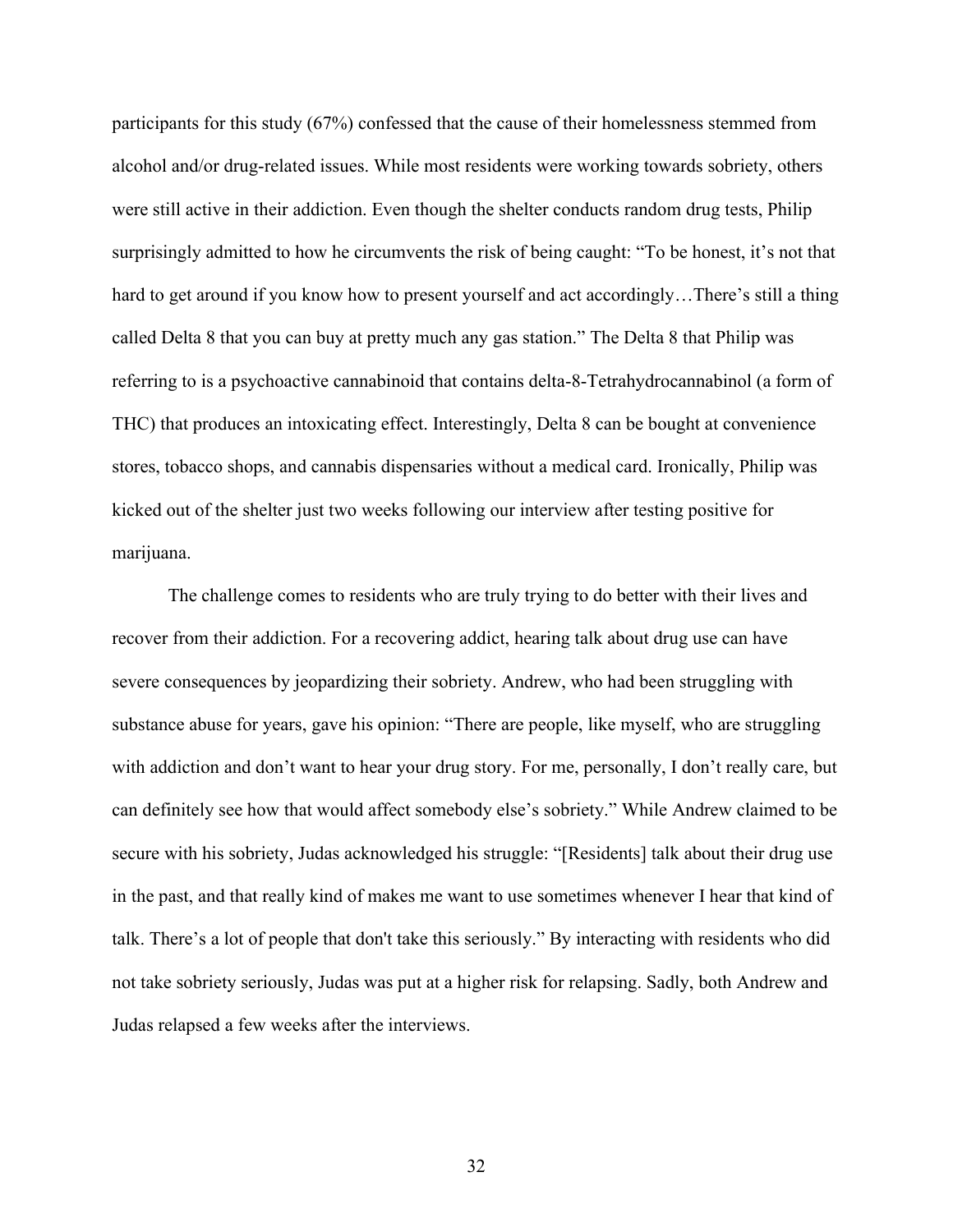Simply put, the effects of deviant behavior within a shelter are far-reaching and longlasting. Based on the interviews, it was determined that deviant behavior caused a lot of harm and stress to other residents. Whether it was the constant worry of theft or fear of relapsing, most participants agreed that being subjected to this type of behavior placed them at a huge disadvantage for success. I will now shift my focus from sheltered cohorts to the impact that institutional policies and rules have on residents.

#### **Challenges with Institutional Rules/Policies**

 The second research question revolved around the challenges that residents experienced with the shelter's policies and rules. Participants agreed that there needs to be policies and rules set in place to have an orderly environment. However, it becomes a problem when rules become so extreme that they ultimately restrict an individual to the point of arrested development. The data analysis revealed two major themes: (1) censorship and (2) excessive restrictions. Censorship included anything that prevented a participant from expressing themselves through the suppression of their words and/or ideas. Excessive restrictions, on the other hand, referred to the rules that limit and control where an individual's body can be in time and space. I will begin by looking at the different challenges that participants encountered through censorship. The collection of illustrations that follow represents firsthand accounts of the censorship that participants experienced.

#### *Censorship*

 Censorship in this context included the dismantlement of an individual's voice for the benefit of the shelter, not the resident. Ultimately, residents were censored from expressing their opinions regarding the rules and policies of the shelter. For example, if a resident had an issue with a rule that they felt was unfair, they were prohibited from suggesting anything that went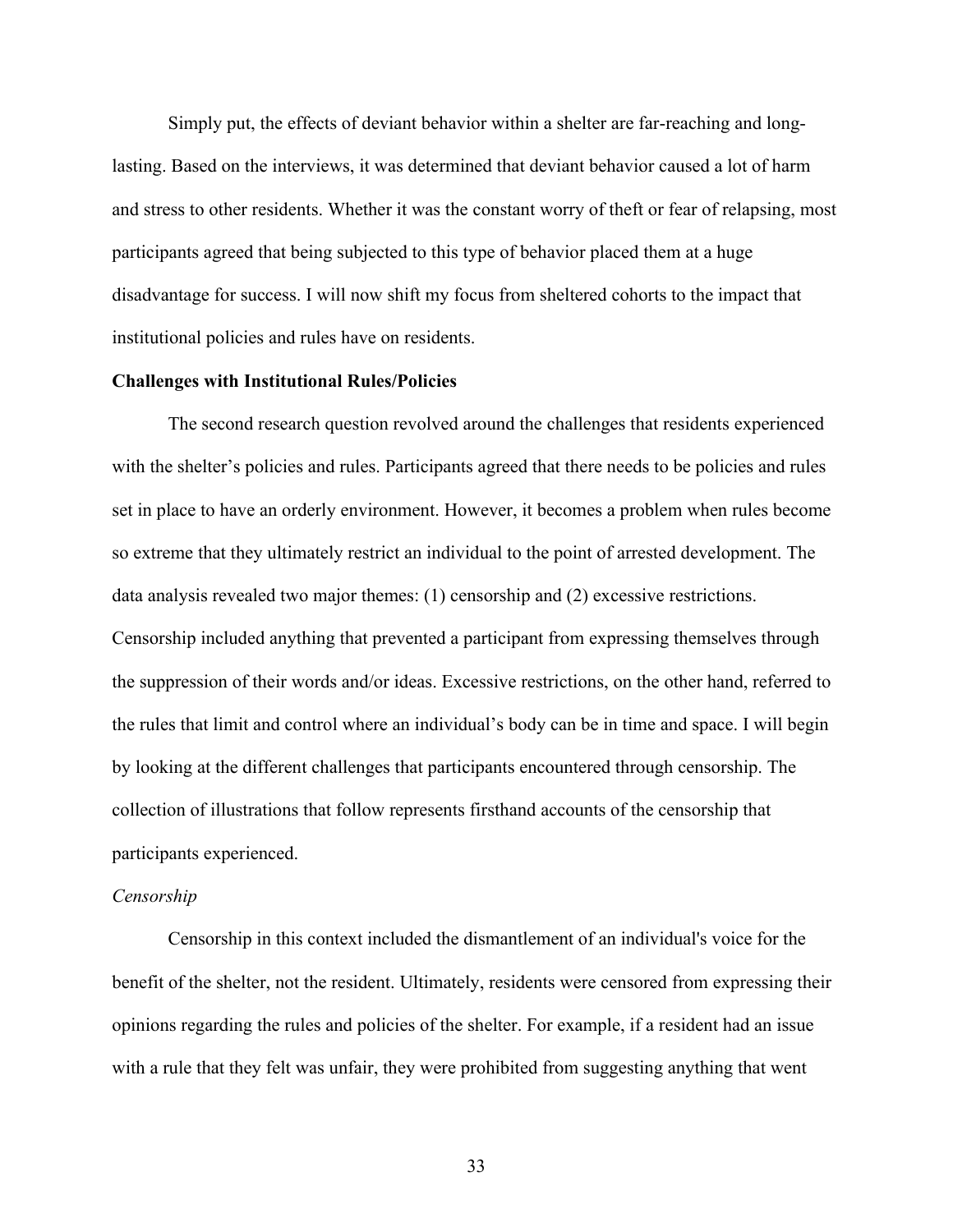against the staffs' beliefs on how the shelter should be operated. Additionally, censorship was enforced by staff through threats of eviction from the shelter. Several participants talked about an environment that had a "My way or the highway" philosophy, as well as an "If you don't like it, leave" response to anyone who attempted to challenge a rule or voice their opinions. This type of censorship left many participants feeling disempowered, or in the words of Paul, "Like you're not human." Another participant, John (age 47), even stated, "They called us property. One of the [staff members] called us the property of this place." To delve further into this issue, a good place to start is with the story of Bartholomew.

At the time of the interview, Bartholomew was in the respite area of the shelter because he was starting radiation treatment for lung cancer. Already homeless and in poor health, he described an incident that ultimately revealed the seed of censorship that the shelter planted: "We had a roommate come into the respite room...he was totally, completely just whacked out...He crapped in his pants and just left a big mess." While staff intervened by sending the individual to a psychiatric hospital, Bartholomew was forced by the lead staff to clean up the mess: "[I] put gloves on and… wash[ed] his area and did his laundry." Hearing these words from Bartholomew was alarming for two major reasons. First, he is 68 years old and in very poor health. Besides the fact that he was currently fighting for his life, Bartholomew had several other health-related issues of concern: "I've had two hip replacements—this is one of the main reasons I am on a walker today. I'm chronically anemic, which means that my GI [glycemic index] blood levels fall beneath a seven." Secondly, it is unusual for residents to clean up others' excrement. Situations like these call for staff who have completed a hazmat safety training course and can properly handle hazardous waste. Bartholomew had not the training nor the protective equipment to safely handle a contaminated area. In short, Bartholomew had no business playing the part of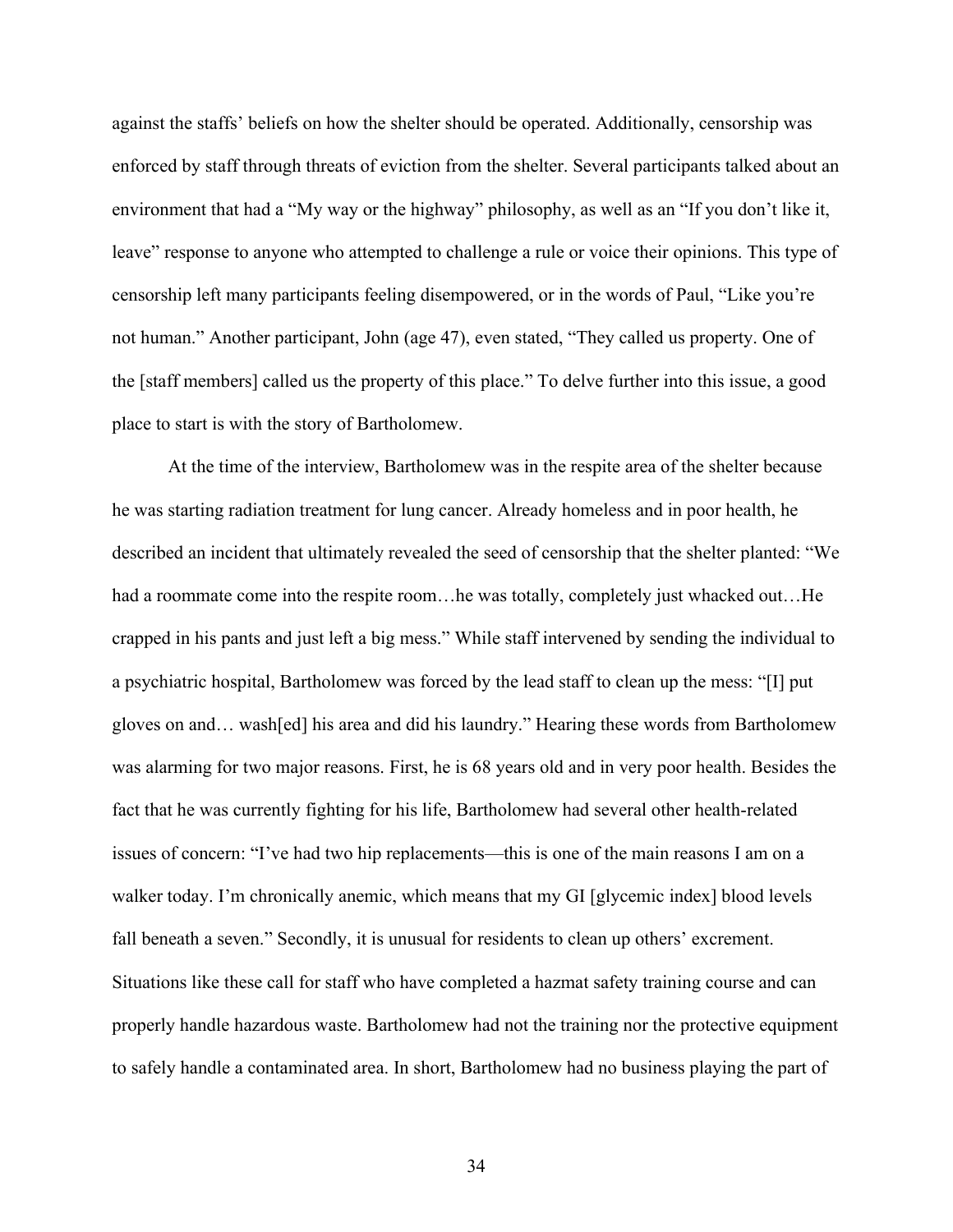caregiver to another resident, especially when he was sent to the shelter by the hospital to get rest.

 After hearing his situation, I asked Bartholomew why he didn't refuse the demand that was made by the lead staff. He stated:

I do believe that if I would have said "No, get someone else," I don't know how this person would have reacted, so I just went ahead and done it…I am pretty much at the mercy of the [case manager] that brought me at this place right now.

The very fact that Bartholomew complied with the demand out of fear of being kicked out implies that he felt as if he had no choice in the matter. This assumption was made explicit when Mathew explained how the shelter operates: "It's their way or the highway. Like it's so easy for them to hold over exiting the program if you won't do exactly what they say…[Staff] always threatens to exit you from the program for anything." Not only do threats of this nature suppress an individual from expressing themselves, but it also brings a sense of worthlessness. John explained further, "Everybody that walks through these doors is already at the lowest point of their lives…I've been told numerous times 'If you don't like it, leave.' Like you don't matter." John's statement raises an important point. The majority of people who enter a shelter are at a point in their life where everything is hanging on by a thread, and for staff to use their words in a way that threatens their only source of security is troublesome. Paul put everything in perspective when he stated:

When you live in a place like this, you expect a certain amount of security because, in order to be on your feet, you need to be secure in how you feel. You need to know you're not going to get kicked out. If you're constantly worried about where you're going to stay, what you're going to eat, you don't have the energy to move forward in life.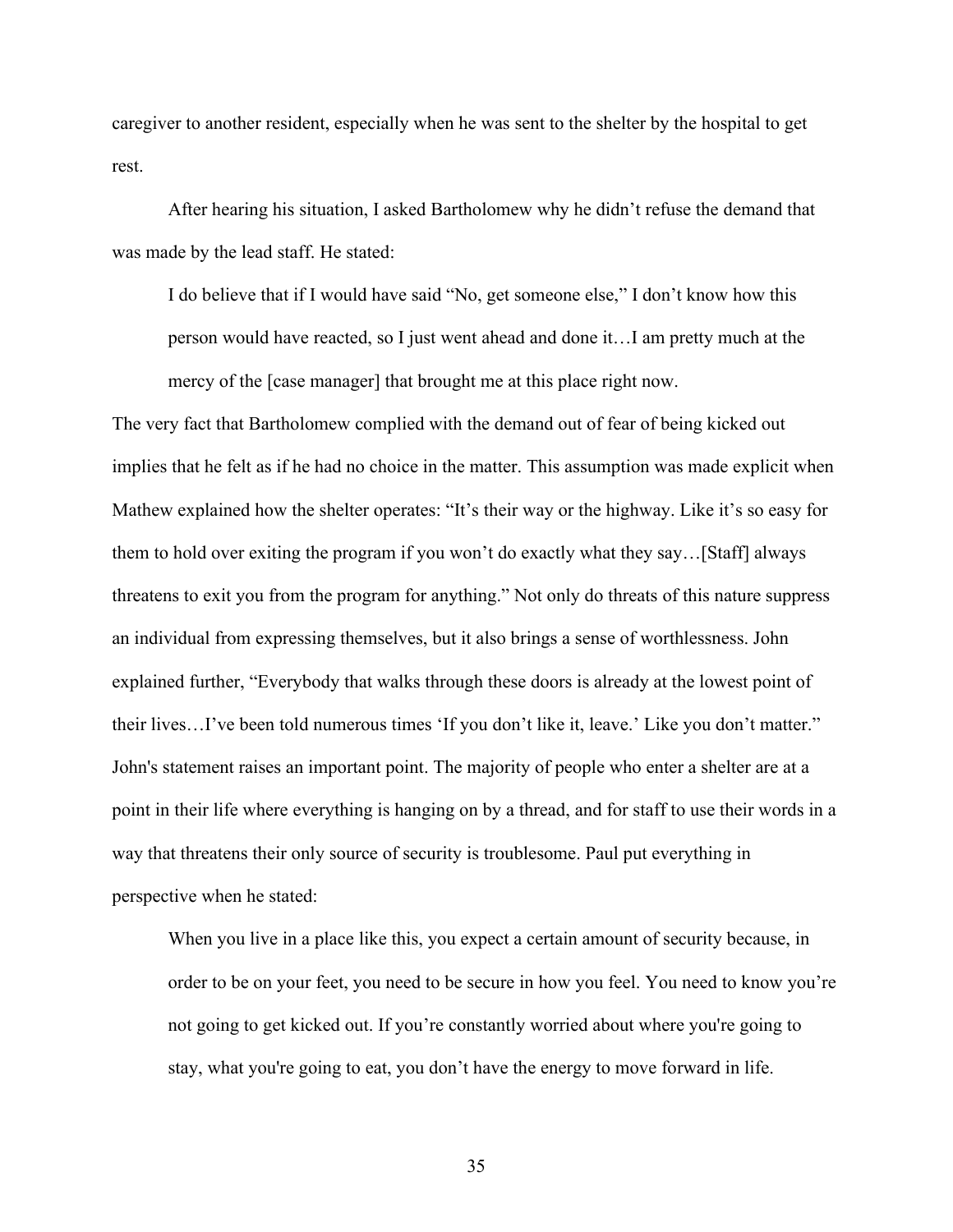Whereas threats robbed participants of a sense of security, it was the censorship that deprived them of a voice. As long as residents played the part that the staff wanted them to play, their stay at the shelter seemed secure. However, if they tried to challenge a rule or make any suggestions, residents were soon met with a warning.

 Paul was one such resident who tried to speak on a situation that occurred one evening. He was outraged when he got off work only to discover that someone had defecated in the shower: "All they did was managed to go from the shower, to go where the paper towels are and put a paper towel over it, and leave it smeared on the floor for us to clean up and find." Adding to Paul's frustration was the censorship he experienced from staff:

When I found out through the grapevine who did it, I confide in staff. The next day, I was called into the office by the head staff, and instead of being politely asked what

happened, I was more or less verbally attacked...I ended up getting yelled at. This type of censorship had a devastating effect not only on Paul's outlook on the shelter but on himself as well: "The [lead monitor] has a mentality of it's his way or the highway...It's a sense of, I'm not a human being… I'm not allowed to talk. I'm not allowed to come forward with anything, I'm not allowed to do anything." If a homeless individual, like Paul, is not already limited enough, the censorship they experience within a shelter reduces them further and has the potential to change their attitude regarding sobriety. John explained, "When you know that you're not going back to a positive atmosphere…I've seen firsthand several people that have relapsed, just because [they] don't want to be here. They hate it." This statement draws attention to the damaging effects that censorship can have on a resident while living in a shelter.

 Philip was another participant who, as previously mentioned, was concerned about contracting MRSA from another resident. Even though the hospital gave direct recommendations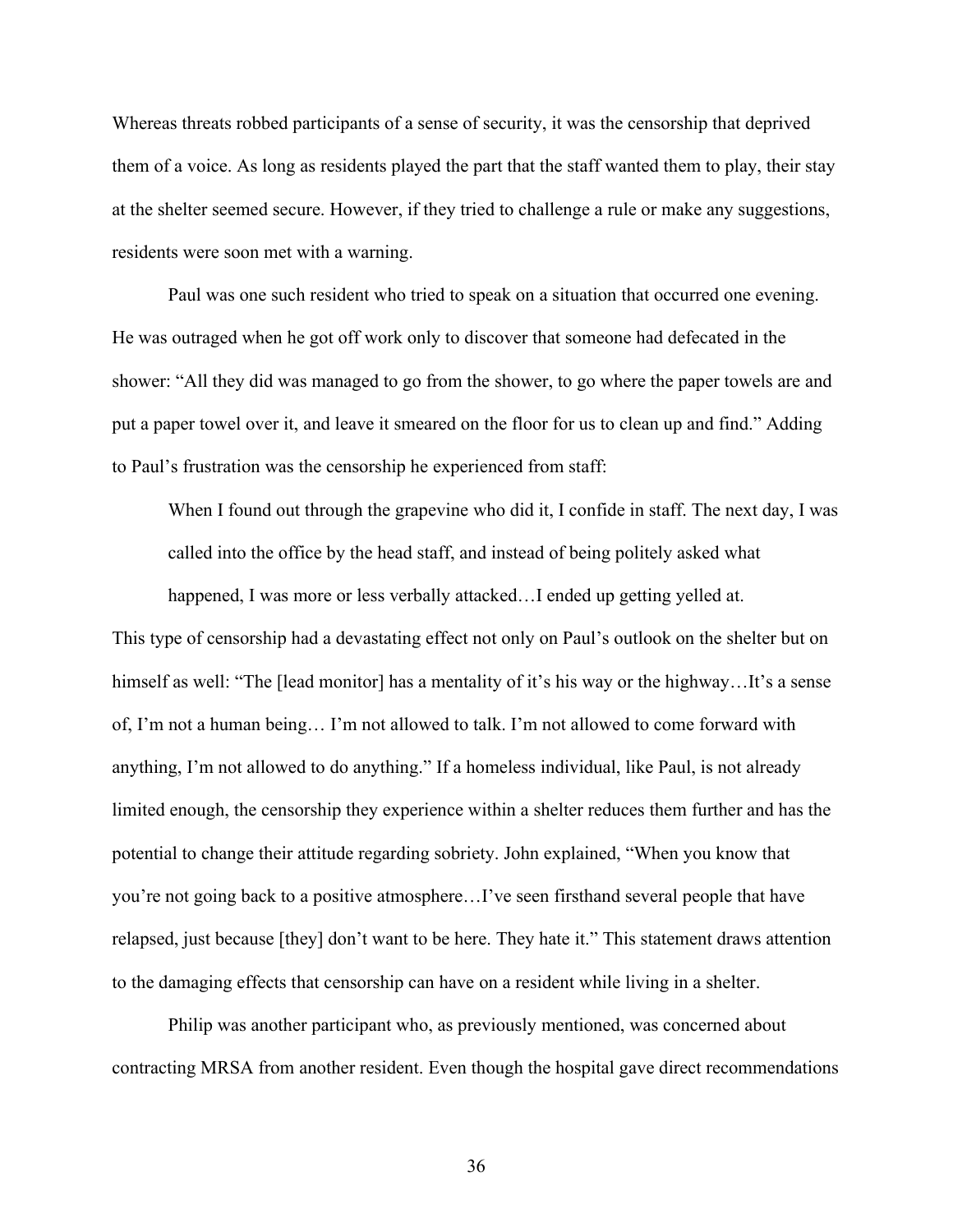to isolate this person from the general population, staff allowed him to move freely around the shelter. Philip described his concern: "I never want to get MRSA, which is what he has. I never want to be a paraplegic, and I never want to not be able to function as a member of society." When Philip brought his concern to staff, not only was his request to have the individual quarantined ignored but he was met with an obscene response:

Staff made a joke about it to where it was said, "Well maybe we're just gonna let him go in [the dorm] and lick your pillow and then see how you like it." I didn't laugh and chuckle at that. So, out of everything, that's been my biggest concern because I have two small children.

Philip was not only censored but also ridiculed and made fun of in the process. He, like the other participants, quickly learned that they had zero input when it came to how the shelter operated. John put it precisely when he stated, "[Staff] don't like getting feedback…which I think is sad. In the real world, companies…generally encourage [employees], what can we do better? What can we improve? This place is more like a militant group—it's their way." John gave an excellent analogy when comparing employees of a company to residents in a shelter because there are many commonalities between the two. That is to say, both types of organizations involve stakeholders who have every right to voice their concerns and opinions, as the operations of the facility directly affect them.

 John relived the moment he approached staff about the shower rule. Only wanting to voice his opinion regarding the daytime shower restrictions, the staff stated, "You're a free man. If you don't like the rules walk out." This type of "my way or the highway" mentality was a major theme that was deeply rooted in the day-to-day processes of the shelter. If residents questioned any rule, they were quickly told by staff to leave. Paul explained the paradox: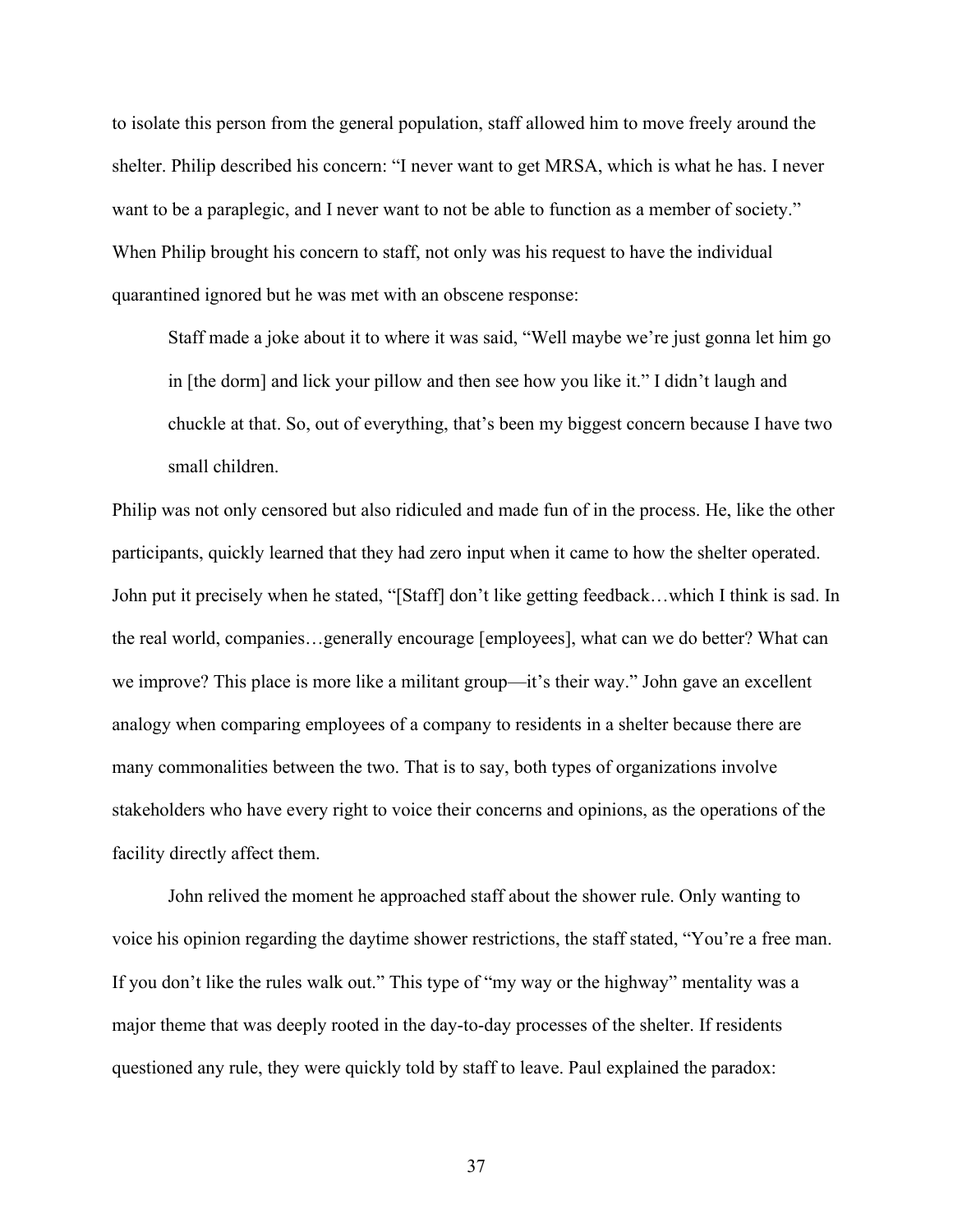When you consider the current situation, your only option, if you do walk out, is sleeping next to a dumpster. It is not knowing where your next meal is gonna be. It's not knowing how you're gonna make it to work or if you're going to survive. So, in a sense, they say I'm free, I could leave at any time. But am I?

This statement gives eye-opening insight into the staff-resident relationship. Perhaps both parties are aware that residents are at the mercy of staff, and that some shelter workers may take advantage of the situation by using threats to enforce the rules.

 In short, the censorship that participants experienced limited their freedom of thought and expression. These accounts of censorship are troubling because these organizations that are designed to empower are often doing quite the opposite. How can homeless individuals gain the confidence to change their lives, if they do not even possess the promise of a voice? Next, I will explore the challenges that participants faced while experiencing excessive restrictions.

#### *Excessive Restrictions*

 Adding to the already extensive list of challenges associated with living in a shelter are the excessive restrictions that control residents' movements and behaviors. It is not uncommon for facilities to have policies and procedures that give guidance to the everyday processes of decision-making. Policies and rules, after all, provide a structure that ensures compliance and consistency. However, it becomes a problem when these policies and rules are so restrictive that they reduce an individual to a childlike status where they have to ask for day-to-day things. In the words of Paul:

Your basic freedoms, like when you want to take a shower, when you're going to take a nap, when you're going to turn on the TV, those are things that people take for granted until they're in a facility like this.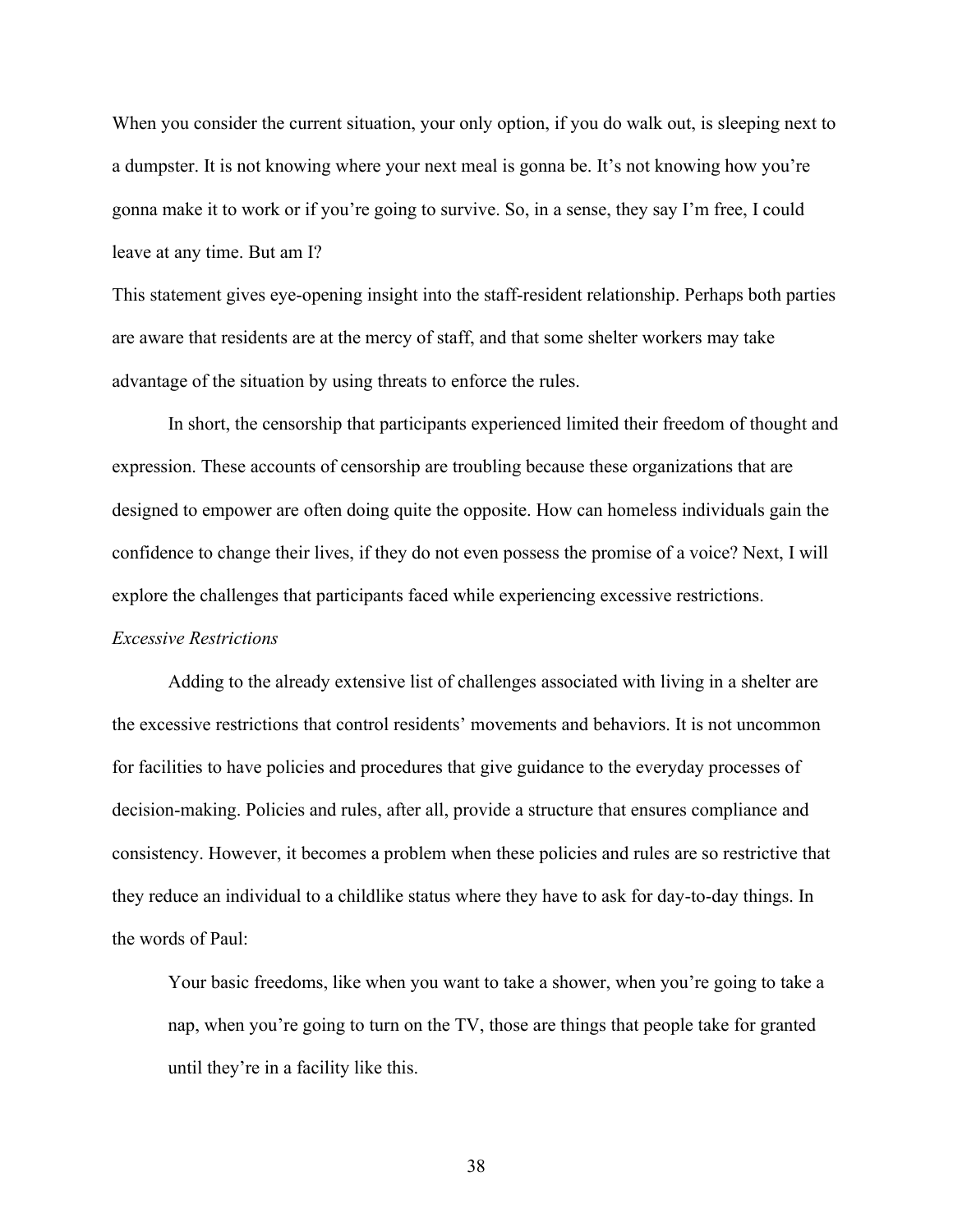Excessive restrictions, like those mentioned by Paul, made participants feel like children as opposed to adults. The restrictions that most participants mentioned included two-week confinement and prohibited areas.

 Several participants complained about the shelter's policy that prohibited residents from leaving the facility for the first two weeks. Paul described the salutation he received upon his arrival: "The second you're here, the first thing they do is basically tell you that you can't leave the facility." During this time, the new resident is even banned from finding employment. Matthew described his frustration: "People have to get active, like get productive and get to work. [A] two-week restriction [is] just for what? Just to sit around for two weeks?" Matthew raised a good question. Why would a homeless shelter place a barrier that restricted individuals from gaining employment? Simon stated that not all shelters operated in such a fashion. In fact, the last shelter in which he stayed had the opposite policy:

They encourage you in the first month that you were there to go out as much as possible—to not be there. Even to the point that they said, "We're cleaning from eight to noon on Tuesdays and Thursdays and you can't be here, so you have to be out." And that really pushed people to get a job much faster than being stuck here at the [shelter].

Simon saw value in a shelter that encouraged its residents to leave the facility. Unfortunately for him and the rest of the residents, the current shelter did not share the same vision. If being confined for two weeks was not bad enough, residents are also prohibited from entering certain areas of the shelter during specified times made by staff.

 Participants admitted being very frustrated over the shelter's policy of restricted access to different areas of the shelter, which even included their own living space. Matthew explained: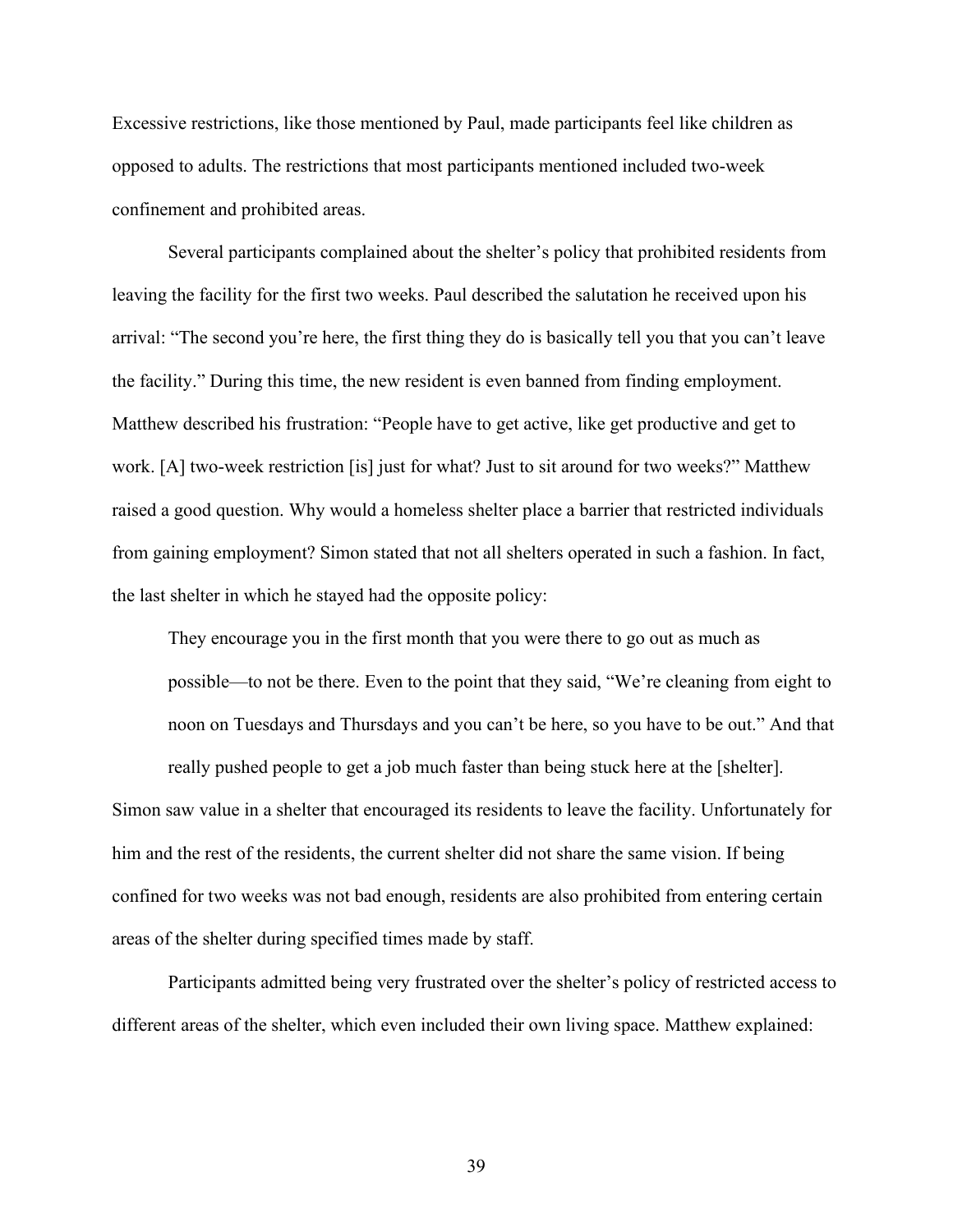If you're in the shower after a certain time, you're written up. If you're in the dorm after a certain time, you're written up. If you want to go take a nap during a certain time, you're written up. If you want to go up and watch TV after a certain time, you're written up.

If residents are caught in any of the specified areas at a certain time, they are written up. Typically, after three writeups, the resident is asked to leave and escorted off the premises. To put it concisely, a resident literally can be kicked out of the shelter for doing nothing more than showering, doing laundry, or watching TV during a specified time of the day. Paul declared his frustration: "Your basic freedoms, like when you want to shower, when you're going to take a nap, when you're going to turn on the TV... Those are things that people take for granted until they're in a facility like this." These excessive restrictions made participants feel "less than a person," because it stripped them of all autonomy where they had to constantly ask for permission to perform basic daily tasks.

 John was another participant who voiced his irritation over a rule that prohibited residents from going back to the dorm after a certain time. The shelter has a strict policy that prohibits any resident from entering the dorm between the hours of 8 AM and 4 PM. John attempted to put things in perspective:

I talked to one [staff member]. I said, "Is there ever a time to where possibly you leave your house or you're at the door and maybe forget something? Well, you understand that there are going to be times where we have to go in the dorm…We live in a locker." I said, "That is our living room; that is our bedroom; that is our kitchen; that's everything we have." They don't care—that's the rule.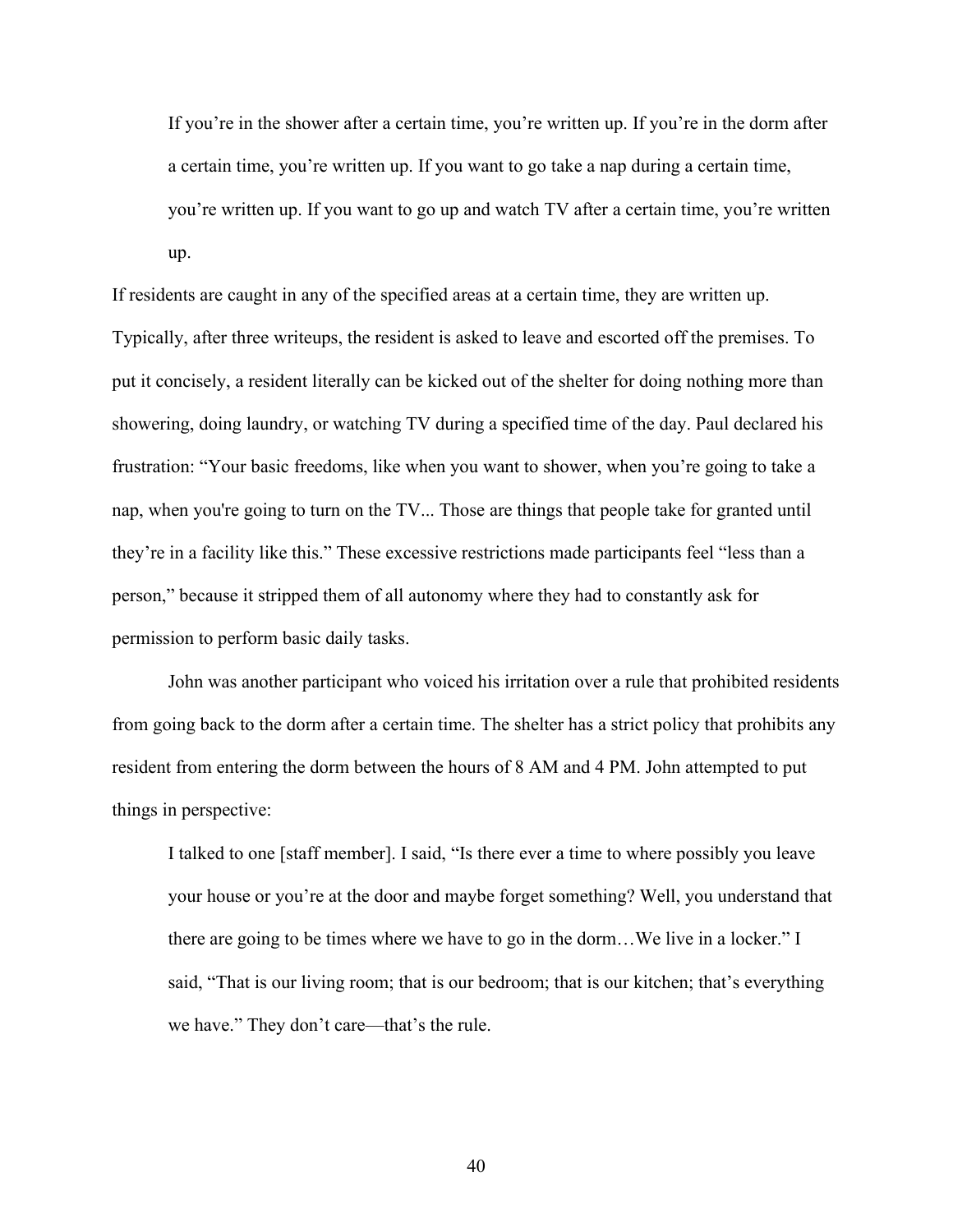If being denied access to their living spaces was not bad enough, residents must come to grips with the fact that they had no control over basic decision-making within the shelter. Andrew compared it to "like being back in school." Peter stated, "[You're] kind of treated like a child. Being told when and when I can't." If treating others like a child was the shelter's goal, then they succeeded in the endeavors.

 Taken as a whole, homeless participants faced several challenges within a shelter setting. Participants discussed barriers that included being around others who displayed abnormal and deviant behavior, and disparaging policies that censored and restricted basic decision-making processes. Several participants expressed a sense of worthlessness and stress caused by an overwhelming number of difficulties they faced while attempting to exit homelessness. Perhaps some of the challenges could be mitigated through corrective actions, but others may very well be inevitable within a shelter setting. Therefore, my goal was to intervene using a restorative circle that would not only empower participants but also increase their overall satisfaction with the shelter. Next, I will examine the results of the restorative circle intervention.

#### **Quantitative Results**

 Hypothesis one states that participants' self-efficacy following the circle intervention (*M*  $= 36.17$ , *SD* = 5.37) will be significantly higher than participants' self-efficacy prior to the circle intervention ( $M = 34.58$ ,  $SD = 4.17$ ). Although self-efficacy did somewhat increase, a paired sample *t*-test found that this hypothesis was not supported  $(t(11) = -1.03, p > .05)$ . The second hypothesis asserts that participants' satisfaction with the shelter following the circle

intervention ( $M = 26.25$ ,  $SD = 5.31$ ) will be significantly higher than participants' satisfaction prior to the circle intervention ( $M = 20.75$ ,  $SD = 7.25$ ). To compare means accurately, a paired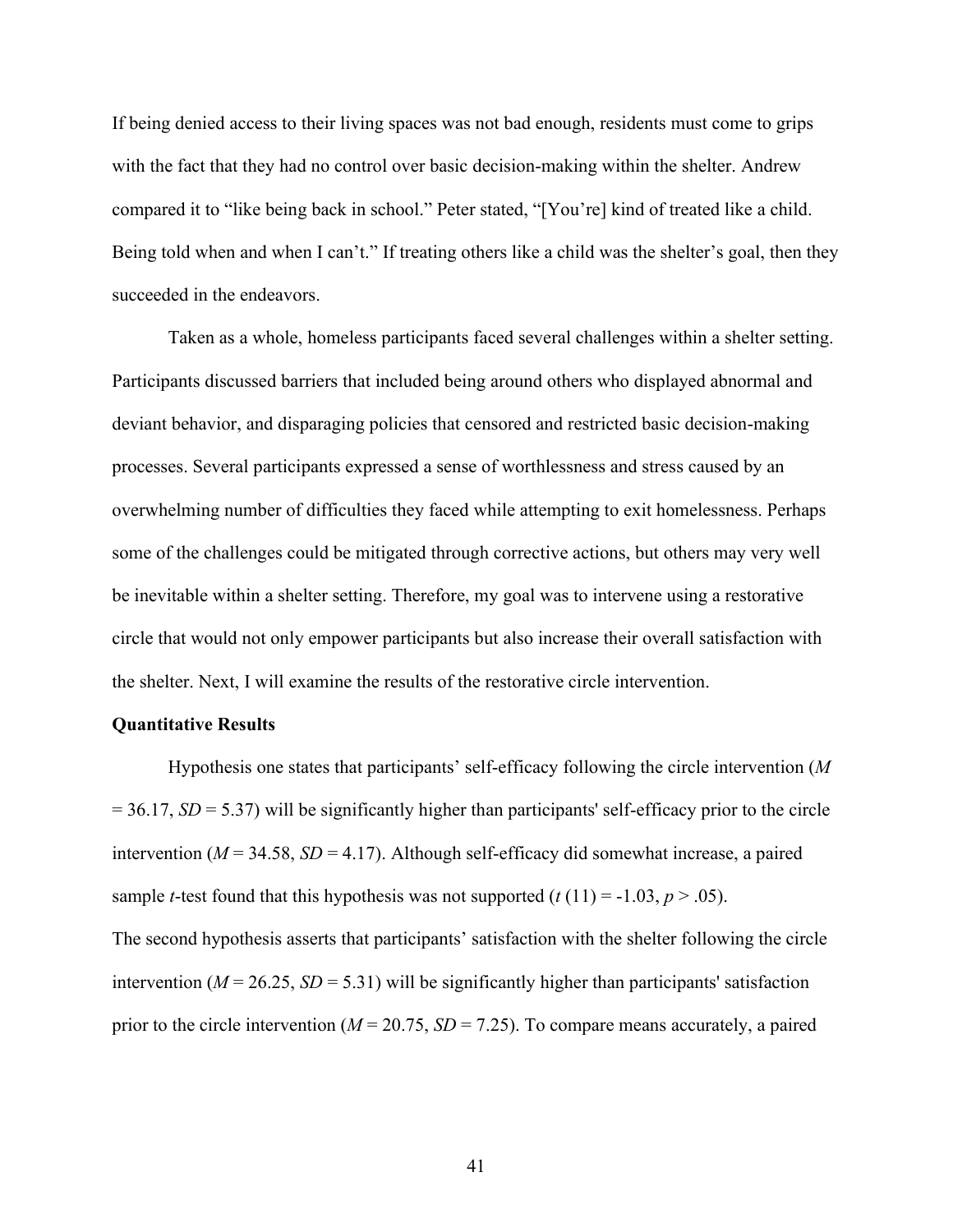sample *t*-test was utilized and found support for this hypothesis ( $t(11) = -2.80, p < .05$ ), with a large effect  $(d = 0.87)$ .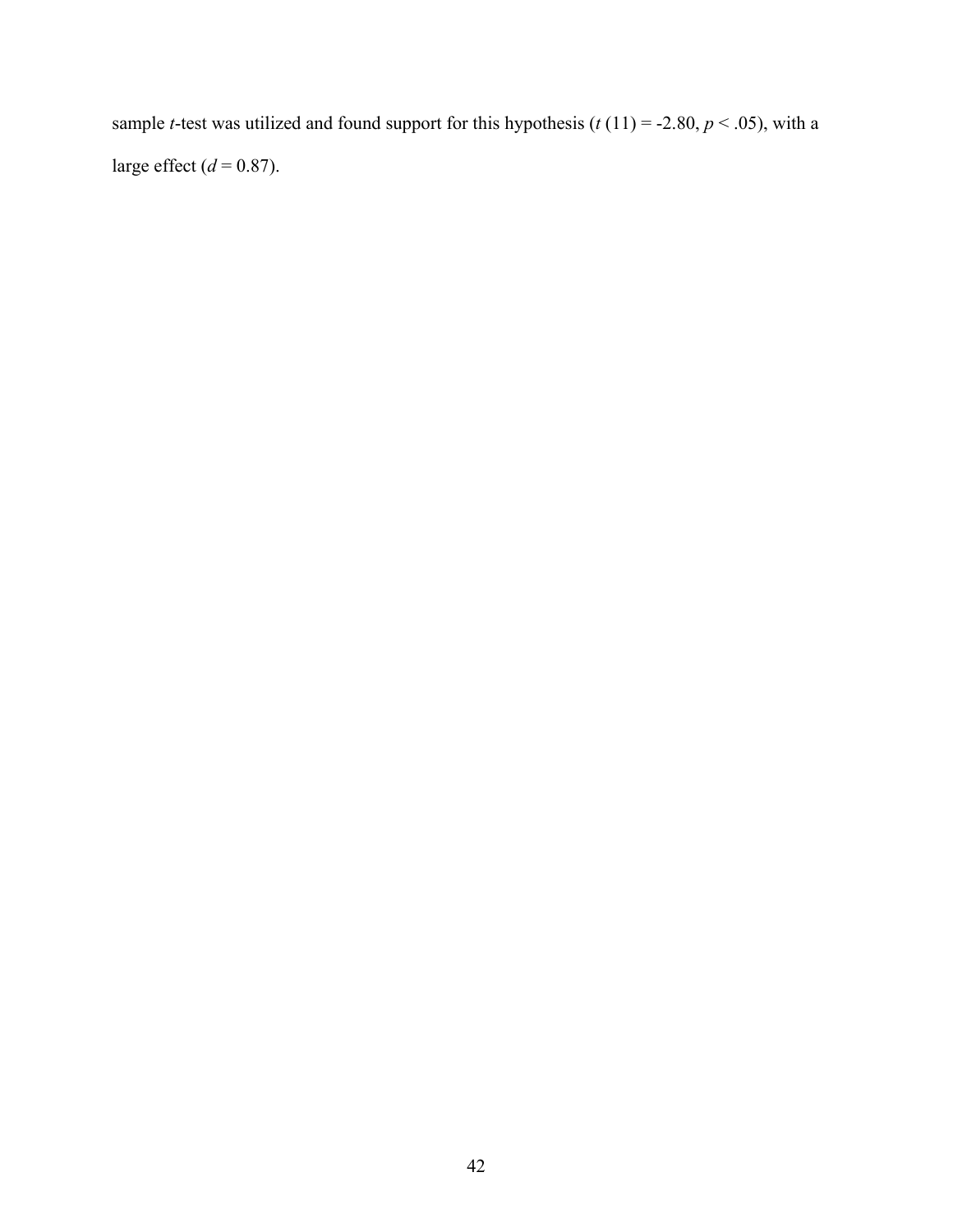#### **DISCUSSION**

The purpose of this study was to identify the challenges that homeless residents face while living in a shelter and to implement a restorative circle to determine its effectiveness in improving individuals' sense of self-efficacy and overall satisfaction. As discussed in the literature review, past research showed that homeless shelters contain a range of challenges that may inadvertently damage an individual's sense of internal and external control (Miller & Keys, 2001; Pable, 2012). Therefore, it was of interest to pinpoint the current barriers that homeless residents face and ascertain whether a restorative circle would result in reports of higher selfefficacy and overall satisfaction while living in a shelter. As expected, several participants revealed many barriers that negatively affected their sense of independence and self-worth. To restore what had been affected by these barriers, participants took part in a restorative circle which provided them a platform to communicate each issue and resolve any damage that might have been caused.

Beginning with the barriers, it was determined that homeless residents faced numerous challenges while living in a shelter. Past research has shown that violence and theft are common occurrences within a shelter setting (Agrawal et al., 2019; Daiski, 2007). Similarly, participants in the current study discussed barriers that included being around others who displayed abnormal and deviant behavior. Several participants voiced their frustration with being a constant victim of theft, such that one participant even slept with his wallet. Although physical violence was not reported by any of the participants, several of them described situations that were hostile and threatening. For example, several participants recounted a chaotic night when a resident defecated and urinated around their living spaces. Other barriers included residents who did not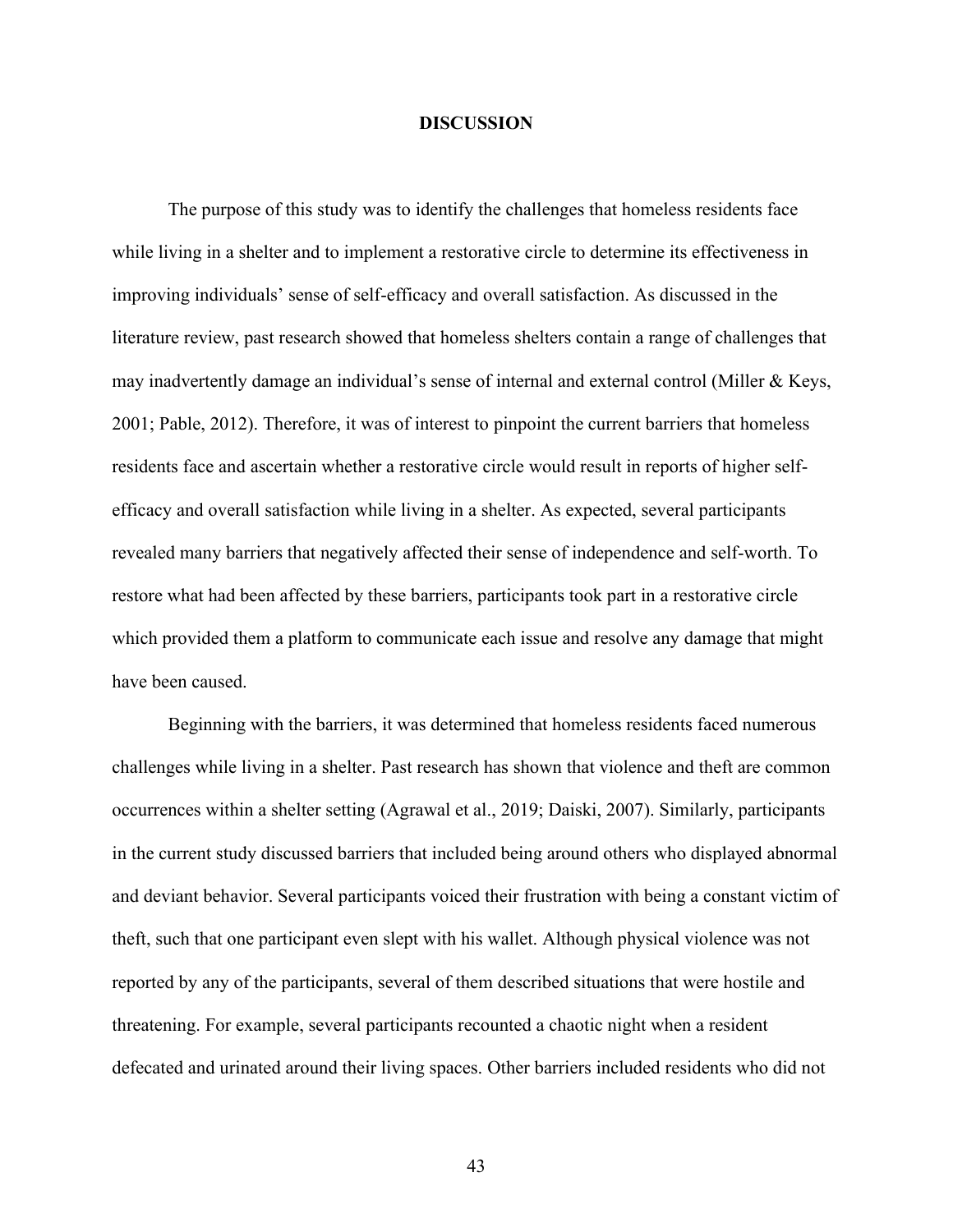properly care for themselves. These results run parallel with other studies that showed hygienic challenges in emergency shelters (Moffa et al., 2019; Leibler et al., 2017).

Another major barrier was the disparaging policies that censored and restricted basic decision-making processes. Research by Gregory et al. (2017) revealed that homeless shelters can strip an individual of all autonomy and independence due to excessive rules. Participants in the current study reported similar rules that restricted where their bodies could be in time and space. For example, there were specific times that prohibited residents from taking a shower, watching TV, and sleeping. If any resident attempted to challenge a rule, they were met with the threats of eviction from staff. Indeed, several participants proclaimed that they were stripped of a voice and had zero input when it came to the shelter's operations. Participants admitted feeling "less than human" in regards to the shelter rules which restricted their movements and opinions on most topics. Taken as a whole, the barriers that were present within a shelter created a harmful environment that negatively affected residents' pursuit to exit homelessness. Furthermore, the results in the current study show that not much has changed in recent years regarding the host of challenges that sheltered homeless face. That is to say, the same barriers that were discovered in past research are still very much alive and well today. Still, most of those barriers are inevitable within a shelter setting where so many personalities come together under one roof. Therefore, my strategy was to apply a restorative circle that would increase residents' self-efficacy and satisfaction while navigating through a homeless shelter.

After the application of the restorative circle, the results showed no significant difference between participants' self-efficacy before and after the intervention. These results run parallel with Johnson's (2019,2020) studies that measured self-efficacy scores before and after a restorative circle. Though this study yielded no significance, it supplied important information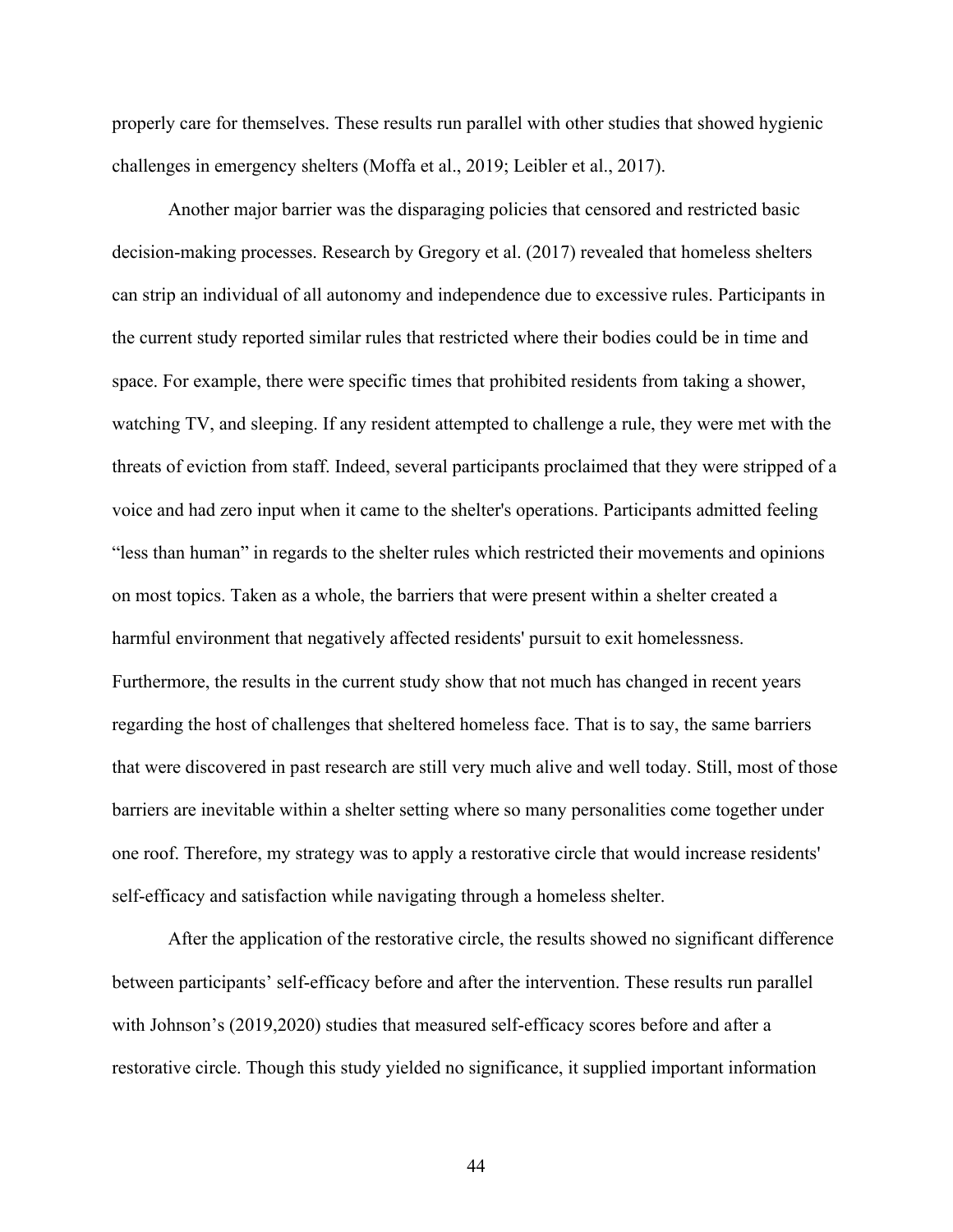when thinking about self-efficacy within a sheltered setting. For instance, there was a ceiling effect for participants' self-efficacy scores prior to the circle intervention. In other words, participants displayed a high level of self-efficacy before the restorative circle even took place. As a whole, participants' combined self-efficacy score was 415 out of a 480 maximum. Although these data may seem puzzling at first, perhaps it is a general misconception that homeless individuals have low self-efficacy. Homeless individuals are faced with a plethora of challenges, and in order to "survive," they must learn to adapt quickly to their environment. This adaptability, in turn, may promote self-sufficiency and resilience. Furthermore, past research has shown that spirituality (Snodgrass, 2014) and community support (Wolch & Rowe, 1992) promote self-efficacy among homeless individuals. In this particular study, homeless individuals lived in a shelter that provided a context for social and spiritual support, which could be a contributing factor to the high levels of self-efficacy prior to the intervention.

In addition to self-efficacy, participants' satisfaction with the shelter was also of prime importance. Consistent with previous research on atmospheric satisfaction and restorative circles (Maxie, 2019; Umbreit et al., 2002; Walsh et al., 2018), participants' satisfaction with the shelter increased significantly after the circle intervention. These results can be justified by the restorative circle's ability to provide a platform that gives all who participate a voice. During the restorative process, many participants stated that they felt like they had no voice within the shelter and that the circle provided them with an outlet to express themselves. In fact, one participant recommended to the group that they should meet weekly for a "Dead Poets Society" circle where they would facilitate a restorative intervention without any of the staff's involvement.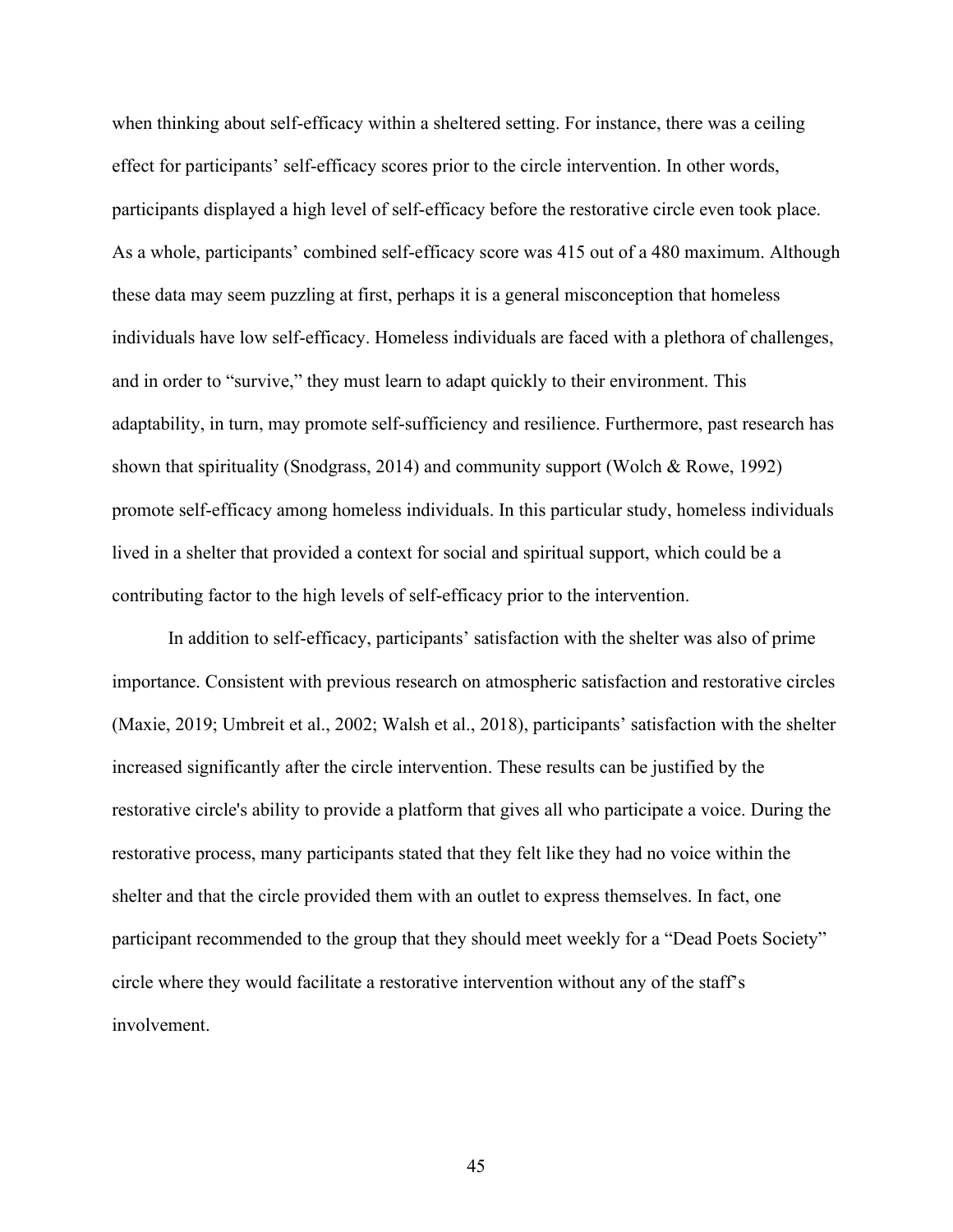Taken as a whole, these results provide preliminary evidence that restorative circles can have positive outcomes in a shelter setting. Furthermore, it adds knowledge to the scant amount of research that has been conducted regarding the implementation of restorative circles in shelters. Although homeless individuals' basic needs are met, the disempowering policies and relational conflicts that arise from shelters could marginalize them even further and leave them feeling incapable of exiting homelessness. Shelters need rules and structure to operate efficiently; however, it is when these rules restrict an individual from expressing themselves that it oppresses the very people it sets out to help. Restorative circles are a way for residents to counterbalance this structure by giving them a platform to voice their concerns and opinions.

#### **Conclusion**

 Overall, restorative circles can be an effective tool to be applied within a shelter setting. Several participants showed increased satisfaction with the shelter after the restorative intervention. The circle allowed each participant to voice their concerns and opinions regarding problematic situations that had the potential to hinder their success in exiting homelessness. Through effective communication, participants were able to process their emotions in an effective and healthy way. Anytime there is a situation that brings several stakeholders together, conflict is bound to arise. Further exacerbating the situation, is when the stakeholders are already bringing with them a host of problems, as seen by those in homeless shelters. By implementing a restorative intervention, it gives homeless residents a chance to resolve most issues, thereby increasing their rate of success. Therefore, it would be of interest for organizations aimed at helping the homeless population to adopt such practices within their guiding principles. As I end this thesis, I would like to conclude with a quote from Paul who wanted to advise others against the negative stereotypes that are prevalent regarding the homeless population: "We might all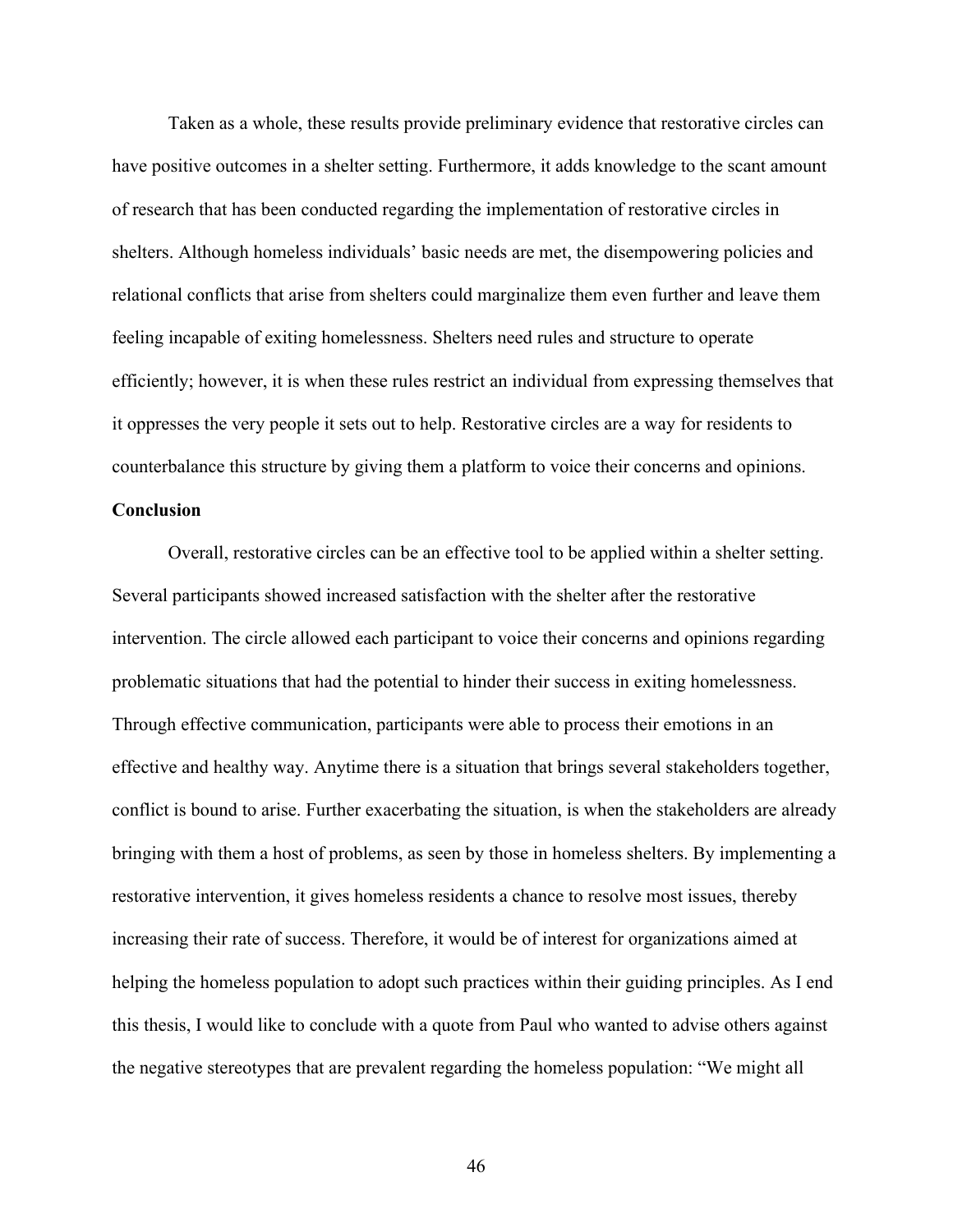experience a lot of the same things—addiction, mental illness, poverty, incarceration, [and] abuse in the home. Many of us share these same experiences, but everyone…is completely different; and all of these people are very rare."

#### **Limitations and Future Research**

As with any study, this research is not without limitations. Three limitations worth noting are self-report measures, sample size, and the implantation of a single intervention. First, I measured participants' self-efficacy and satisfaction on a reliable self-report instrument. However, any time a self-report measure is involved in a study, there is always a chance for social desirability bias. In other words, participants will reply in a way that will produce a positive self-representation of themselves. A second limitation was the sample size of the study. With only twelve participants, it is difficult to say if these results are generalizable to the entire sheltered population. The third and final limitation was in the method of applying a single circle intervention. Although a single circle intervention exposed participants to its process, it is not designed for a one-time application but rather a process that takes several months or years even to complete. That is to say, to obtain a deep understanding of the overall effectiveness of a restorative circle, participants must experience a repetition of its application. Therefore, for future research, I recommend that researchers take an approach to implement a restorative circle in a shelter setting for several months. This recommendation, however, should come with caution. Due to the transient nature of most shelters, it can be very difficult to avoid large dropout rates. For example, Welsh et al. (2018) wanted to test the effectiveness of teaching sheltered homeless men critical thinking skills by utilizing a program called BrainWise over a period of four months. Out of the 271 original participants of the study, only 145 remained after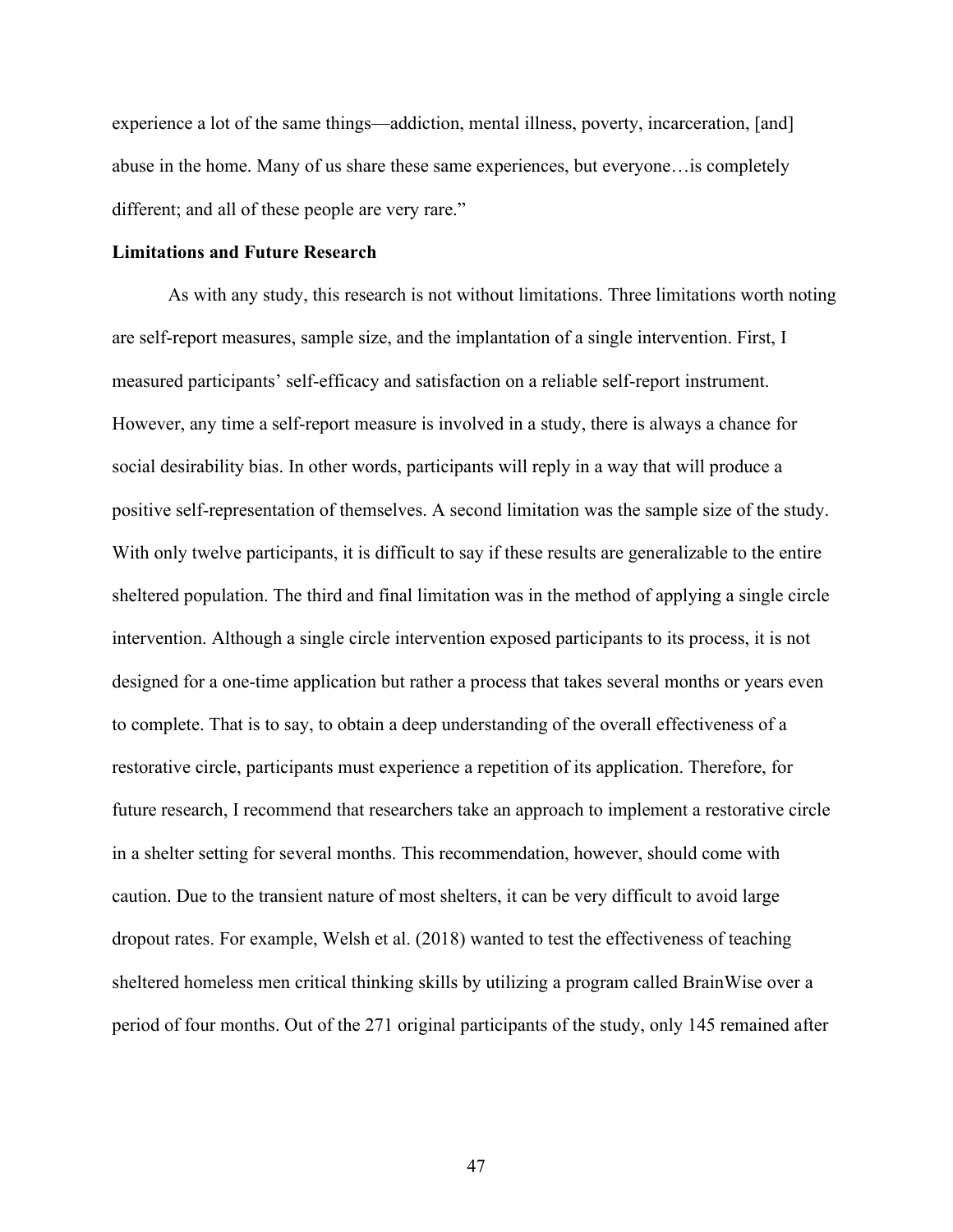four months (a 46.5% decrease). Along with this longitudinal approach, other variables to consider for measurement should include emotional intelligence and problem-solving.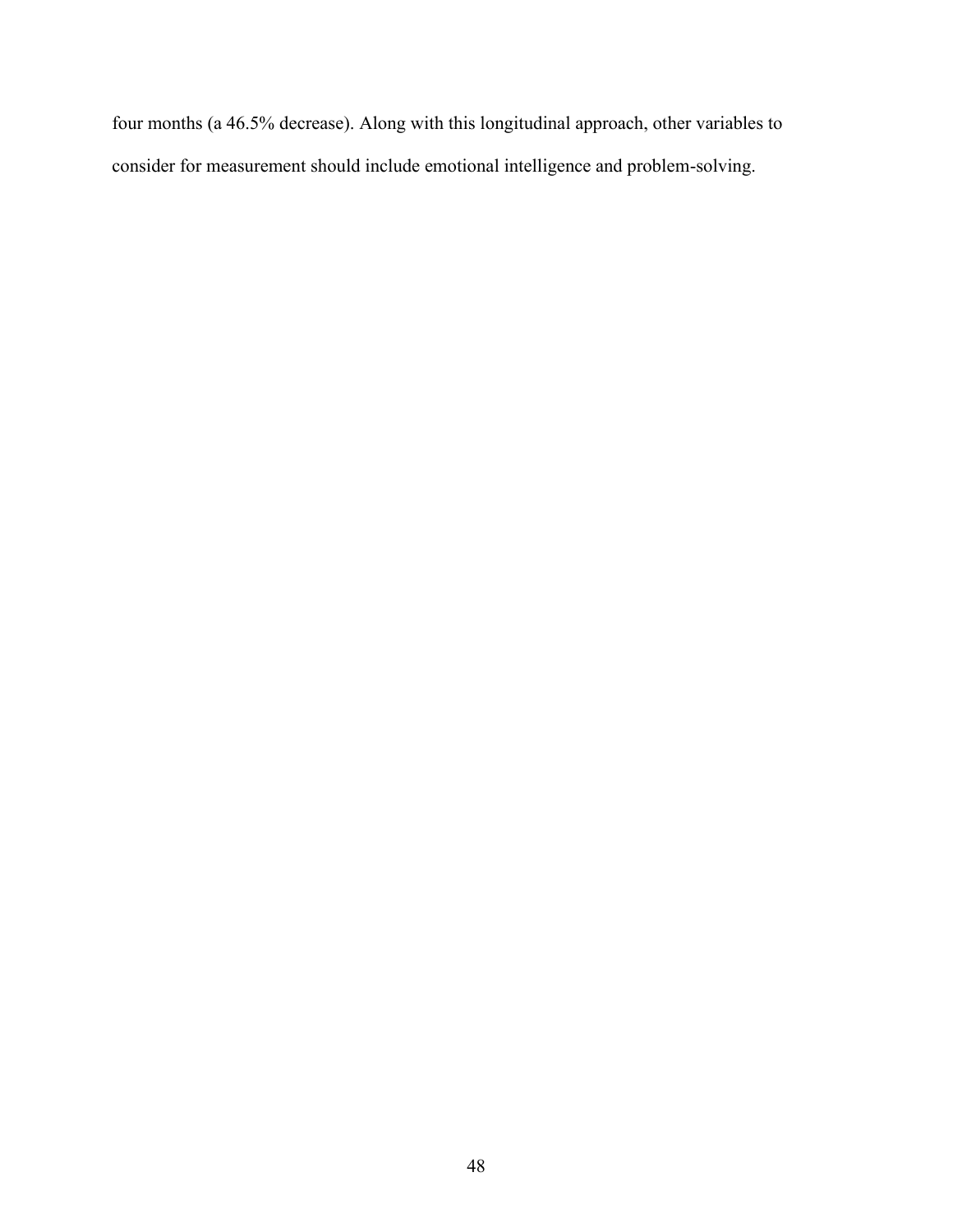#### **REFERENCES**

- Abramovich, A. (2017). Understanding how policy and culture create oppressive conditions for LGBTQ2S youth in the shelter system. *Journal of Homosexuality, 64*(11), 1484-1501. <https://doi.org/10.1080/00918369.2016.1244449>
- Agrawal, P., Neisler, J., Businelle, M.S., Kendzor, D.E., Hernandez, D.C., Odoh, C., & Reitzel, L. (2019). Exposure to violence and sleep inadequacies among men and women living in a shelter setting. *Health Behavior Research, 2*(4), 19. [https://doi.org/10.4148/2572-](https://doi.org/10.4148/2572-1836.1051) [1836.1051](https://doi.org/10.4148/2572-1836.1051)
- Ahajumobi, E.N., & Anderson, P.B. (2020). Homeless Canadians' perspective on homelessness in Calgary. *Journal of Social, Behavioral, and Health Sciences, 14*, 106-122. <https://doi.org/10.5590/JSBHS.2020.14.1.08>
- Anderson, A.G. (2020). Breaking stereotypes: A call for a movement to empower the homeless. Chancellor's Honors Program Projects, 1-22. [https://trace.tennessee.edu/utk\\_chanhonoproj/2353](https://trace.tennessee.edu/utk_chanhonoproj/2353)
- Baggett, T.P., Keyes, H., Sporn, N., & Gaeta, J.M. (2020). COVID-19 outbreak at a large homeless shelter in Boston: Implications for universal testing. *Jama, 323*(21), 2191– 2192.<https://doi.org/10.1001/jama.2020.6887>
- Barile, J.P., Pruitt, A.S., & Parker, J.L. (2017). A latent class analysis of self-identified reasons for experiencing homelessness: Opportunities for prevention*. Journal of Community and Applied Social Psychology*, *28*(2), 94-107.<https://doi.org/10.1002/casp.2343>
- Beck. E. (2012). Transforming communities: Restorative justice as a community building strategy. *Journal of Community Practices, 20*(4), 380-401. <https://doi.org/10.1080/10705422.2012.732003>
- Bogard, C.J. (1997). The rhetoric of domination and its strategic use by homeless mothers. *Women and Power: Arenas of Change, 18*(3), 229-262. <https://doi.org/10.1080/02732173.1998.9982197>
- Braun, V., & Clarke, V. (2006). Using thematic analysis in psychology. *Qualitative Research in Psychology, 3*(2), 77-101.<https://doi.org/10.1191/1478088706qp063oa>
- Brown, M., Mihelicova, M., Lyons, J., DeFonzo, J., Torello, S., Carrion, A., & Ponce, A. (2016). Waiting for shelter: Perspectives on a homeless shelter's procedures. *Journal of Community Psychology, 45*(7), 846-858.<https://doi.org/10.1002/jcop.21896>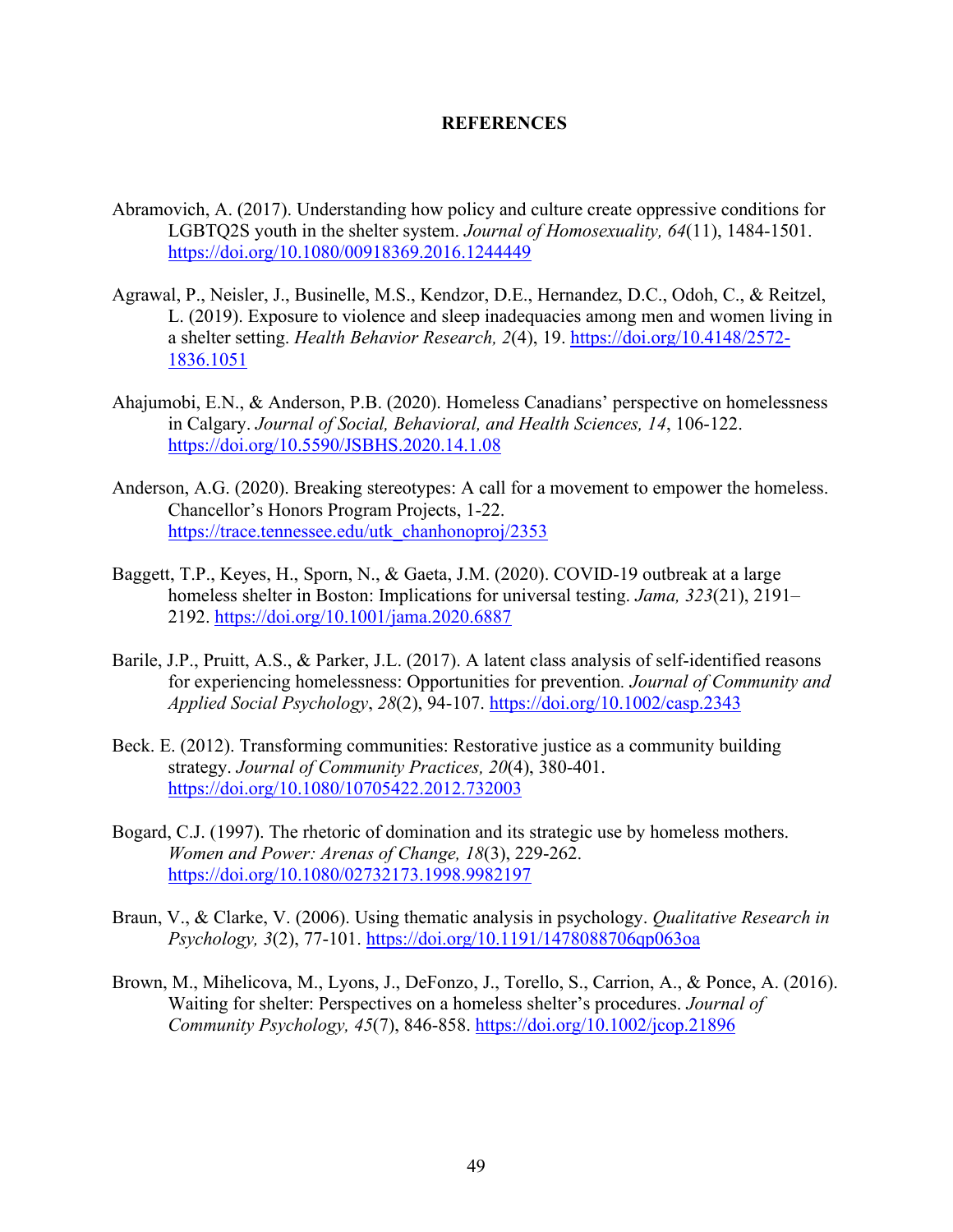- Buch, K., & Harden, S. (2011). The impact of a service-learning project on student awareness of homelessness, civic attitudes, and stereotypes toward the homeless. *Journal of Higher Education Outreach and Engagement, 15*(3), 45-61.
- Burn, S.M. (1992). Loss of control, attributions, and helplessness in the homeless. *Journal of Applied Social Psychology, 22*(15), 1161-1174. [https://doi.org/10.1111/j.1559-](https://doi.org/10.1111/j.1559-1816.1992.tb02357.x) [1816.1992.tb02357.x](https://doi.org/10.1111/j.1559-1816.1992.tb02357.x)
- Chen, G., Gully, S.M., & Eden, D. (2001). Validation of a New General Self-Efficacy Scale. *Organizational Research Methods, 4*(1), 62-83. <https://doi.org/10.1177/109442810141004>
- Cheng, J.M., Hiscoe, L., Pollock, S.L., Hasselnack, P., Gardy, J.L., & Parker, R. (2015). A clonal outbreak of tuberculosis population in the interior of British Columbia, Canada, 2008- 2015. *Epidemiology and Infection, 143*(15), 3220-3226. <https://doi.org/10.1017/S0950268815000825>
- Connors, W.J., Hussen, S.A., Holland, D.P., Mohamed, O., Andes, K.L., & Goswami, N.D. (2017). Homeless shelter context and tuberculosis illness experiences during a large outbreak in Atlanta, Georgia. *Public Health Action, 7*(3), 224-230. <https://doi.org/10.5588/pha.17.0040>
- Daiski, I. (2007). Perspectives of homeless people on their health and health needs priorities. *Journal of Advanced Nursing, 58*(3), 273-281. [https://doi.org/10.1111/j.1365-](https://doi.org/10.1111/j.1365-2648.2007.04234.x) [2648.2007.04234.x](https://doi.org/10.1111/j.1365-2648.2007.04234.x)
- DeWard, S.L., & Moe, A.M. (2010) "Like a Prison!": Homeless women's narratives of surviving shelter. *The Journal of Sociology & Social Welfare, 37*(1), 115-135. <https://schoolworks.wmich.edu/jssw/vol37/iss1/7>
- Dolwick, A.P. (2019). Environmental impacts on psychological well-being for individuals experiencing homelessness. [Unpublished thesis]. Washington and Lee University. 1-37. [https://dspace.wlu.edu/bitstream/handle/11021/34345/RG38\\_Dolwick\\_Poverty\\_2019.pdf](https://dspace.wlu.edu/bitstream/handle/11021/34345/RG38_Dolwick_Poverty_2019.pdf?sequence=1&isAllowed=y) [?sequence=1&isAllowed=y](https://dspace.wlu.edu/bitstream/handle/11021/34345/RG38_Dolwick_Poverty_2019.pdf?sequence=1&isAllowed=y)
- Duncan, S.H. (2011). Workplace bullying and the role restorative practices can play in preventing and addressing the problem. *Industrial Law Journal, 32*(4), 2331-2366.
- Ecker, J., Aubry, T., & Sylvestre, J. (2020). Pathways into homelessness among LGBTQ2S adults. *Journal of Homosexuality, 67*(11), 1625-1643. <https://doi.org/10.1080/00918369.2019>
- Endo, M., Ota, M., Kayebeta, A., Takahasji, I., & Nagata, Y. (2018). A tuberculosis outbreak at an insecure, temporary housing facility, manga café, Tokyo, Japan, 2016-2017. *Epidemiology and Infection, 147*, 1-6.<https://doi.org/10.1017/S0950268819001092>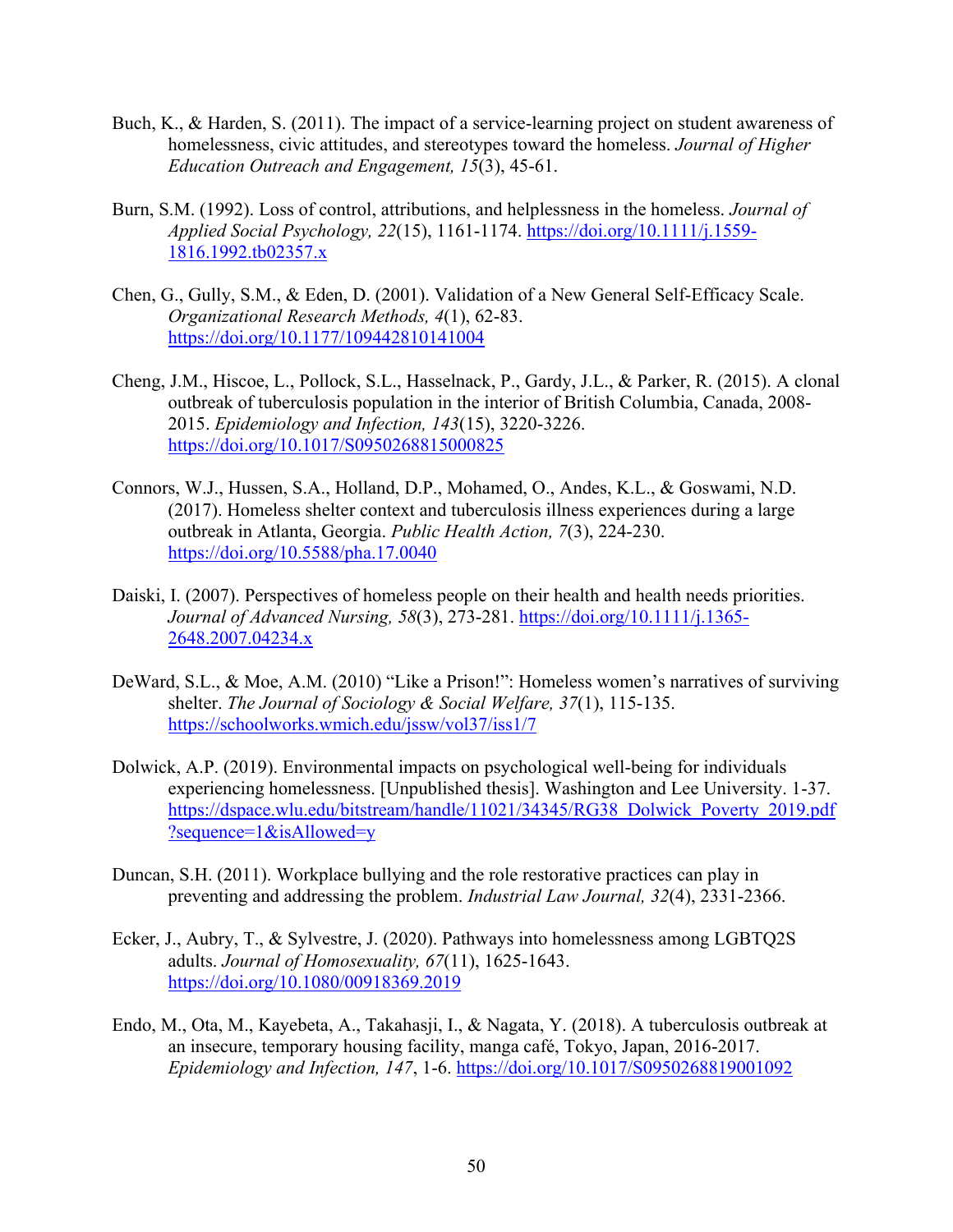- Famutimi, O.D., & Thompson, K.R. (2018). Trends in substance use treatment admissions among the homeless in the United States: 2005-2015. *Journal of Public Health Issues and Practices, 2*, 1-8.<https://doi.org/10.33790/jphip1100118>
- Flowers, C. (2020, March 8-11). A second chance W.O.R.K.S: Restorative practices through social-emotional (intervention in lieu of suspension) [Conference session].  $31<sup>st</sup>$  Annual NYAR Conference. [https://digitalcommons.georgiasouthern.edu/nyar\\_savannah/2020/2020/162](https://digitalcommons.georgiasouthern.edu/nyar_savannah/2020/2020/162)
- Franklin, J. (2018). Not in my backyard. *Fourth Genre: Explorations in Nonfiction*, *20*(1), 61-75. <https://doi.org/10.14321/fourthgenre.20.1.0061>
- Fraser, B., Pierse, N., Chisholm, E., & Cook, H. (2019). LGBTIQ+ homelessness: A review of the literature. *International Journal of Environmental Research and Public Health, 16*(15), 1-13.<https://doi.org/10.3390/ijerph16152677>
- Gaetz, S., Barr, C., Friesen, A., Harris, B., Pauly, B., Pearce, B., Turner, A., & Marsolais, A. (2012). Canadian definition of homelessness.Canadian Observatory on Homelessness. Homeless Hub. <https://www.homelesshub.ca/homelessdefinition>
- Gilderbloom, J.I., Squires, G.D., & Wuerstle, M. (2013). Emergency homeless shelters in North America: An inventory and guide for future practice. *Housing and Society, 40*(1), 1-37. <https://doi.org/10.1080/08882746.2013.11430607>
- Girgis, K. (2019). Exiting homelessness: The impact of stressors and stigma. UCR Honors Capstones 2018-2019, 1-27. <https://escholarship.org/content/qt29n7x1mz/qt29n7x1mz.pdf>
- Glaser, B.G. (1965). The constant comparative method of qualitative analysis. *Social Problems*, *12*(4), 436-445.<https://doi.org/10.2307/798843>
- Graham, N., & Brickell, K. (2019). Sheltering from domestic violence: Women's experiences of punitive safety and unfreedom in Cambodian safe shelters. *Gender Place and Culture, 26*, 111-127.<https://doi.org/10.1080/0966369X.2018.1557603>
- Gray, L.A. (2017). Lifers over tariff: Exploring psychological barriers to progression. *The Journal of Forensic Practice, 20*(2), 81-90.<https://doi.org/10.1108/JFP-07-2017-0025>
- Greenwood, J. (2005). The circle process: A path for restorative dialogues. *School of Social Work College of Human Ecology*, 1-10. [https://www.courageous](https://www.courageous-hearts.org/uploads/1/4/4/8/14487816/the_circle_process.pdf)[hearts.org/uploads/1/4/4/8/14487816/the\\_circle\\_process.pdf](https://www.courageous-hearts.org/uploads/1/4/4/8/14487816/the_circle_process.pdf)
- Gregory, K., Nnawulezi, N., & Sullivan, C.M. (2017). Understanding how domestic violence shelter rules may influence survivor empowerment. *Journal of Interpersonal Violence, 22*, 1-22.<https://doi.org/10.1177/0886260517730561>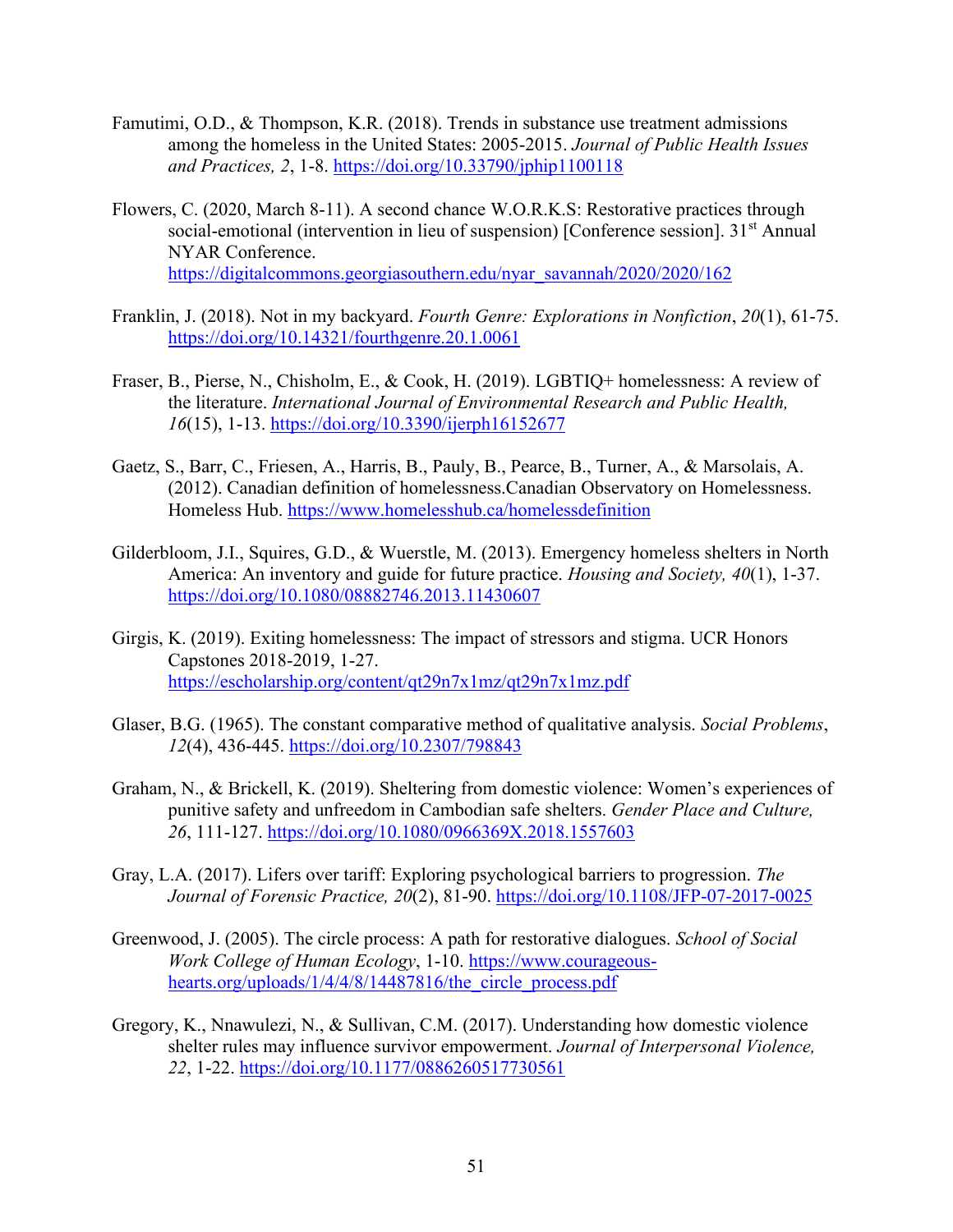- Hatami, F., Ghahremani, L., Kaveh, M.H., & Keshavarzi, S. (2016). The effect of self-awareness training with painting on self-efficacy among orphaned adolescents. *Journal of Practice in Clinical Psychology*, *4*(2), 89-96.<https://doi.org/10.15412/J.JPCP.06040203>
- Hepler, T.J. (2016). Can self-efficacy pave the way for successful decision-making in sport? *Journal of Sport Behavior*, *39*(2), 147-159.
- Herring, C. (2019). Between street and shelter: Seclusion, exclusion, and the neutralization of poverty.*Class, Ethnicity and State in the Polarized Metropolis*, 281-305. [https://doi.org/10.1007/978-3-030-16222-1\\_12](https://doi.org/10.1007/978-3-030-16222-1_12)
- Hopkins, B. (2015). From restorative justice to restorative culture. *Revista de Asistenta Sociala*, *14*(4), 19-34. [https://www.iirp.edu/images/pdf/DOPHTU\\_From\\_Restorative\\_Justice\\_to\\_Restorative\\_C](https://www.iirp.edu/images/pdf/DOPHTU_From_Restorative_Justice_to_Restorative_Culture.pdf) [ulture.pdf](https://www.iirp.edu/images/pdf/DOPHTU_From_Restorative_Justice_to_Restorative_Culture.pdf)
- Hurtubise, R., Babin, P.O., & Grimard, C. (2007). Understanding shelters: An overview of the scientific literature. Colloque CRI, 1-16. [https://homelesshub.ca/sites/default/files/Recension%20refuges%20final%20\\_version%2](https://homelesshub.ca/sites/default/files/Recension%20refuges%20final%20_version%20anglais_.pdf) 0anglais .pdf
- Hurtubise, R., Babin, P.O., & Grimard, C. (2009). Chapter 1.2: Shelters for the homeless: Learning from research. *Finding Home: Policy Options for Addressing Homelessness in Canada* (ebook), 1-24. [https://www.homelesshub.ca/sites/default/files/attachments/1.2%20Hurtubise%20et%20a](https://www.homelesshub.ca/sites/default/files/attachments/1.2%20Hurtubise%20et%20al%20-%20Shelters%20for%20the%20Homeless.pdf) [l%20-%20Shelters%20for%20the%20Homeless.pdf](https://www.homelesshub.ca/sites/default/files/attachments/1.2%20Hurtubise%20et%20al%20-%20Shelters%20for%20the%20Homeless.pdf)
- Imbert, E., Kinley, P.M., Scarborough, A., Cawley, C., Sankaran, M., Cox, S.N., Kushel, M., Stoltey, J., Cohen, S., Fuchs, J.D., & SF COVID-19 Response Team. (2020). Coronavirus disease 2019 outbreak in a San Francisco homeless shelter. *Clinical Infectious Diseases*, 73(2), 324-327.<https://doi.org/10.1093/cid/ciaa1071>
- Invincible People. (2021). History of homelessness. Retrieved March 16, 2022, from [https://invisiblepeople.tv/history-of](https://invisiblepeople.tv/history-of-homelessness/?gclid=Cj0KCQjw5uWGBhCTARIsAL70sLLCpNrslL5k14j0VoC_Qgmmq8EvRYQE7pkL0xcIjqq7khcbI2C1OcQaAvWlEALw_wcB)[homelessness/?gclid=Cj0KCQjw5uWGBhCTARIsAL70sLLCpNrslL5k14j0VoC\\_Qgmm](https://invisiblepeople.tv/history-of-homelessness/?gclid=Cj0KCQjw5uWGBhCTARIsAL70sLLCpNrslL5k14j0VoC_Qgmmq8EvRYQE7pkL0xcIjqq7khcbI2C1OcQaAvWlEALw_wcB) [q8EvRYQE7pkL0xcIjqq7khcbI2C1OcQaAvWlEALw\\_wcB](https://invisiblepeople.tv/history-of-homelessness/?gclid=Cj0KCQjw5uWGBhCTARIsAL70sLLCpNrslL5k14j0VoC_Qgmmq8EvRYQE7pkL0xcIjqq7khcbI2C1OcQaAvWlEALw_wcB)
- Jadidzadeh, A., & Kneebone, R. (2020), Homeless shelter flows in Calgary and the potential impact of COVID-19. *Canadian Public Policy*, *46*(S2), 160-165. <https://doi.org/10.3138/cpp.2020-059>
- Johnson, C.E. (2020). Exploring the impact of restorative justice practices on students' sense of academic, social, and emotional self-efficacy in a small, rural, northern Virginia school division. (Publication No. 27956497) [Doctoral dissertation, Regent University]. ProQuest Dissertation and Theses Global.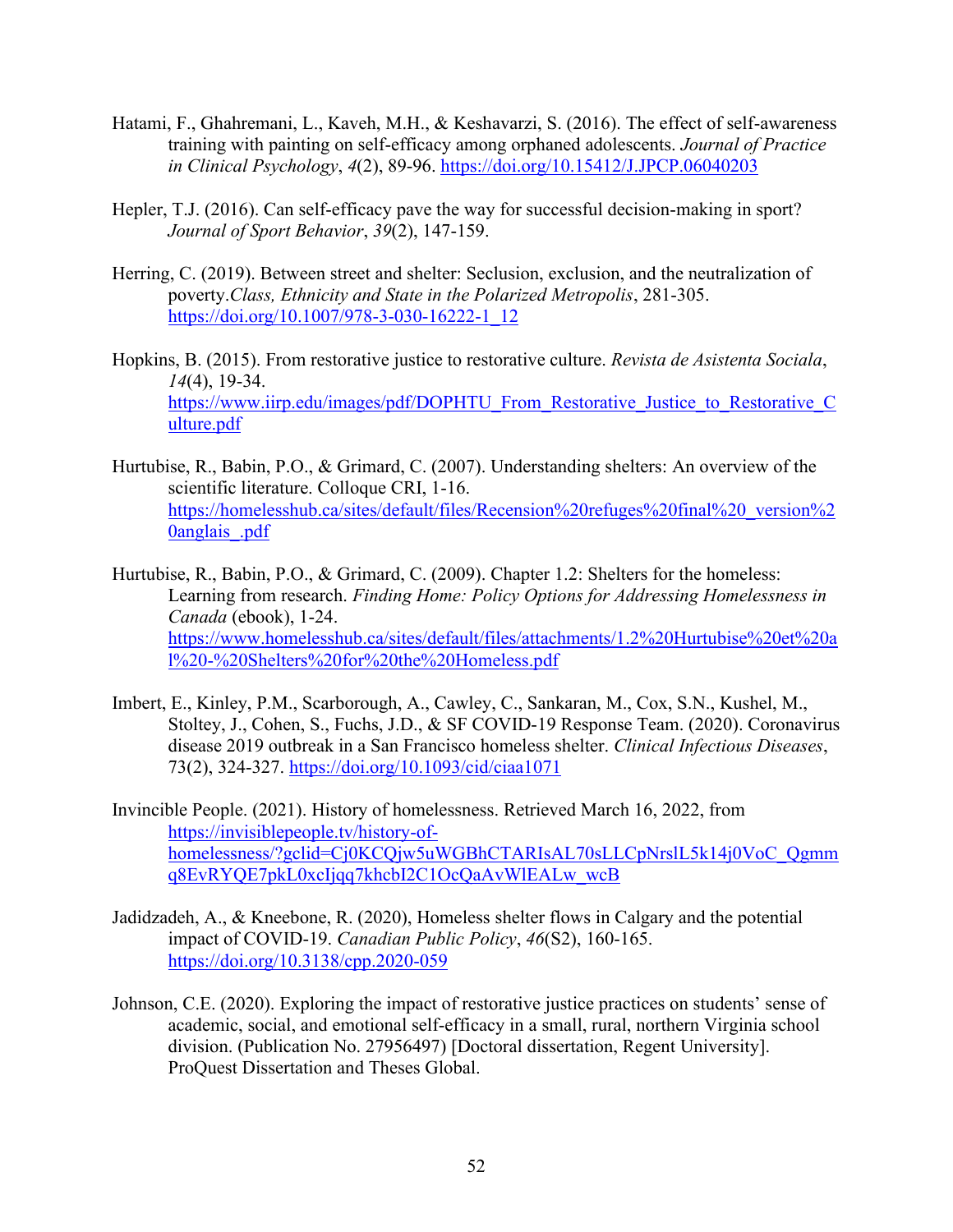- Johnson, K. (2019). Effects of in-class restorative justice practices on perceived school connectedness and academic self-efficacy. (Publication No. 13884670) [Doctoral dissertation, Capella University]. ProQuest Dissertation and Theses Global.
- Johnson, K. (2021). Impacts of restorative circles on fifth grade students of color. [Unpublished thesis]. Minnesota State University. 496. https://red.mnstate.edu/thesis/496
- Kerman, N., Gran-Ruaz, S., Lawrence, M., & Sylvestre, J. (2019). Perceptions of service use among currently and formerly homeless adults with mental health problems. *Community Mental Health Journal*, *55*, 777-783.<https://doi.org/10.1007/s10597-019-00382-z>
- Kligman, L. (2021). Sparking creativity workplace application of restorative practices*. IIRP Presidential Paper Series, 3*, 1-19. [https://www.iirp.edu/images/pdf/IIRP\\_Sparking\\_Creativity.pdf](https://www.iirp.edu/images/pdf/IIRP_Sparking_Creativity.pdf)
- Lamb, R.H. (1984). Deinstitutionalization and the homeless mentally ill. *Hospital and Community Psychiatry, 35*(9), 899-907.<https://doi.org/10.1176/ps.35.9.899>
- Laan, J., Boersma, S.N., Straaten, B., Rodenburg, G., Mheen, D., & Wolf, J.R.L.M. (2016). Personal goals and factors related to QoL Dutch homeless people: What is the role of goal-related self-efficacy? *Health and Social Care in the Community*, 1-11. <https://doi.org/10.111/hsc.12429>
- Leibler, J.H., Nguyen, D.D., Leon, C., Gaeta, J.M., & Perez, D. (2017). Personal hygiene practices among urban homeless persons in Boston, MA. *International Journal of Environmental Research and Public Health, 14*, 1-9. <https://doi.org/10.3390/ijerph14080928>
- Mabhala, M.A., Yohannes, A., & Griffith, M. (2017). Social conditions of becoming homelessness: Qualitative analysis of life stories of homeless peoples. *International Journal for Equity in Health, 16*, 1-16.<https://doi.org/10.1186/s12939-017-0646-3>
- Maxie, L. (2019). Job satisfaction of student conduct administrator and their use of restorative justice practices. [Unpublished thesis]. Bellarmine University.
- Mejia-Lancheros, C., Lachaud, J., Woodhall-Melnik, J., O'Campo, P., Hwang, S.W., & Stergiopoulos, V. (2021). Longitudinal interrelationships of mental health discrimination and stigma with housing and well-being outcomes in adults with mental illness and recent experiences of homelessness. *Social Science and Medicine, 268*, 1-21. <https://doi.org/10.1016/j.socscimed.2020.113463>
- Michals, D. (2017). Jane Addams (1860-1935). National Women's History Museum. <https://www.womenshistory.org/education-resources/biographies/jane-addams>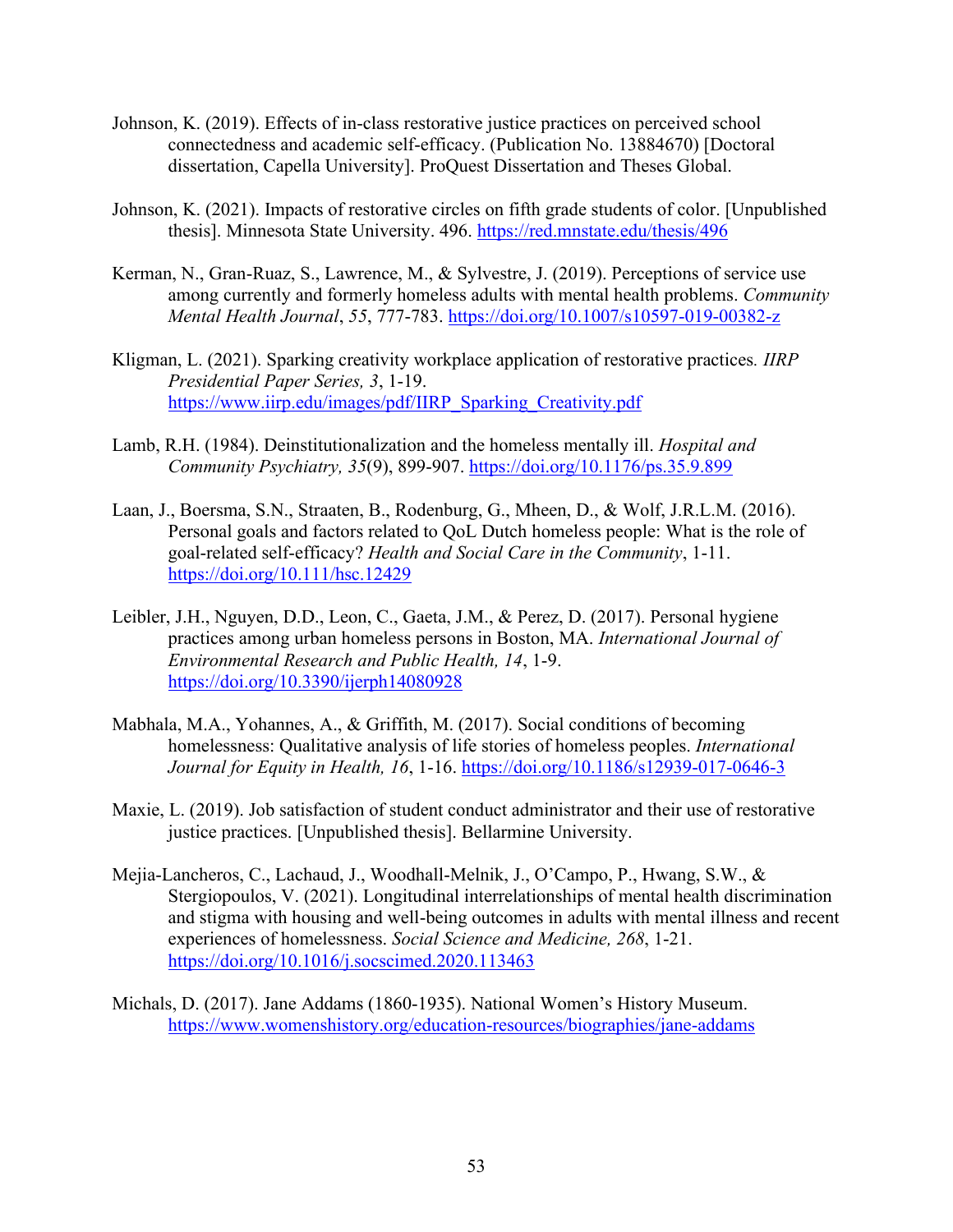- Miller, A.B., & Keys, C.B. (2001). Understanding dignity in the lives of homeless persons. *American Journal of Community Psychology, 29*(2), 331-354. <https://doi.org/10.1021/A:1010399218126>
- Mistry, S.V. (2017). Homelessness and trust: The effects of homeless intake verification on relationships*. Washington and Lee University, 33*(2), 365-374
- Moffa, M., Cronk, R., Fejfar, D., Dancausse, S., Padilla, L.A., & Batram, J. (2019). A systematic scoping review of environmental health conditions and hygiene behaviors in homeless shelters. *International Journal of Hygiene and Environmental Health, 222*(3), 335-346. <https://doi.org/10.1016/j.ijheh.2018.12.004>
- Moloko-Phiri, S.S., Mogale, R.S., & Hugo. J. (2017). A shelter is not a home: Voices of homeless women in the city of Tshwane. *Development of Southern Africa, 34*(4), 439- 449.<https://doi.org/10.1080/0376835X.2017.1318048>
- NEWSELA. (2017). Hoovervilles: The Shantytowns of the Great Depression. NEWSELA, 1-6. [https://www.northernpolarbears.com/cms/lib/PA09000074/Centricity/Domain/909/News](https://www.northernpolarbears.com/cms/lib/PA09000074/Centricity/Domain/909/NewsELA.GreatDepression.Answers.5.pdf) [ELA.GreatDepression.Answers.5.pdf](https://www.northernpolarbears.com/cms/lib/PA09000074/Centricity/Domain/909/NewsELA.GreatDepression.Answers.5.pdf)
- Nishio, A., Horita, R., Sado, T., Mizutani, S., Watanabe, T., Uehara, R., & Yamamoto, M. (2017). Causes of homelessness prevalence: Relationship between homelessness and disability. *Psychiatry and Clinical Neurosciences, 71*, 180-188. <https://doi.org/10.1111/pcn.12469>
- Nowotny, J.J., & Carrara, M. (2018). The use of restorative practices to reduce prison gang violence: Lessons on transforming cultures of violence. *Conflict Resolution Quarterly, 36*(2), 131-144.<https://doi.org/10.1002/crq.21237n>
- O'Connell, T., & McCold, P. (2004). Beyond the journey, not much else matters: Avoiding the expert modal with explicit restorative practices. [Conference session]. Massey University International Conference on Restorative Justice, Albany, Auckland, New Zealand. [https://www.researchgate.net/profile/Paul-](https://www.researchgate.net/profile/Paul-Mccold/publication/315734582_Beyond_The_Journey_Not_Much_Else_Matters_Avoiding_the_Expert_Model_with_Explicit_Restorative_Practice/links/58dffb4992851c36954902e7/Beyond-The-Journey-Not-Much-Else-Matters-Avoiding-the-Expert-Model-with-Explicit-Restorative-Practice.pdf)Mccold/publication/315734582 Beyond The Journey Not Much Else Matters Avoidi ng the Expert Model with Explicit Restorative Practice/links/58dffb4992851c369549 [02e7/Beyond-The-Journey-Not-Much-Else-Matters-Avoiding-the-Expert-Model-with-](https://www.researchgate.net/profile/Paul-Mccold/publication/315734582_Beyond_The_Journey_Not_Much_Else_Matters_Avoiding_the_Expert_Model_with_Explicit_Restorative_Practice/links/58dffb4992851c36954902e7/Beyond-The-Journey-Not-Much-Else-Matters-Avoiding-the-Expert-Model-with-Explicit-Restorative-Practice.pdf)[Explicit-Restorative-Practice.pdf](https://www.researchgate.net/profile/Paul-Mccold/publication/315734582_Beyond_The_Journey_Not_Much_Else_Matters_Avoiding_the_Expert_Model_with_Explicit_Restorative_Practice/links/58dffb4992851c36954902e7/Beyond-The-Journey-Not-Much-Else-Matters-Avoiding-the-Expert-Model-with-Explicit-Restorative-Practice.pdf)
- Pable, J. (2012). The homeless shelter family experience: Examining the influence of physical living conditions on perceptions of internal control, crowding, privacy, and related issues. *Journal of Interior Design, 37*(4), 9-37. [https://doi.org/10.1111/j.1939-](https://doi.org/10.1111/j.1939-1668.2012.01080.x) [1668.2012.01080.x](https://doi.org/10.1111/j.1939-1668.2012.01080.x)
- Palmer, G.L. (2018). People who are homeless are "people" first: Opportunity for community psychologists to lead through language reframing. *Global Journal of Community Psychology Practices, 9*(2), 1-16.<http://www.gjcpp.org/>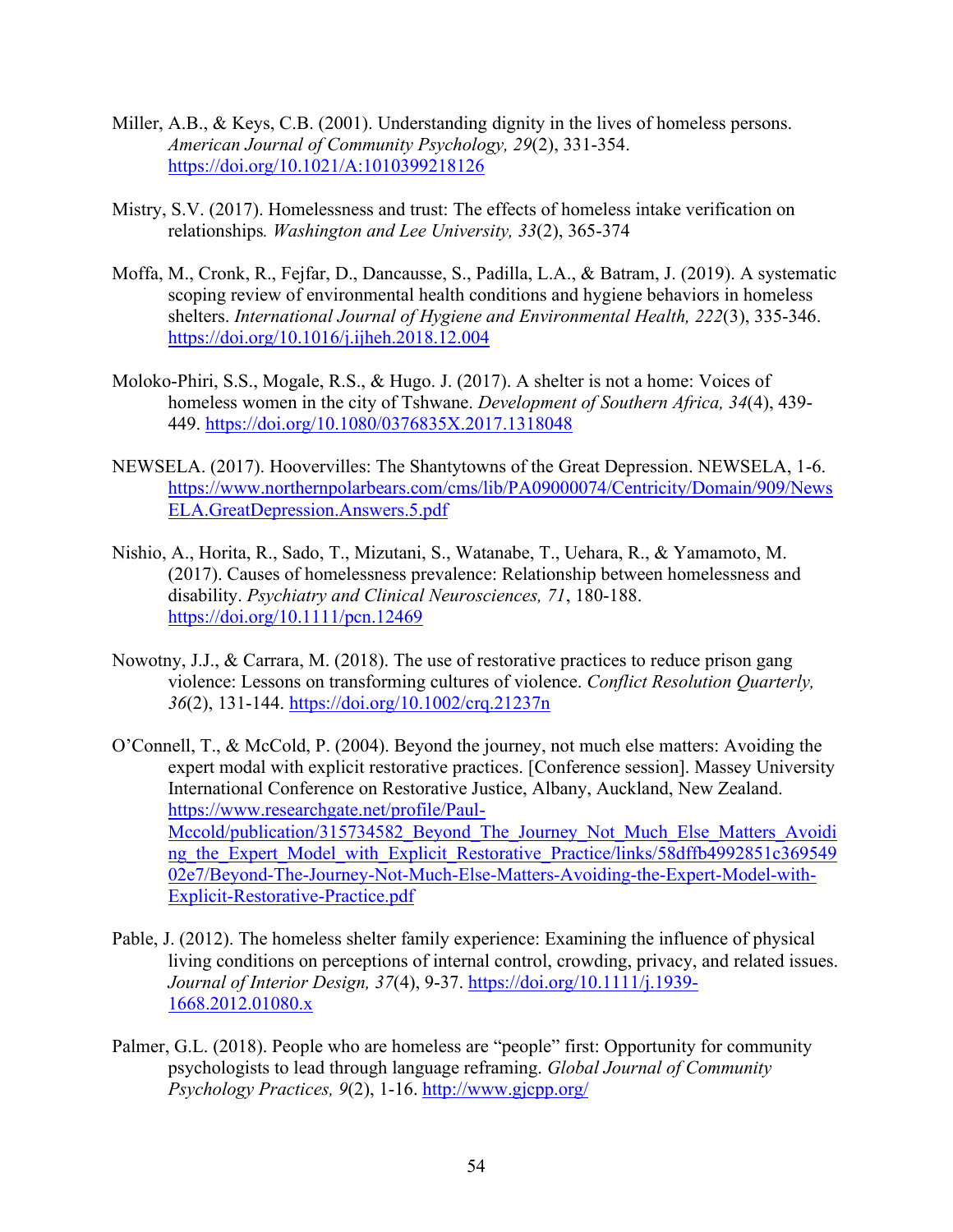- Pitts, V. (1996). Controlling homeless mothers: The surveillance of women in a homeless shelter. Routledge New York, 247-266.
- Pranis, K. (2005). The little book of circle processes. Good Books, Inc.
- Quirouette, M. (2016). Managing multiple disadvantages: The regulation of complex needs in emergency shelters for the homeless. *Journal of Poverty*, *3*, 316-339. <https://doi.org/10.1080/10875549.2015.1094774>
- Remen, R.N. (1999, September 1). Helping, fixing, or serving? *Shambhala Sun*, 1-3. <https://haas.stanford.edu/sites/g/files/sbiybj10391/f/helpingfixingserving.pdf>
- Reppond, H.A., & Bullock, H.E. (2020). Reclaiming "good motherhood": US mothers' critical resistance in family homeless shelters. *Feminism and Psychology, 30*, 100-120. <https://doi.org/10.1177/0959353519870220>
- Robertson, M., Ropers, R., & Boyer, R. (1982). Emergency shelter for the homeless Los Angeles County. UCLA Basic Shelter Research Project, Document #2, School of Public Health. Los Angeles: University of California, Los Angeles.
- Schneider, V. (2018). The prison to homelessness pipeline: Criminal record checks, race, and disparate impact. *Indiana Law Journal, 93*(2), 420-424. <https://www.repository.law.indiana.edu/ilj/vol93/iss2/4>
- Share, M., & Hennessy, M. (2018). Dining without dignity: Food and eating among families in emergency homeless accommodation in Dublin. *Food and Power*, 1-11. <https://arrow.tudublin.ie/cgi/viewcontent.cgi?article=1126&context=dgs>
- Shier, M.L., Jones, M.E., & Graham, J.R. (2010). Perspectives of employed people experiencing homelessness of self and being homeless: Challenging socially constructed perceptions and stereotypes. *The Journal of Sociology & Social Welfare, 37*(4), 12-37. <https://scholarworks.wmich.edu/jssw/vol37/iss4/3>
- Sletten, S.A., & Grover, B. (2021). Being COVID homeless: Experiences and coping mechanisms during a pandemic. [Manuscript submitted for publication]. Department of Communication, Missouri State University. 1-33.
- Snodgrass, J. (2014). Spirituality and homelessness: Implications for pastoral counseling. *Pastoral Psychology*, *63*, 307-317.<https://doi.org/10.1007/s11089-013-0550-8>
- Stablein, T. (2011). Helping friends and the homeless milieu: Social capital and the utility of streets peers*. Journal of Contemporary Ethnography. 40*(3), 290-317. <https://doi.org/10.1177/0891241610390365>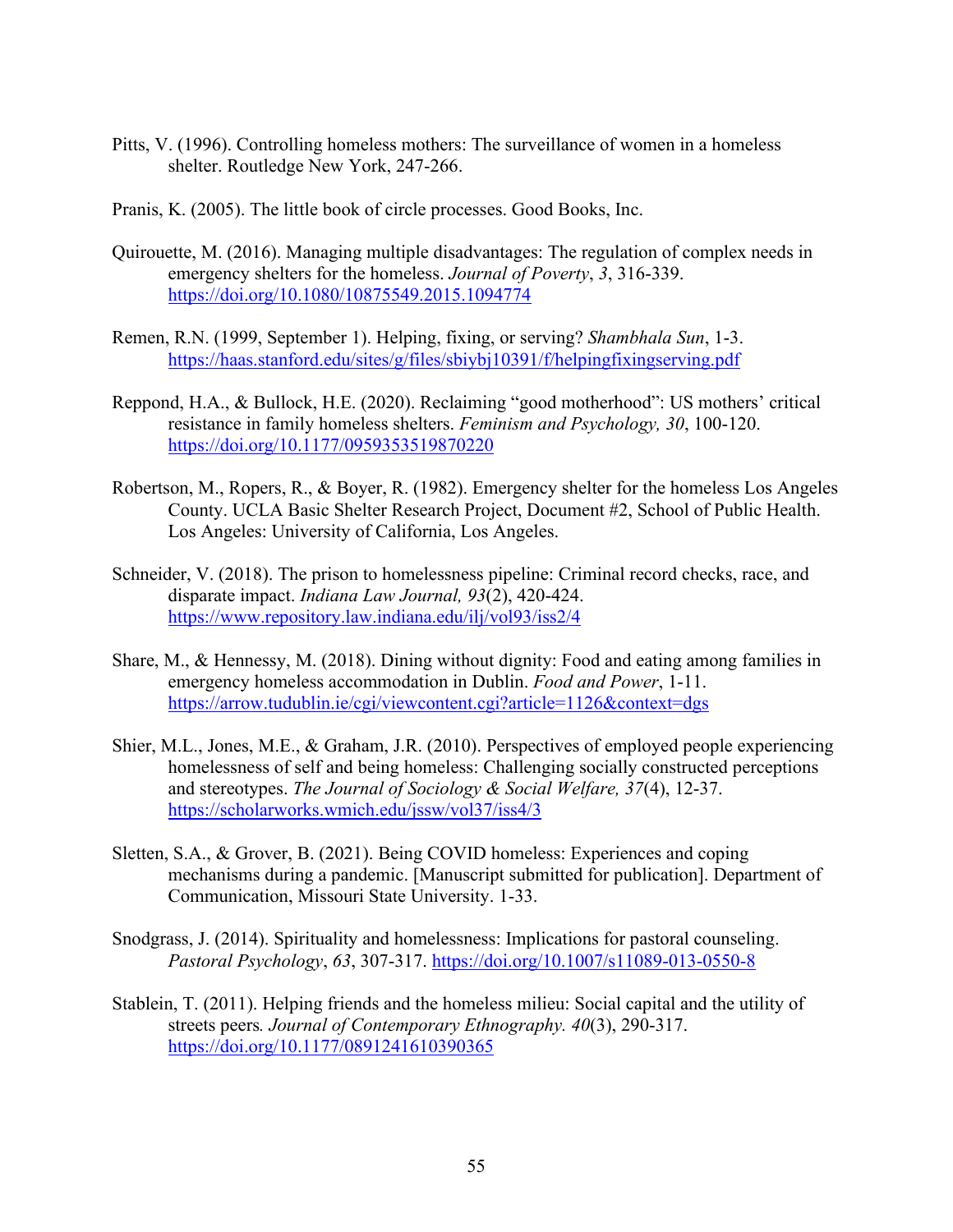- Taylor, M.R., & Walsh, E.T. (2018). When corporal acts are labeled criminal: Lack of privacy among the homeless. *Sociology Mind, 8*(2), 1-13.<https://doi.org/10.4236/sm.2018.82011>
- Tello, M., & Garcia, F. (2020). Using circles to cope with the eruption of Volcan de Fuego in Guatemala. *Community Engaged Research: Peace and Justice, 1*(3), 7-17. <https://doi.org/10.18060/24078>
- Thompson, E.L., Galvin, A.M., Rohr, D., Klocek, C., Lowe, H., & Spence, E.E. (2020). Navigating the system for families experiencing homelessness: A community-driven exploration of barriers encountered. *Journal of Children and Poverty, 26*(2), 253-267. <https://doi.org/10.1080/10796126.2020.1835131>
- Tibbetts, K.K., Ottoson, R.A., & Tsukayama, D.T. (2020). Public health response to tuberculosis outbreak among persons experiencing homelessness, Minneapolis, Minnesota, USA, 2017-2018. *Emergency Infectious Diseases, 26*(3), 420-426. <https://doi.org/10.3201/eid2603.190643>
- Tobolowsky, F.A., Gonzales, E., Self, J.L., Rao, C.Y., Keating, R., Marx, G.E., McMichael, T.M., Lukoff, M.D., Duchin. J.S., Huster, K., Rauch, J., McLendon, H., Hanson, M., Nichols, D., Pogosjans, S., Fagalde, M., Lenahan, J., Maier, E., Whitney, H., Sugg, N., Chu, H., Rogers, J., Mosites, E., & Kay, M. (2020). COVID-19 outbreak among three affiliated homeless service sites— King County, Washington, 2020. Morbidity and *Mortality Weekly Report, 69*(17), 523-526.<https://doi.org/10.15585/mmwr.mm6917e2>
- Tracy, S.J. (2010). Qualitative quality: Eight "big-tent" criteria for excellent qualitative research. *Qualitative Inquiry*, *16*, 837-851.<https://doi.org/10.1177/1077800410383121>
- Umbreit, M.S., Coates, R.B., & Vos, B. (2002). The impact of restorative justice conferencing: A review of 63 empirical studies in 5 countries. University of Minnesota: Center for Restorative Justice & Peacemaking. https://www.researchgate.net/publication/255647653 The Impact of Restorative Justic [e\\_Conferencing\\_A\\_Review\\_of\\_63\\_Empirical\\_Studies\\_in\\_5\\_Countries](https://www.researchgate.net/publication/255647653_The_Impact_of_Restorative_Justice_Conferencing_A_Review_of_63_Empirical_Studies_in_5_Countries)
- Umbreit, M. (2003). Talking circles. Center for Restorative Justice and Peacemaking. School of Social Work. [https://www.rjp.umn.edu](https://www.rjp.umn.edu/)
- U.S. Department of Housing and Urban Development. (2021). The 2020 Annual Homeless Assessment Report (AHAR) to Congress: Fiscal year 2021. <https://www.huduser.gov/portal/sites/default/files/pdf/2020-AHAR-Part-1.pdf>
- U.S. Interagency Council on Homelessness. (2014). United States Interagency Council on Homelessness fiscal year 2014 performance and accountability report: Fiscal year 2014. [https://www.usich.gov/resources/uploads/asset\\_library/FIN\\_FY\\_2014\\_USICH\\_PAR\\_Fin](https://www.usich.gov/resources/uploads/asset_library/FIN_FY_2014_USICH_PAR_Final.pdf) [al.pdf](https://www.usich.gov/resources/uploads/asset_library/FIN_FY_2014_USICH_PAR_Final.pdf)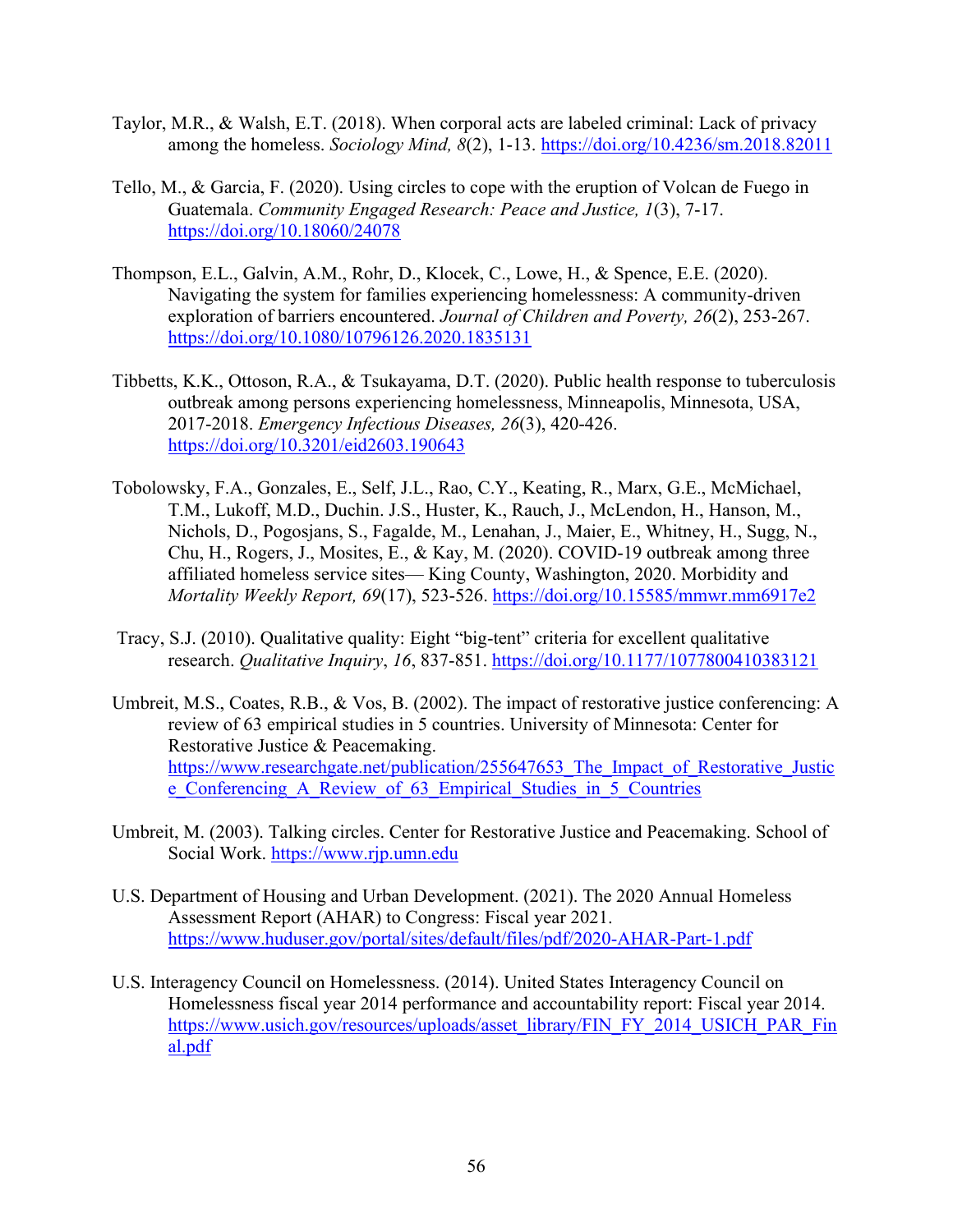- Wachtel, T. (2013). Defining restorative. International Institute for Restorative Practices: IIRP Graduate School, 1-11.<http://www.iirp.edu/pdf/Defining-Restorative.pdf>
- Walsh, J.P., Gerkin, P.M., Cwick, J., & Joseph, R. (2018). Utilizing restorative circles in response to school misbehavior final implementation report—July, 2018. Dispute Resolution Center of West Michigan. [https://www.gvsu.edu/cms4/asset/777A03CA-](https://www.gvsu.edu/cms4/asset/777A03CA-E5D1-90B3-8FF97B7EA6E9ECB3/r._joseph_utilizing_restorative_circles_in_response_to_school_misbehavior_final_report_2018_technical_report.pdf)[E5D1-90B3-](https://www.gvsu.edu/cms4/asset/777A03CA-E5D1-90B3-8FF97B7EA6E9ECB3/r._joseph_utilizing_restorative_circles_in_response_to_school_misbehavior_final_report_2018_technical_report.pdf) 8FF97B7EA6E9ECB3/r. joseph\_utilizing\_restorative\_circles\_in\_response\_to\_school\_m [isbehavior\\_final\\_report\\_2018\\_technical\\_report.pdf](https://www.gvsu.edu/cms4/asset/777A03CA-E5D1-90B3-8FF97B7EA6E9ECB3/r._joseph_utilizing_restorative_circles_in_response_to_school_misbehavior_final_report_2018_technical_report.pdf)
- Welsh, M., Barry, P.G., Jacobs, A.A., & Beddes, L.A. (2018). Homeless men living in transitional housing: The BrainWise Program and improvements in executive functions and coping self-efficacy. *SAGE Open*, *8* (2), 1-13. <https://doi.org/10.1177/2158244018769138>
- Weng, S.S., & Clark, P.G. (2018). Working with the homeless populations to increase access to services: A social service providers' perspective through the lends of stereotyping and stigma. *Journal of Progressive Human Services, 29*, 81-101. <https://doi.org/10.1080/10428232.2018.1394784>
- Williams, A., & Segrott, J. (2018). Development of a modal for restorative approach in family service provision. *Social Policy and Society, 17*(4), 563-578. <https://doi.org/10.1017/S14476417000318>
- Wolch, J., & Rowe, S. (1992). On the streets: Mobility paths of the urban homeless*. City and Society*, *6*, 115-140.<https://doi.org/10.152/city.1992.6.2.115>
- Wong, Y.I., Park, J.M., & Nemon, H. (2006). Homeless service delivery in the context of continuum of care. *Administration in Social Work, 30*, 67-94. [https://doi.org/10.1300J147v30n01\\_05](https://doi.org/10.1300J147v30n01_05)
- Wu, Y., Lian, K., Hong, P., Liu, S., Lin, R., & Lian, R. (2019). Teachers' emotional intelligence and self-efficacy: Mediating role of teaching performance. Social Behavior and Personality, 47(3), 1-10.<https://doi.org/10.2224/sbp.7869>
- Zehr, H. (2002). The little book of restorative justice. Intercourse, PA: Good Books.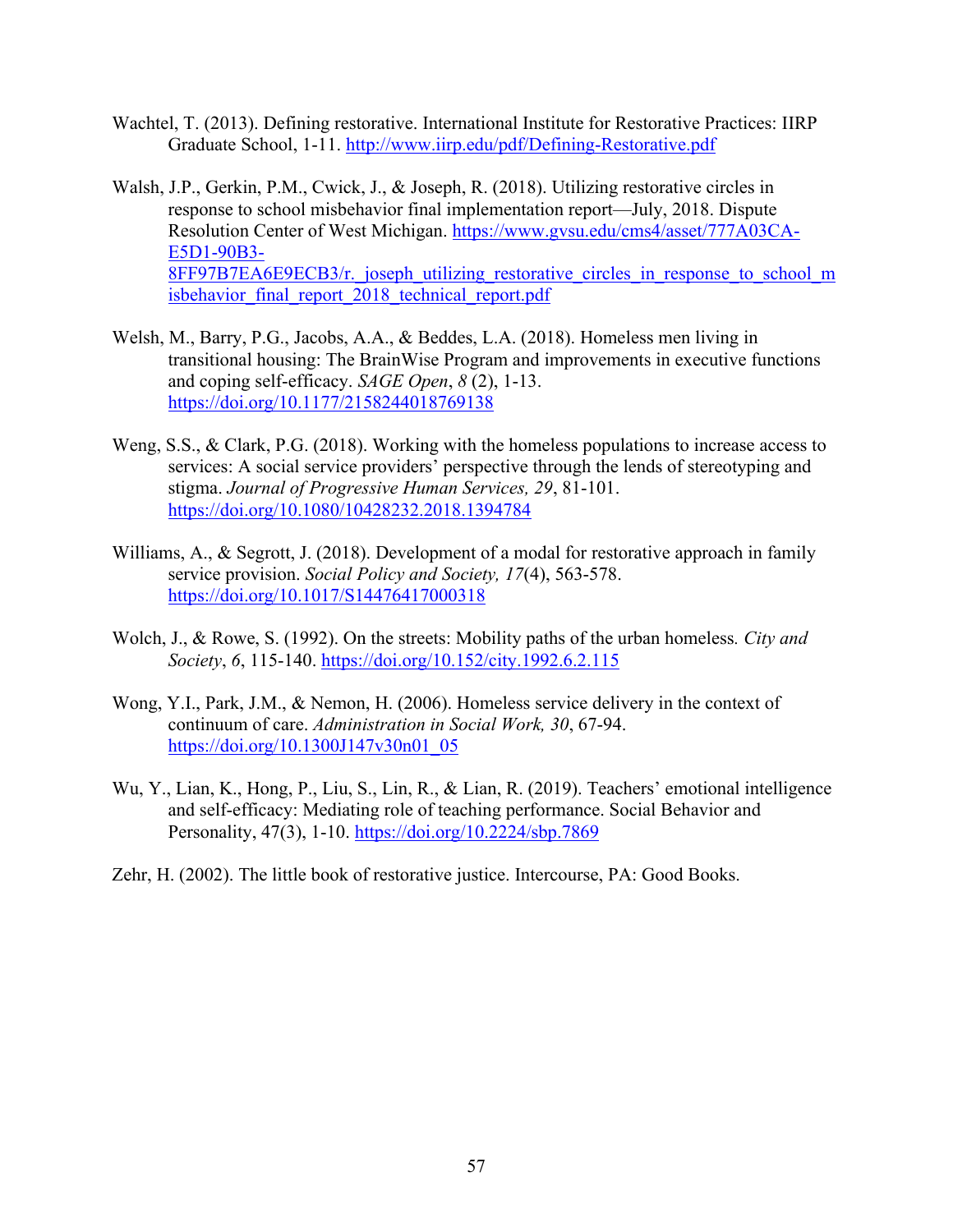## **APPENDICES**

## **Appendix A. Institutional Review Board Approval**

| Missouri State.<br>I V E R S I T Y                                                                                                                                                                                                                                                                                                                                          |  |  |
|-----------------------------------------------------------------------------------------------------------------------------------------------------------------------------------------------------------------------------------------------------------------------------------------------------------------------------------------------------------------------------|--|--|
| To:                                                                                                                                                                                                                                                                                                                                                                         |  |  |
| Erin Wehrman<br>Communications                                                                                                                                                                                                                                                                                                                                              |  |  |
| Carrisa Hoelscher                                                                                                                                                                                                                                                                                                                                                           |  |  |
| RE: Notice of IRB Approval                                                                                                                                                                                                                                                                                                                                                  |  |  |
| Submission Type: Initial<br>Study # IRB FY2022 98                                                                                                                                                                                                                                                                                                                           |  |  |
| Study Title: Sheltered Cohort: A Restorative Approach to Relational Conflict and Disempowering Policies at a Men's                                                                                                                                                                                                                                                          |  |  |
| Homeless Shelter                                                                                                                                                                                                                                                                                                                                                            |  |  |
| Decision: Approved                                                                                                                                                                                                                                                                                                                                                          |  |  |
| Approval Date: September 10, 2021                                                                                                                                                                                                                                                                                                                                           |  |  |
| This submission has been approved by the Missouri State University Institutional Review Board (IRB). You are<br>required to obtain IRB approval for any changes to any aspect of this study before they can be implemented. Should<br>any adverse event or unanticipated problem involving risks to subjects or others occur it must be reported<br>immediately to the IRB. |  |  |
| This study was reviewed in accordance with federal regulations governing human subjects research, including those<br>found at 45 CFR 46 (Common Rule), 45 CFR 164 (HIPAA), 21 CFR 50 & 56 (FDA), and 40 CFR 26 (EPA), where<br>applicable.                                                                                                                                  |  |  |
| Researchers Associated with this Project:                                                                                                                                                                                                                                                                                                                                   |  |  |
| PI: Erin Wehrman                                                                                                                                                                                                                                                                                                                                                            |  |  |
| Co-PL Carrisa Hoelscher<br>Primary Contact: Shaun Sletten                                                                                                                                                                                                                                                                                                                   |  |  |
|                                                                                                                                                                                                                                                                                                                                                                             |  |  |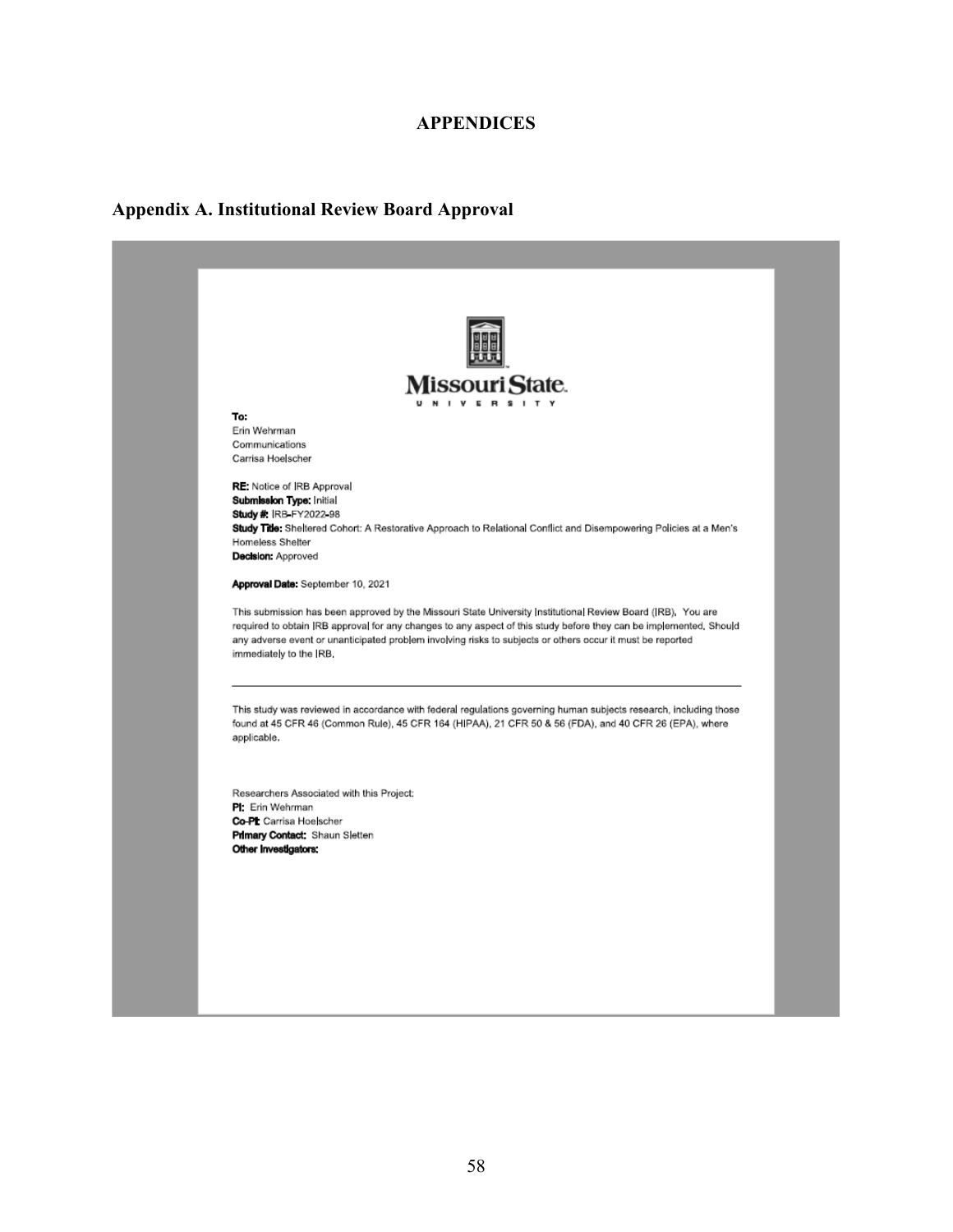## **Appendix B. The New General Self-Efficacy Scale**

Welcome— this survey refers to your experience today with the circle intervention.

**For questions 1-8**, Circle the answer that best represents how much you agree with each question.

## **Since coming to this shelter…**

- 1. I will be able to achieve most of the goals that I set for myself.
	- ○Strongly Disagree
	- Disagree
	- Neither Agree nor Disagree
	- Agree
	- Strongly Agree
- 2. I am certain that I will accomplish difficult tasks.
	- ○Strongly Disagree
	- Disagree
	- Neither Agree nor Disagree
	- Agree
	- Strongly Agree
- 3. I think that I can obtain outcomes that are important to me.
	- ○Strongly Disagree
	- Disagree
	- Neither Agree nor Disagree
	- Agree
	- Strongly Agree
- 4. I believe I can succeed at most any endeavor to which I set my mind.
	- ○Strongly Disagree
	- Disagree
	- Neither Agree nor Disagree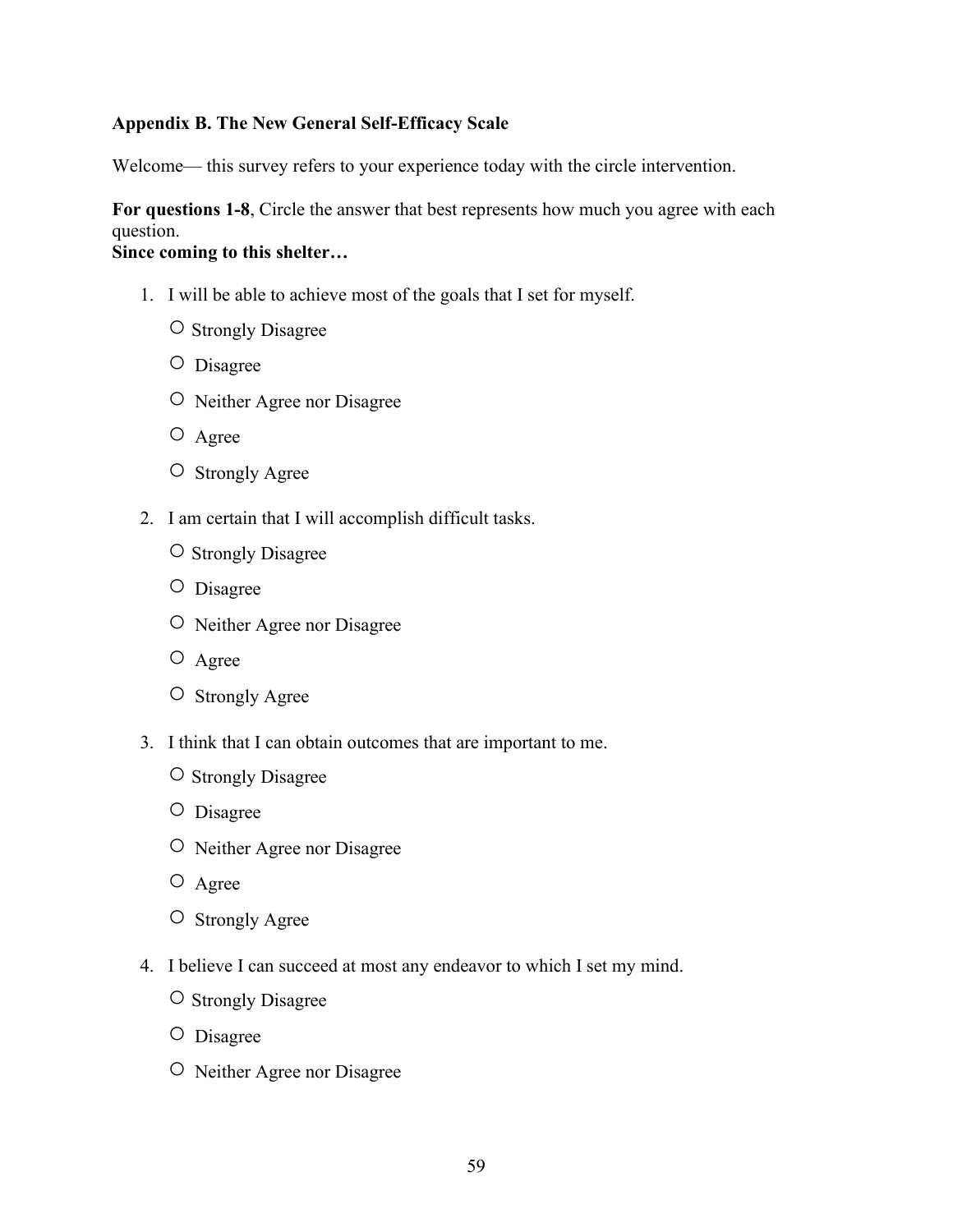- Agree
- Strongly Agree
- 5. I will be able to successfully overcome many challenges.
	- ○Strongly Disagree
	- Disagree
	- Neither Agree nor Disagree
	- Agree
	- Strongly Agree
- 6. I am confident that I can perform effectively on many different tasks.
	- ○Strongly Disagree
	- Disagree
	- Neither Agree nor Disagree
	- Agree
	- Strongly Agree
- 7. I feel that I can do most tasks very well, compared to other residents.
	- ○Strongly Disagree
	- Disagree
	- Neither Agree nor Disagree
	- Agree
	- Strongly Agree
- 8. Even when things are tough, I can perform quite well.
	- ○Strongly Disagree
	- Disagree
	- Neither Agree nor Disagree
	- Agree
	- Strongly Agree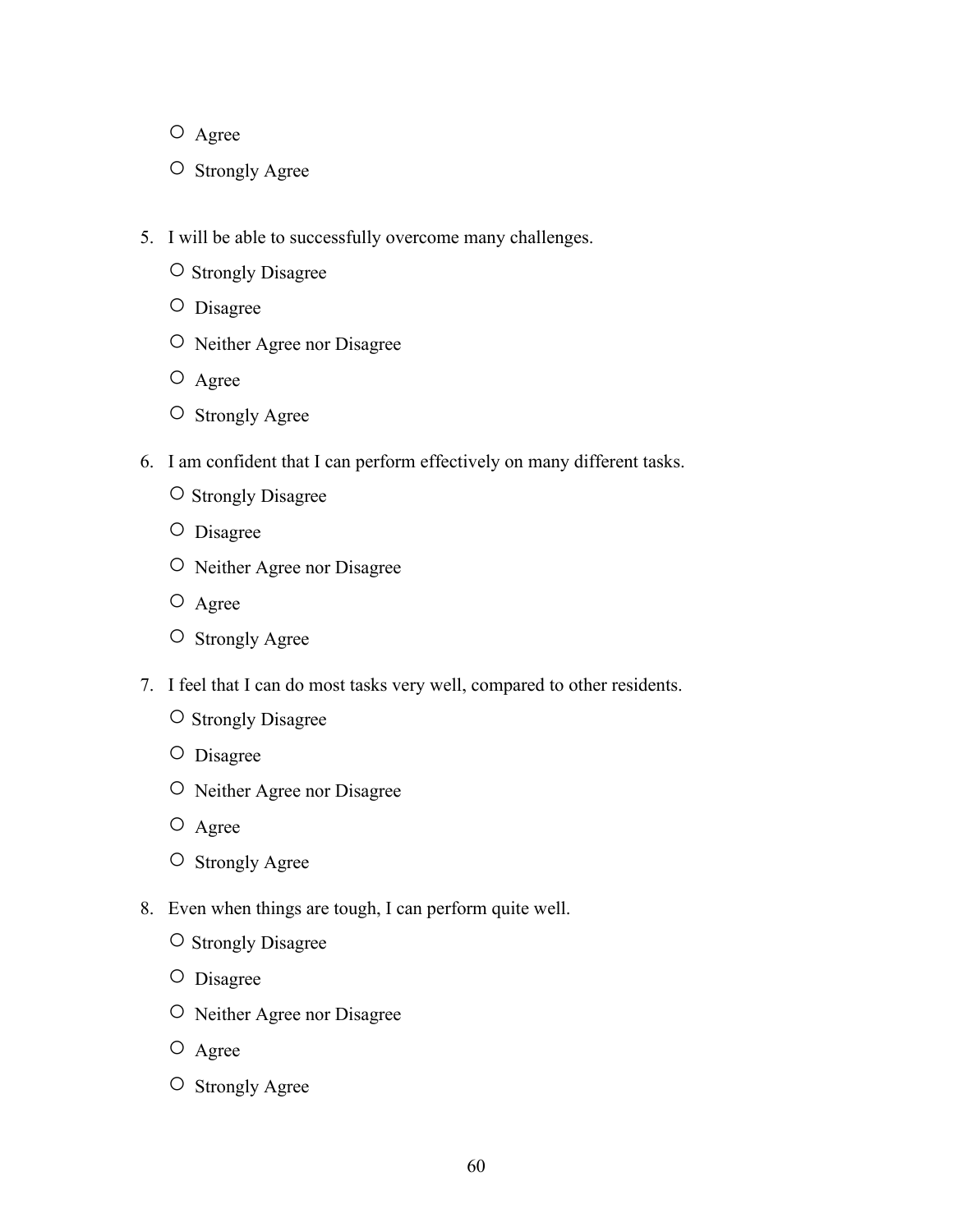## **Appendix C. Satisfaction Questionnaire**

**For questions 1-7**, Please select your degree of satisfaction for the following questions.

## **Since coming to this shelter…**

- 1. How satisfied are you with the respect others show at the shelter?
	- Highly Dissatisfied
	- Dissatisfied
	- Not Sure
	- ○Satisfied
	- Highly Satisfied
- 2. How satisfied are you with the rules/policies of this shelter?
	- Highly Dissatisfied
	- Dissatisfied
	- Not Sure
	- ○Satisfied
	- Highly Satisfied
- 3. How satisfied are you with the shelter's ability to resolve issues?
	- Highly Dissatisfied
	- Dissatisfied
	- Not Sure
	- ○Satisfied
	- Highly Satisfied
- 4. How satisfied are you with the shelter's ability to reach a collaborative solution on issues within the shelter?
	- Highly Dissatisfied
	- Dissatisfied
	- Not Sure
	- ○Satisfied